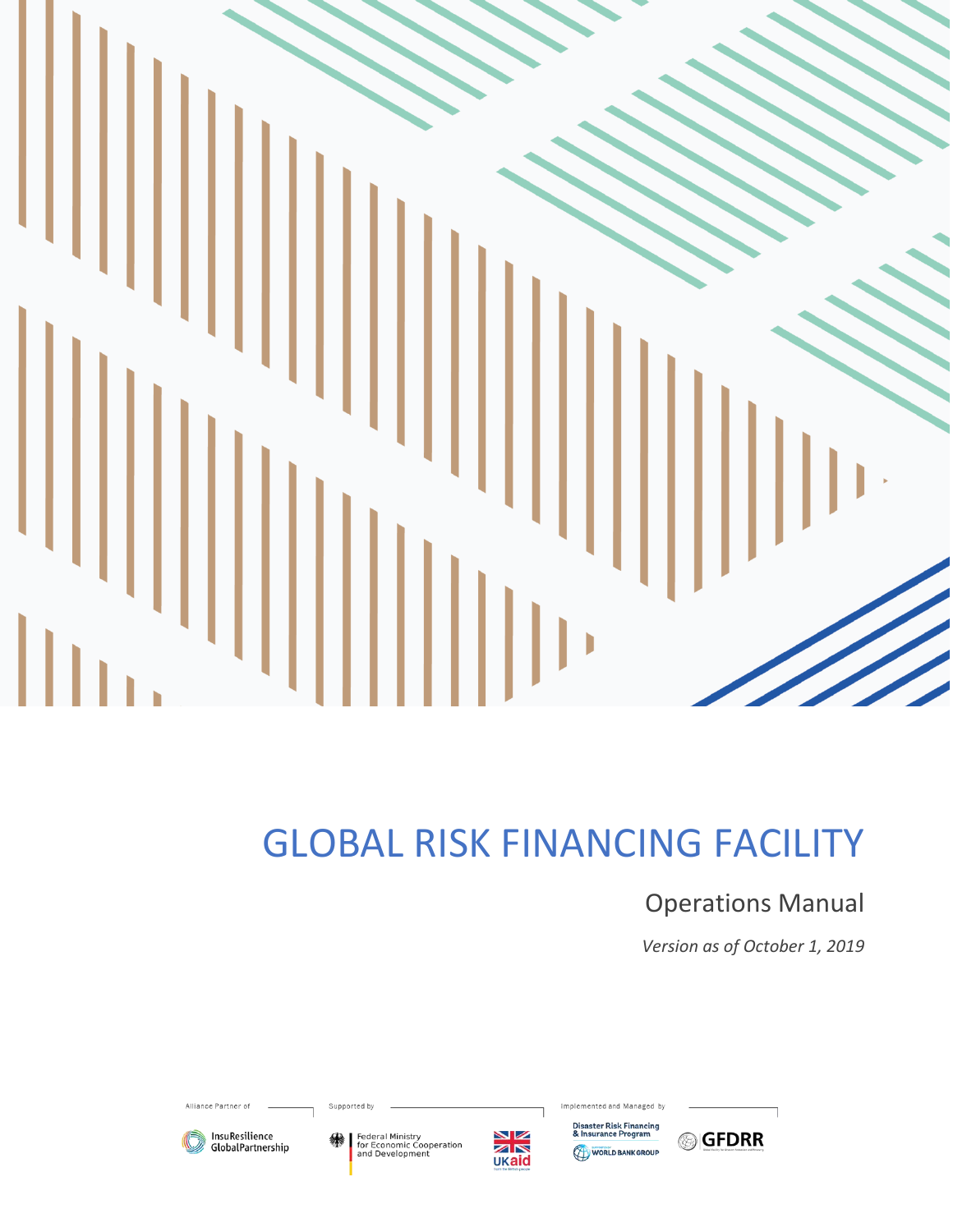

| Contents |  |
|----------|--|
|          |  |

| 3.1                                                                                  |
|--------------------------------------------------------------------------------------|
|                                                                                      |
|                                                                                      |
|                                                                                      |
|                                                                                      |
|                                                                                      |
| 4.1.3 Technical Quality Enhancement and Approval of Co-financing and TA proposals 15 |
|                                                                                      |
|                                                                                      |
|                                                                                      |
|                                                                                      |
|                                                                                      |
|                                                                                      |
|                                                                                      |
|                                                                                      |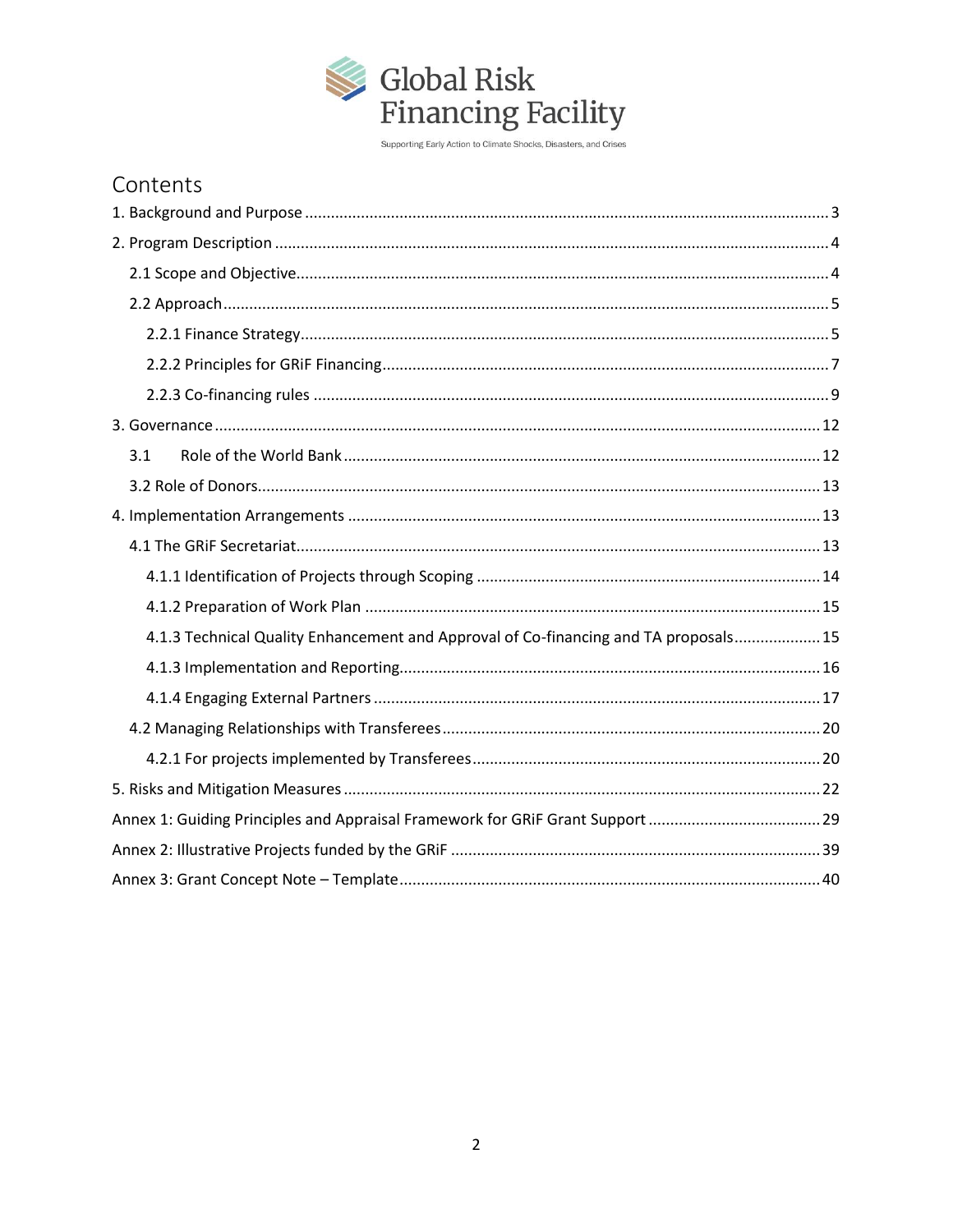

# <span id="page-2-0"></span>1. Background and Purpose

 $\overline{\phantom{a}}$ 

- 1. **The Global Risk Financing Facility (GRiF)** is a new initiative established by development partners and the World Bank (WB) to pilot and scale up support to strengthen the financial resilience of vulnerable countries to climate and disaster shocks. It aims to enable earlier action to protect vulnerable people and expedite recovery. Initial support and leadership on the GRiF came from the governments of Germany and the U.K. Several development partners active in supporting risk financing have also expressed interest to join the initiative.<sup>1</sup> Through focusing on financing solutions that implement pre-arranged risk financing instruments, the GRiF will complement and leverage other existing donor-supported risk financing programs that focus on upstream technical assistance that create the enabling environment for these instruments.
- 2. The **development objective of the GRiF** is to strengthen financial resilience of vulnerable countries by enabling earlier and more reliable response and recovery to climate and disaster shocks, and over time to a wider range of crises, through establishing or scaling up pre-arranged risk financing instruments, including market-based instruments like insurance. It will focus on helping poor and vulnerable people, and the economy, services and infrastructure they depend on, to recover more quickly when a disaster strikes. Such pre-arranged risk financing instruments could potentially absorb a larger fraction of disaster losses, helping to shift the balance from a reactive to a proactive approach to disaster financing and crisis management globally. Pre-arranged financing instruments not only allow for faster, more cost-effective response and recovery but can also drive greater disaster preparedness and resilience. A key aim of the GRiF is to also create incentives for disaster prevention, risk reduction, preparedness, response and resilient reconstruction.
- 3. The GRiF aligns with the vision and principles of the **InsuResilience Global Partnership** (the Partnership), which was launched at the 2017 UN Climate Conference COP23 in Bonn by Germany as the 2017 G20 Presidency (BMZ), the United Kingdom (DFID), the V20 Presidency Ethiopia and the WB. Since its launch, more than 50 members have joined the Partnership.<sup>2</sup>
- 4. The **vision of the Partnership** is to strengthen the resilience of developing countries and to protect the lives and livelihoods of poor and vulnerable people against the impacts of natural disasters. The Partnership's objective is to enable more timely and reliable post-disaster response through use of climate and disaster risk finance and insurance solutions to reduce impacts and help poor and vulnerable people recover more quickly. In this context, the Partnership's role is to promote and enable the adoption of disaster risk financing and insurance (DRFI) approaches as part of comprehensive disaster risk management, adaptation and resilience strategies and integrated within preparedness, response and recovery plans that are anchored in country systems (see section 4.1.4 Engaging External Partners).<sup>3</sup>
- 5. The **Program Alliance of the InsuResilience Global Partnership** (the Alliance) brings together several major operational programs<sup>4</sup> as one collaborative effort, including this MTDF. As an important contributor

<sup>1</sup> Initial discussions have taken place with the Governments of The Netherlands, Japan, Canada and with the European Union.

<sup>&</sup>lt;sup>2</sup> See Joint Statement and Consultation Draft of the Concept Note for the InsuResilience Global Partnership.

<sup>3</sup> This reflects the "Consultation Draft: Concept Note - Shaping the InsuResilience Global Partnership" of November 3, 2017

<sup>4</sup> Including the Centre for Global Disaster Protection (a DFID-WB partnership) and the KfW Solutions Fund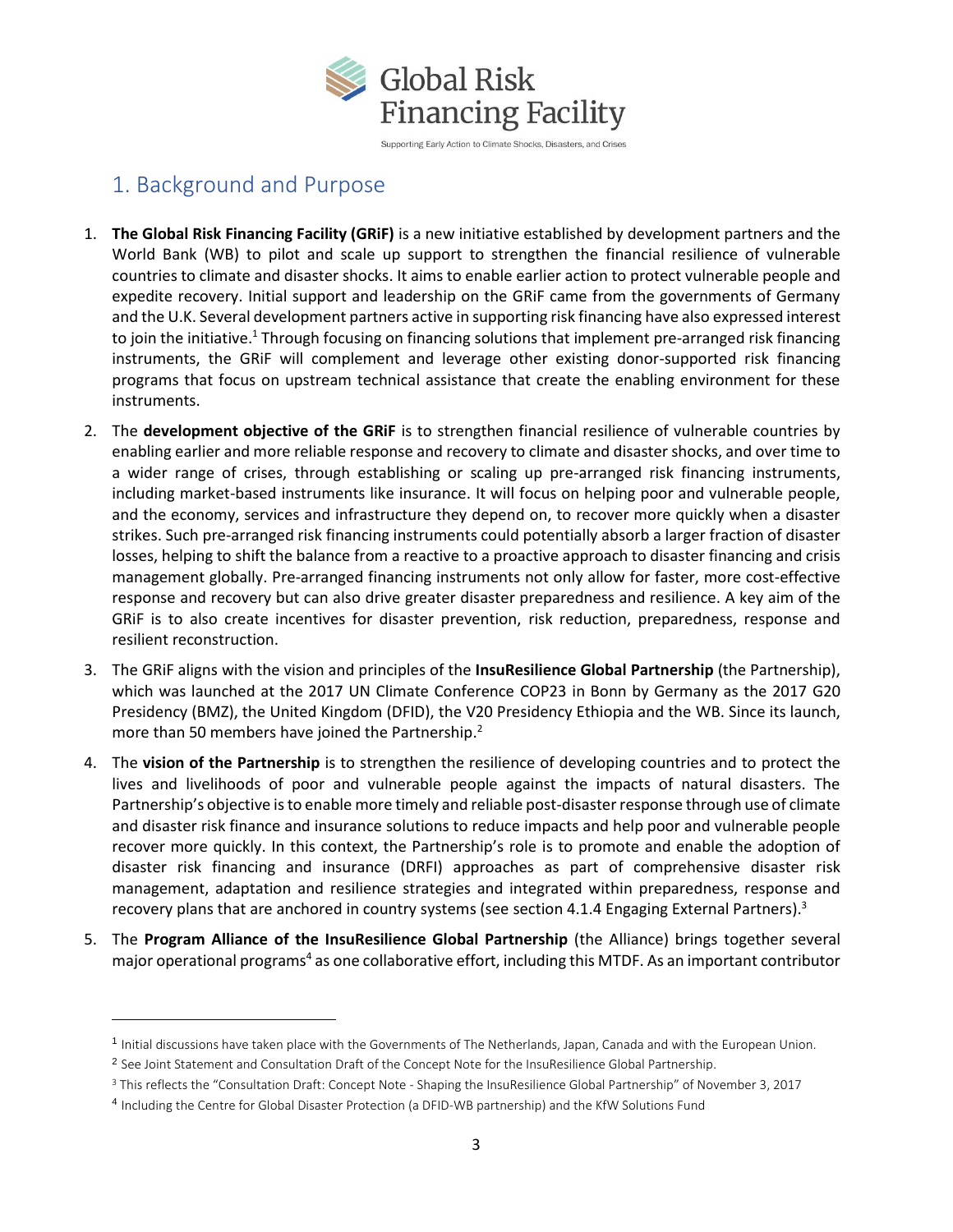

to the achievement of the goals of the InsuResilience Global Partnership, the GRiF under the WB will participate in the Alliance.

- 6. The pilot phase of the InsuResilience Climate Risk Financing and Insurance Program<sup>5</sup> established the MDTF that will now evolve into the **GRiF MDTF**, with initial total planned contributions of US\$ 145 million. **<sup>6</sup>** The Global Facility for Disaster Reduction and Recovery (GFDRR) in the Climate Change Group (CCG) and the Disaster Risk Financing and Insurance Program (DRFIP) in the Finance, Competitiveness, and Innovation (FCI) Global Practice (GP) will jointly manage GRiF. CCG/GFDRR will be the trust fund manager and FCI/DRFIP will be the technical manager (see Section 4.1 The GRiF Secretariat).
- 7. Initially, disaster and climate shocks will be a key priority focus of the GRiF. Over time, the GRiF would expand the uptake of these risk financing instruments in the context of a wider range of crisis risks enhancing the impact of crisis response systems (including IDA's Crisis Response Window) and support the goals of the World Humanitarian Summit's Grand Bargain.<sup>7</sup>
- 8. **This document** will serve as the Operations Manual for the GRiF. It will define the Program Description, the Governance Arrangements, and the Implementation Arrangements of the GRiF. This document is not a legal or binding document. In the event of any inconsistency between the provisions of the Operations Manual and those of the Administration Agreement, the latter shall prevail.

# <span id="page-3-0"></span>2. Program Description

# <span id="page-3-1"></span>2.1 Scope and Objective

- 9. **Mission:** To integrate financial resilience and early action in the agenda of Finance Ministers, thereby scaling up financial planning, systems and capabilities for disaster preparedness, response and recovery to address the fiscal and poverty impact of climate and disaster shocks and other crises.
- 10. **Development Objective**: To strengthen financial resilience of vulnerable countries by enabling earlier and more reliable response and recovery to climate and disaster shocks, and over time to a wider range of crises, through establishing and/or scaling up pre-arranged risk financing instruments, including marketbased instruments like insurance.
- 11. **Sequenced Approach for Scope of the GRiF:** Activities financed by the GRiF will adopt a sequenced approach. The GRiF will begin with initially addressing climate and disaster risk. However, given the potential for application of risk financing instruments to other shocks, over time, the GRiF will also fund projects and instruments that respond to wider crises. Pilot engagements in contexts of wider crises will be identified within the first year of the GRiF operations.

<sup>5</sup> The GRiF was piloted under the InsuResilience Climate Risk Financing and Insurance Program MDTF (TF0772858), which was established in May 2017 with EUR 25 million in total contributions to date from Germany and GPB 2 million from the U.K.

<sup>6</sup> BMZ: EUR 90 million; DFID: GBP 10 million

<sup>&</sup>lt;sup>7</sup> The Grand Bargain is the outcome of negotiations between representatives of 15 donors and 15 humanitarian organizations as a result of a call for improved efficiency made by the UN Secretary-General's High-Level Panel on Humanitarian Finance. It was adopted by many other donors and partners at the World Humanitarian Summit.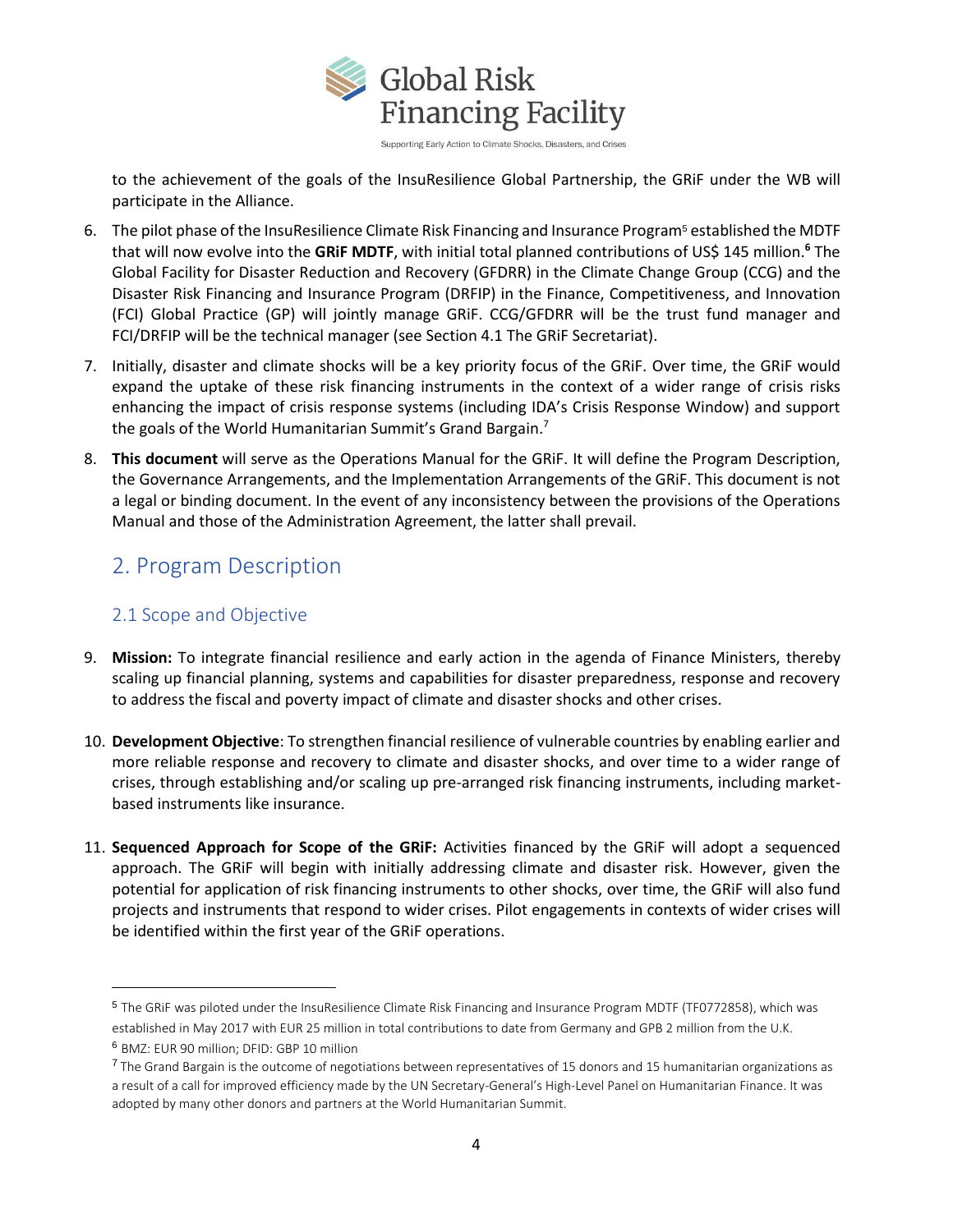

# <span id="page-4-0"></span>2.2 Approach

# <span id="page-4-1"></span>2.2.1 Finance Strategy

12. **The GRiF will test and scale up financial solutions**, as part of broader risk management and resiliencebuilding investments. Through this approach, the GRiF seeks to leverage development funding from multilateral institutions as well as national governments to scale up the use of financial instruments. This can safeguard development gains often lost because of delay in needed financing in the event of shocks and crises. Financing from the GRiF can complement financing sources available for longer term investment needs, by reducing the financial hurdles countries face in implementing innovative financial solutions for risk management.

### 13. The GRiF will provide:

- a. Financing for scoping and preparation of financial risk management solutions;
- b. Co-financing for multilateral, bilateral or country financing to implement financial risk management solutions;
- c. Technical assistance linked to co-financing for solutions provided in b.; and
- d. Global public goods.
- 14. **Scoping and preparation** of financial risk management solutions to be co-financed through the GRiF. The GRiF will award scoping grants of up to US\$200,000 provided to projects endorsed by the Steering Committee through the Scoping Plan. Scoping activities will:
	- a. Confirm if the project being proposed is operationally ready for finance and complementary TA grants from the GRiF;
	- b. Support integration of the GRiF principles into projects at an early stage; and
	- c. Prepare documentation required to secure a grant from the GRiF to be embedded in a larger development project.
- 15. **Co-finance multilateral or country financing** to operationalize efficient risk financing strategies and link these into appropriate country systems and contingency plans to ensure benefits to the most vulnerable people. This includes combining multiple financial instruments, such as domestic contingency funds, contingent financing (for which GRiF can finance technical assistance, start up and operational costs), and market-based risk transfer solutions, inclusive of catastrophe risk insurance, catastrophe bonds and derivatives (for which GRiF can provide costs associated with the instrument itself, for example, premium subsidies) so that countries have a diversified set of pre-arranged financial solutions. Private sector solutions, such as parametric risk transfer through sovereign catastrophe risk pools, have become an integral part of the financial protection toolbox. This approach of combining different instruments increases the likelihood that a government has sufficient access to funds in the event of a disaster or crisis. It can also include strengthening and adapting in-country systems and capabilities, such as shockresponsive safety nets, to receive financing at the right time and ensure it is channeled effectively. See Box 1 for types of financing and Annex 2 for illustrative examples.
- 16. **Technical assistance (Bank executed and/or Recipient Executed)** to create an enabling environment for successful implementation of financial solutions being financed by the GRiF. Technical assistance financing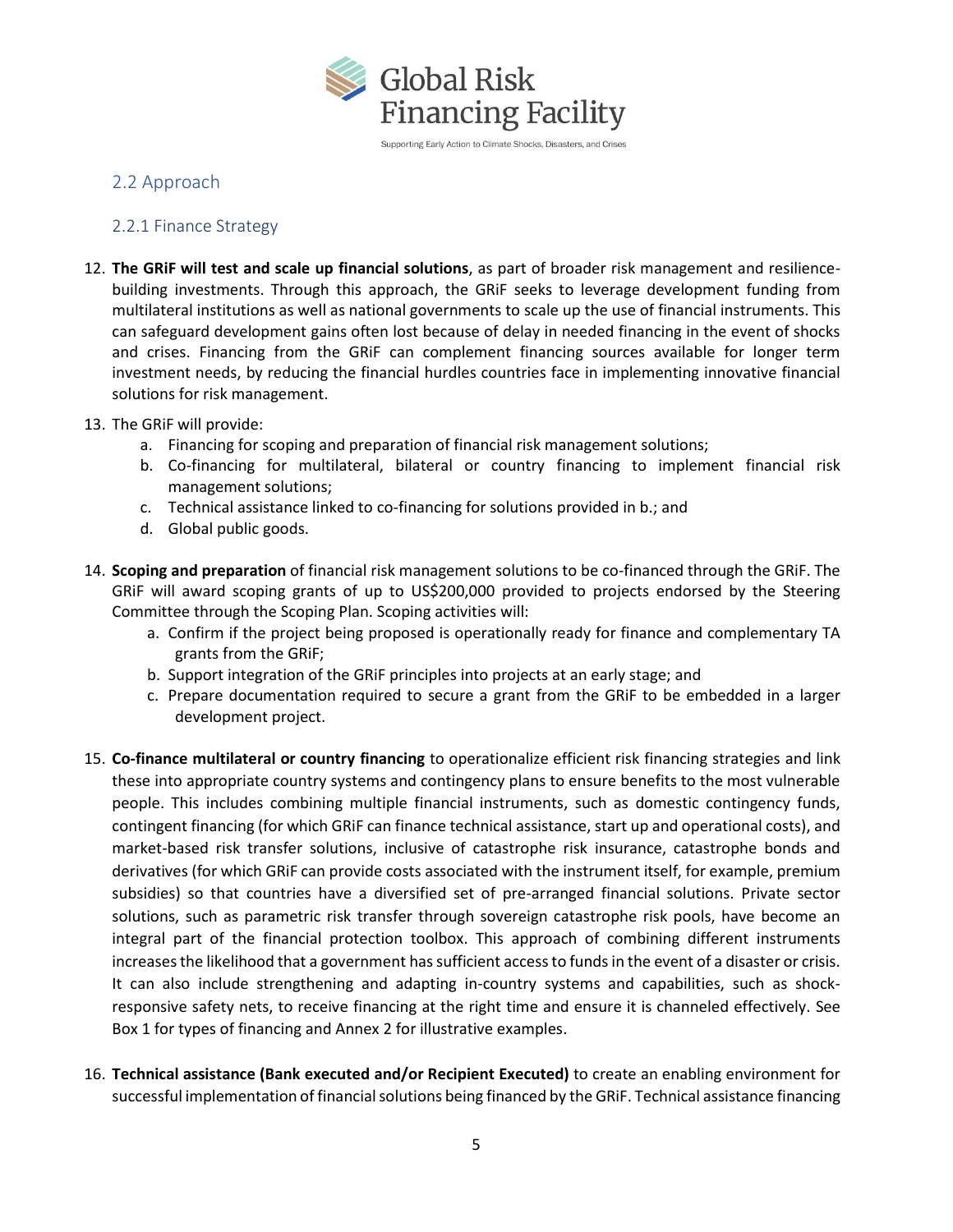

will only be linked to GRiF finance for instruments, and not be provided for standalone basis or for upstream work. This can include the development of risk financing strategies; strengthening institutional frameworks for managing financial instruments and mobilizing/allocating/disbursing funds following disasters; required risk assessment and upstream analytical work for financial instruments; legal, institutional, technical, and operational preparatory work for operations; strengthening preparedness and risk reduction, shock-responsive systems, contingency plans and institutional capabilities to utilize the finance and channel it to reduce disaster impacts and speed recovery, and M&E of the financial strategies to develop a more robust evidence base.

17. **Global public goods** financed under the GRiF will be strategic investments in larger projects, with the potential to unlock significant technical improvements in the efficiency of financial instruments and/or spending during and after shocks and crises. This could include, but not be limited to, improving risk assessment and risk monitoring, risk visualization, simulations and risk-based scenarios to stress-test national social protection systems, data collection, earth observation and satellite technology, big data and machine learning, crowdsourced data, and payments infrastructure. Similar grants for global public goods are currently being piloted through the Challenge Fund<sup>8</sup> on: (i) Open Data and Modeling; and (ii) Innovations in Disaster Risk Financing. These projects must avoid duplication and be complimentary to other initiatives.

 $\overline{\phantom{a}}$ 

<sup>8</sup> https://www.gfdrr.org/challenge-fund/round-3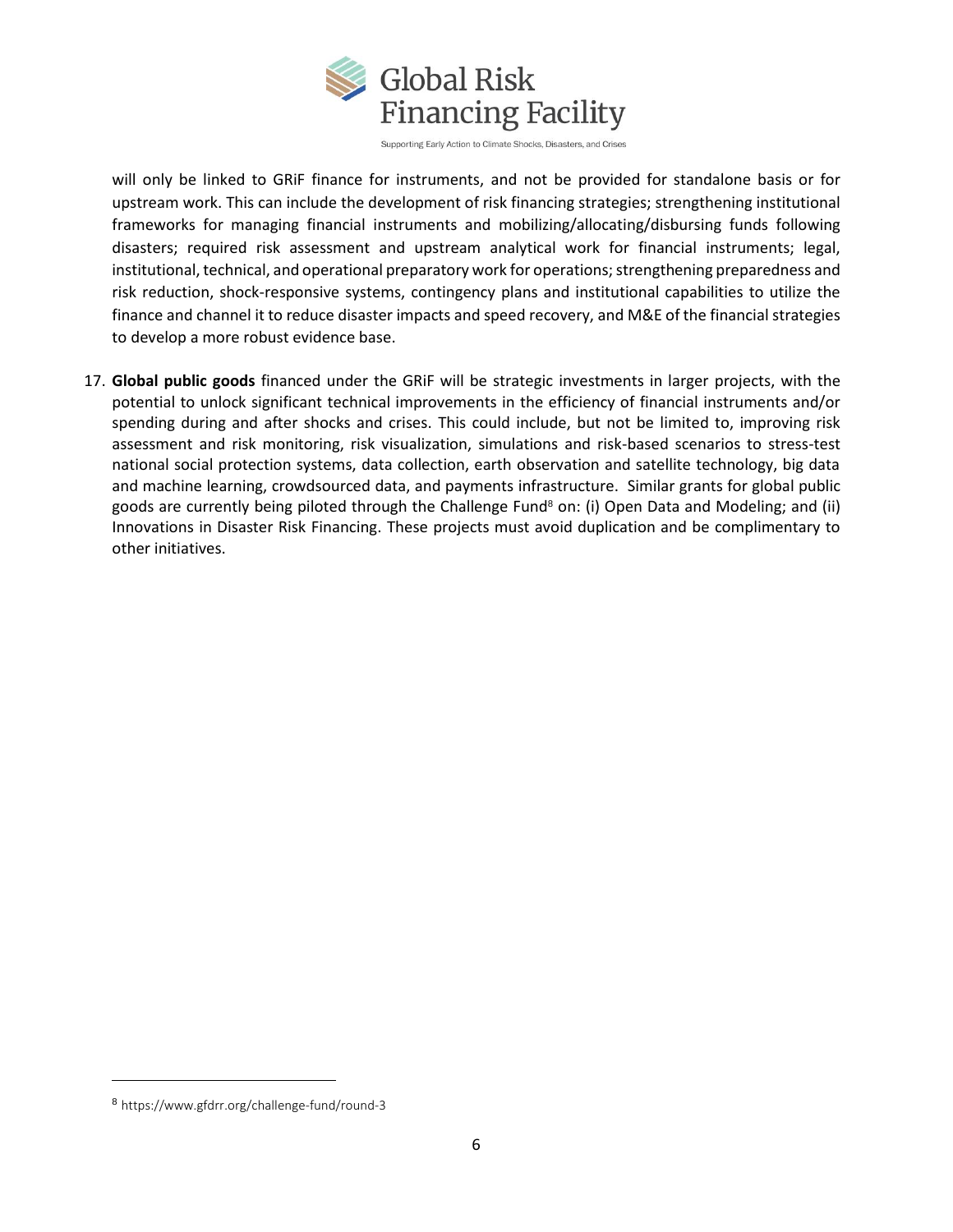

#### **Box 1: Types of Financial Solutions and Technical Assistance that can be financed through the GRiF**

The GRiF will finance grants that lower barriers for implementation, strengthening disaster preparedness and promoting effective risk financing by:

**Co-financing the establishment of risk financing mechanisms**, e.g., financing start-up or operating costs and up-front capital contributions for risk pools, and accompanying TA to establish 'rules of the game' for how funds will be disbursed.

*Example: Mozambique Disaster Risk Management and Resilience Program: Capitalization of national disaster management fund by IDA and matching premium financing for sovereign cat risk transfer.*

**Co-financing for lowering the cost of risk financing mechanisms**, e.g. Co-payment of insurance premium, buying down interest rates of loans, providing grants to support the costs of contingent financing arrangements by governments to complement risk transfer solutions.

*Example: Pacific Islands: Pacific Resilience Program: Premium financing for small pacific island states to access parametric catastrophe risk insurance through PCRAFI, providing annual coverage of US\$40+ million for 3 years.*

**Co-financing** for implementation of pre-arranged funding linked to national delivery mechanisms, e.g., Financing for scaling up the Safety Net and accompanying TA for adapting safety nets and establishing triggers, integrating disasters in public financial management systems, or improve claims handling systems for public insurance schemes.

*Example: Financing a component on shock-responsive cash for work program to provide rapid assistance directly to most vulnerable households based on early signs of a drought.*

# <span id="page-6-0"></span>2.2.2 Principles for GRiF Financing

- 18. All funding proposals received by the GRiF Secretariat will be evaluated and further improved with advice from the Technical Committee (see 4.2 for more detail) jointly with the task teams, as needed. The proposals will be evaluated against a set of principles to **prioritize allocation of grant resources and achieve maximum impact, and ensure projects follow minimum requirements** during implementation (see summary in Box 2 and the full set of principles in Annex 1). These principles have been adopted by the GRiF SC but may be revised in the future based on learning from implementation of GRiF projects.
- 19. The goal of the principles is to ensure that the projects supported through GRiF funds: **(i) achieve impact, (ii) benefit poor and vulnerable people<sup>9</sup> , (iii) incentivize preparedness and risk reduction, (iii) demonstrate value for money for client governments and donors, (iv) enable sustainable solutions, and**

<sup>9</sup> Up to USD 3.10 PPP per day for poor people and up to USD 15 PPP per day for vulnerable people. (See definition of poor and vulnerable people in the InsuResilience Global Partnership).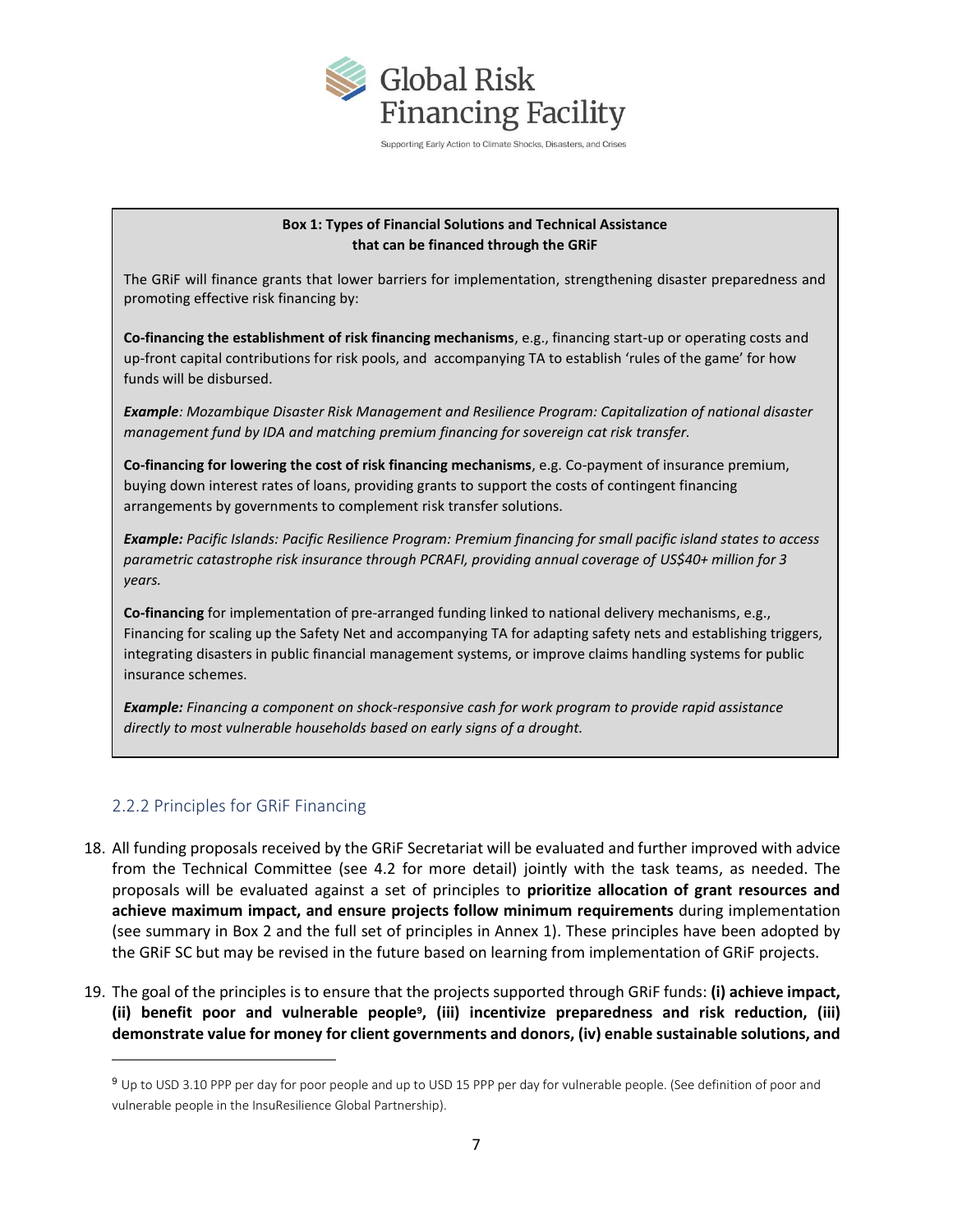**Global Risk Financing Facility** 

Supporting Early Action to Climate Shocks, Disasters, and Crises

**(v) crowd-in private sector resources**, to ultimately reduce risks for recipient countries, donors, and implementing partners, and move toward increased standardization in concessional support for risk finance and insurance. Over time, this approach could build on and align with the WB's own evolving approach to standardizing concessional support in different contexts such as blended finance and climate finance and to the InsuResilience Global Partnerships evolving Pro-Poor Principles. 10

#### **Box 2: Key principles driving the allocation of grants for co-financing (to be endorsed by the GRiF SC)**

*Annex 1 provides the full set of principles, as well as additional guidance on how these principles will be operationalized and used by development partners and task teams.*

#### *Part A: Portfolio Resource Allocation across countries*

 $\overline{a}$ 

The resource allocation for a given country should follow established indicators based on:

**A1. Level of economic development and vulnerability.** Overall resource allocation and grant financing should differentiate according to countries' ability to pay for implementing DRFI strategies. Priority should be given to the poorest and most vulnerable countries.

#### *Part B. Project Appraisal - The process and system through which a financial instrument is delivered in country*

Proposals for grant financing within a project finance structure should be appraised, as part of overall project appraisal, according to established indicators based on:

**B1. Sustainability and exit strategy.** Proposed program of support should demonstrate a clear path to sustainability. Sustainability does not necessarily mean the country itself would be expected pay the premium in full, but a clear strategy needs to be demonstrated for how the costs of the product will be covered (e.g., donors, IDA) in the medium term.

**B2. Country ownership and readiness.** The country should demonstrate readiness to work on disaster risk financing and insurance solutions, for example, an existing or requested DRFI strategy, an adequate legal and regulatory framework and/or political commitment.

**B3. Comprehensive financial protection.** Financial solutions should be part of an integrated and comprehensive approach to reducing risks and building resilience for the long-term, including adopting risk layering strategies to comprehensively manage risks. Subsidies provided by GRiF do not creates perverse incentives.

**B4. Participatory process.** The process to design the instrument and systems should aim for the inclusive, meaningful participation of all relevant stakeholders in the design, implementation and evaluation of instruments, especially communities, civil society and private sector, who can inform and champion these solutions.

**B5. Improvements in preparedness and resilience**. Grants from the GRiF should create incentives for disaster prevention, preparedness, and resilient reconstruction. Even in countries with a strong disaster preparedness system in place, the use of grants as subsidies should lead to clear improvements to the existing system. All projects supported by the GRiF should demonstrate clear additionality.

**B6. Capability, plans, and systems.** Financial arrangements should be linked explicitly to pre-agreed plans and prearranged disbursement channels to help post-disaster assistance reach affected populations and re-establish critical services and infrastructure rapidly and effectively, with the end goal of reducing the social and economic impacts of disasters.

<sup>&</sup>lt;sup>10</sup> The GRiF Principles are part of an adaptive risk management framework that may change over time based on lessons learned from project experience.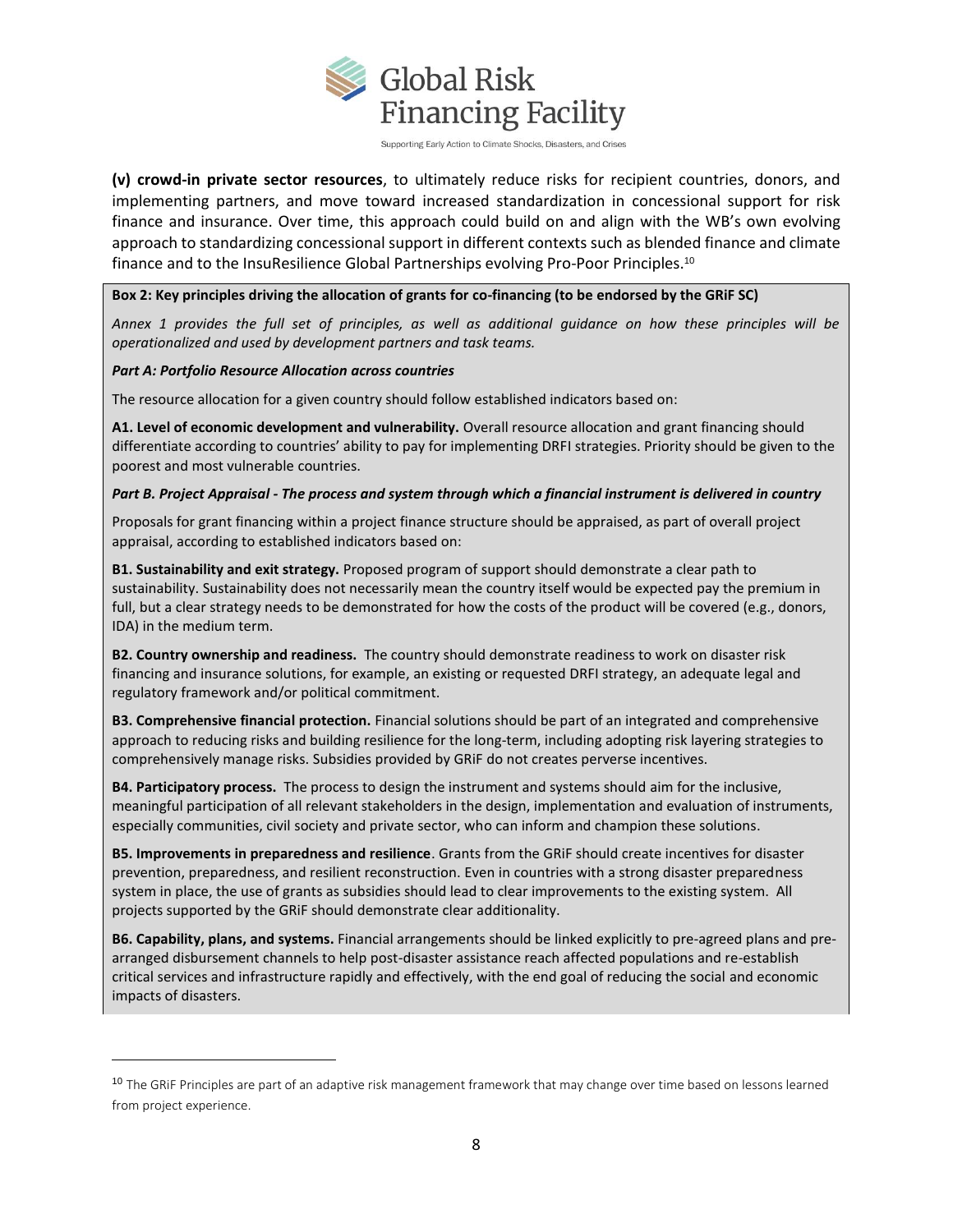

**B7. Accountability and clear decision-making processes.** Safeguards must be in place to ensure that any payouts from the subsidized financial instruments finance intended response plans.

**B8. Target beneficiaries.** Instruments should explicitly meet the needs of poor and vulnerable people<sup>11</sup>, with a focus on ensuring inclusive and equitable outcomes including on gender aspects.

*Part C. Product Review - The data, quality standards and models that underpin the instrument itself*

During implementation, the quality and viability of specific risk financing products will be ensured/measured according to established standards and practices including:

**C1. High quality, open and accessible data and risk modelling.** The data and model underpinning an instrument must be open, assessed against minimum standards, and fully transparent to avoid information asymmetries between risk carriers, clients, and donor investors.

**C2. Value for money and suitability of the product.** Products should be priced based on sound actuarial principles that adequately account for risks and operating expenses and provide value for money relative to alternatives;

**C3. Communication of the product.** Financial arrangements must be explained using plain language and verifying client understanding; financial advice is delivered with the highest standards of integrity, impartiality, and competence; the product's risks and limitations must be explained in full. The client needs to attest to the fact that they understand the financial solution and its associated rules, limitations and exclusions;

**C4. Quality and reliability of the product.** Providers of subsidized financial instruments have the responsibility to deliver transparent outcomes to clients as providers have led the clients to expect and provide channels for client feedback (e.g. reviewing any cases of basis risk events quickly and openly).

**C5. Competitive procurement process and non-preferential treatment.** Providers of subsidized financial instruments should be selected following a competitive, robust and transparent procurement process that leverages the private sector in a way that provides most value for money.

# <span id="page-8-0"></span>2.2.3 Co-financing rules

- 20. Co-financing from the GRiF will follow the below rules<sup>12</sup> (summarized in Tables 1 and 2) developed in collaboration with SC donor members, which will vary for IDA and IBRD countries. These rules are designed to help donors, the WB and other implementing partners manage risks and give consistent messages to potential beneficiary countries (see section 5 Risks and Mitigation Measures). <sup>13</sup> The types of eligible expenditures have been designed in line with the financing types outlined in Box 1.
- 21. The ceilings of these co-financing rules have been set based on the rationale that: (i) the GRiF aims to provide sizeable co-financing grants to complement smaller technical assistance grants that other donortrust funded programs offer; (ii) the size of the grant is adequate as a starting point to be embedded within WB projects for activities that the GRiF expects to implement; and (iii) there is enough incentive for countries to apply for these funds. There is agreement between the GRiF Secretariat and the donors that these rules will be piloted for the first year of implementation and will be reviewed after one year.

<sup>11</sup> ibid

<sup>&</sup>lt;sup>12</sup> The GRiF will also finance Blend countries. The SC will discuss what rules should apply to Blend countries.

<sup>&</sup>lt;sup>13</sup> These will be discussed for endorsement by the SC at the first GRIF SC meeting.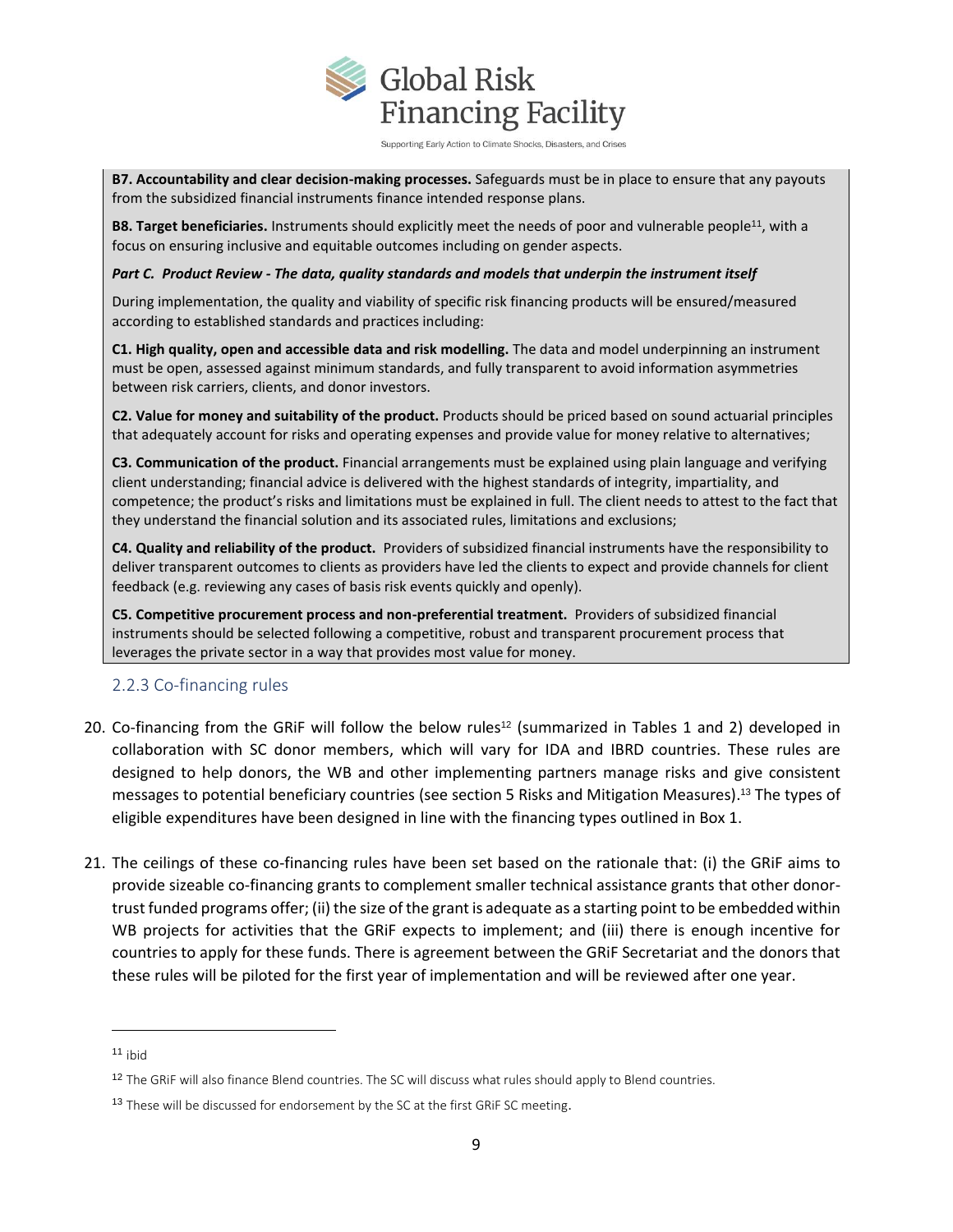

- 22. For IDA and IBRD countries, an unmatched grant of up to US\$4 million will be available for technical assistance linked with the co-financing amount that GRiF is providing for a financing instrument.
- 23. For IDA and IBRD countries, grants for start-up and operating costs(for example for risk pools, contingency funds, and other risk financing instruments) will be awarded from the GRiF without conditionality on any co-financing required from government, but with a ceiling of US\$5 million for each project.
- 24. Risk financing vehicles, such as cat risk pools, for IDA or IBRD countries will receive grants for their capitalization if the funds have been designed taking into consideration robust actuarial analysis and appropriate burden sharing between donors<sup>14</sup>; grants will have a ceiling of US\$10 million per project or per participating country if a project includes multiple countries.
- 25. Financial instruments eligible for co-financing include insurance premium financing, e.g., for the payment of the cost of risk transfer instruments; IBRD and IDA countries would receive grants to co-finance the cost of insurance (premiums).<sup>15</sup>
- 26. For IDA countries, the GRiF would match up to 100% of the funds committed by the government toward the costs of their financial protection strategy. For IBRD countries, the GRiF would match up to 50% of the funds committed by the government toward the costs of their financial protection strategy. Levels of cofinancing would be set at the minimal level required<sup>16</sup>. The GRiF grant award could be up to US\$10 million per year and per project, with a maximum of US\$25 million per project for 3 years. The annual grant amount will ideally decline over the duration of the project, particularly for IBRD countries, to ensure shift to lower concessionality level and ultimately to self-financing. <sup>17</sup> The principles (Box 2) form a set of eligibility criteria to access finance that aim to maximize impact and ensures benefits for the poor.
- 27. For both IDA and IBRD countries, the GRiF grants awarded for linking funding mechanisms to delivery mechanisms, including strengthening in-country delivery systems and capabilities, for example adaptive social protection, will have a ceiling of US\$5 million per project and not require co-financing from government.

 $\overline{\phantom{a}}$ 

<sup>14</sup> Overcapitalisation will be avoided. GRiF grants should not crowd-out funding from other donors.

<sup>&</sup>lt;sup>15</sup> The GRIF is not meant to offer insurance product or contingent credit, but only to finance the cost of those financial instruments offered by third parties (e.g., insurance premium, cost of credit).

<sup>16</sup> Consistent with underlying principle of World Bank (2018) Strategic Use of Climate Finance to Maximize Climate Action. <sup>17</sup> The proposed co-financing rules are consistent with the level of concessionality offered by similar facilities, such as the Global Concessional Financing Facility (GCFF). The GCFF provides upfront funding (the Concessionality Amount) for a Benefitting Country in an amount that covers, on a net present value basis, a pre-defined Concessionality Spread for the disbursement period of a loan. The Concessionality Spread reflects the spread between the IBRD fixed lending rate and IDA regular terms. From the projects approved by the GCFF so far, the grants account for up to 26% of the total project amount (see 2017-18 GCFF Annual Report).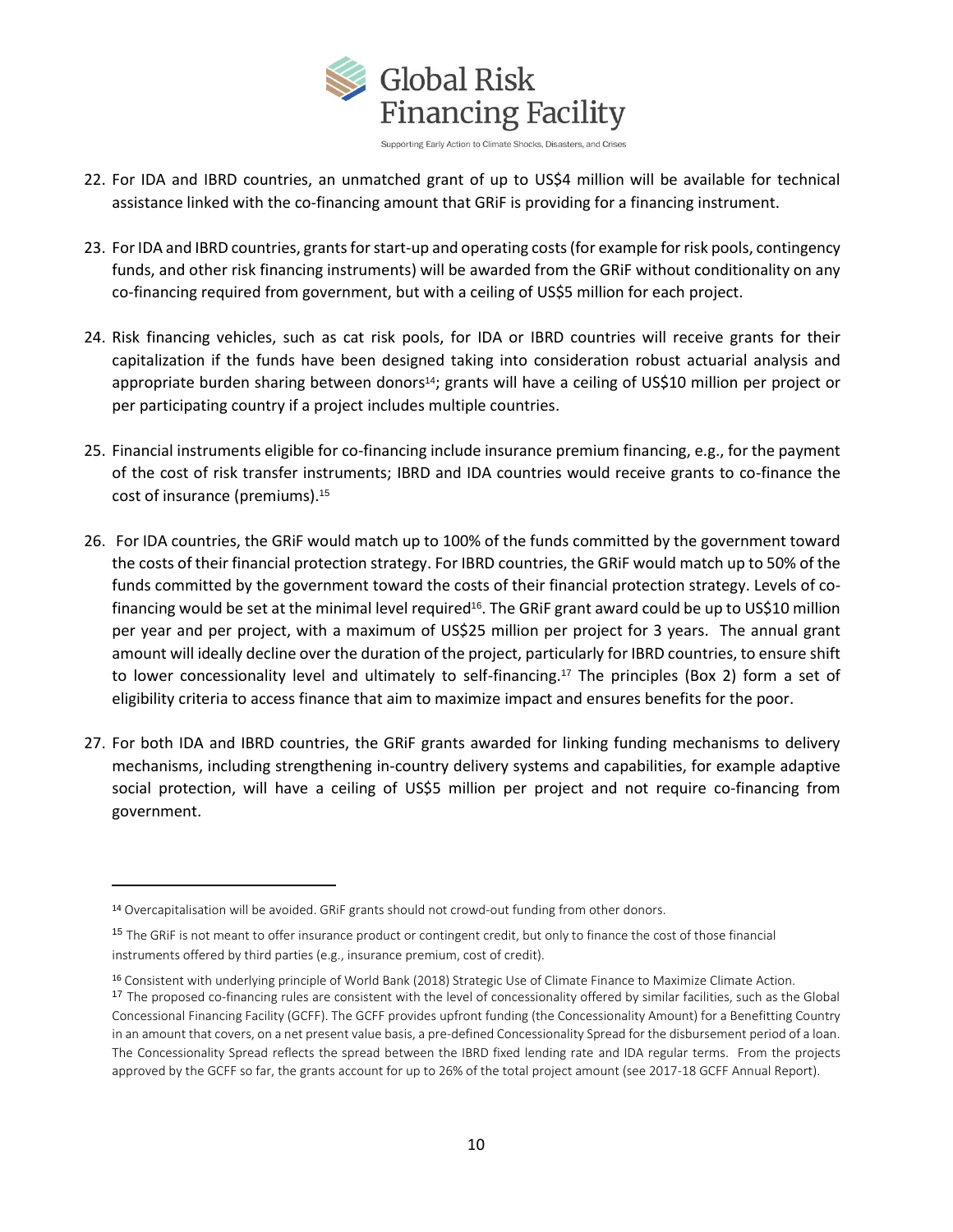

28. Additional grants, in excess of the above parameters, may be provided at the request of donors and in agreement with the WB. Any project request, which exceeds 30 percent in grant finance, when compared to the size of the overall Bank project, will be flagged to the GRiF Steering Committee.

| Table 1: Co-financing rules for Projects in IDA countries |  |  |  |  |  |  |  |  |  |
|-----------------------------------------------------------|--|--|--|--|--|--|--|--|--|
|-----------------------------------------------------------|--|--|--|--|--|--|--|--|--|

| <b>Eligible expenditures</b> | <b>Co-financing</b>  | Max grant amount            | <b>Comment</b>     |
|------------------------------|----------------------|-----------------------------|--------------------|
| <b>Technical assistance</b>  | Unmatched grant      | Up to US\$4m/project        |                    |
| Start-up costs,              | Unmatched grant      | Up to US\$5m/project        |                    |
| operating costs for risk     |                      |                             |                    |
| financing vehicles           |                      |                             |                    |
| Capitalization of risk       | Unmatched grant      | Up to US\$10m/project       | Based on actuarial |
| financing vehicles           |                      | Up to US\$10m/country in    | analysis           |
|                              |                      | multi-country projects      |                    |
| Costs of financial           | Matching grant (1:1) | Up to US\$10m/year capped   |                    |
| instruments, e.g.,           |                      | at US\$25m/project over 3   |                    |
| insurance premiums           |                      | years (preferably declining |                    |
|                              |                      | over time)                  |                    |
| Costs for                    | Unmatched grant      | Up to US\$5m/project        |                    |
| implementation of            |                      |                             |                    |
| pre-arranged funding         |                      |                             |                    |
| linked to national           |                      |                             |                    |
| delivery mechanisms          |                      |                             |                    |

# **Table 2: Co-financing rules for Projects in IBRD countries**

| <b>Eligible expenditures</b> | <b>Co-financing</b>  | <b>Max grant amount</b>  | <b>Comment</b>     |
|------------------------------|----------------------|--------------------------|--------------------|
| <b>Technical assistance</b>  | Unmatched grant      | Up to US\$4m/project     |                    |
| Start-up costs,              | Unmatched grant      | Up to US\$5m/project     |                    |
| operating costs for risk     |                      |                          |                    |
| financing vehicles           |                      |                          |                    |
| Capitalization of risk       | Matching grant (1:1) | Up to US\$10m/project    | Based on           |
| financing vehicles           |                      |                          | actuarial analysis |
| Costs of financial           | Half-matching grant  | Up to US\$10m/project/   |                    |
| instruments, e.g.,           | (1:0.5)              | year capped at US\$25m   |                    |
| insurance premiums           |                      | over 3 years (preferably |                    |
|                              |                      | declining over time)     |                    |
| Costs for                    | Unmatched grant      | Up to US\$5m/project     |                    |
| implementation of pre-       |                      |                          |                    |
| arranged funding linked      |                      |                          |                    |
| to national delivery         |                      |                          |                    |
| mechanisms                   |                      |                          |                    |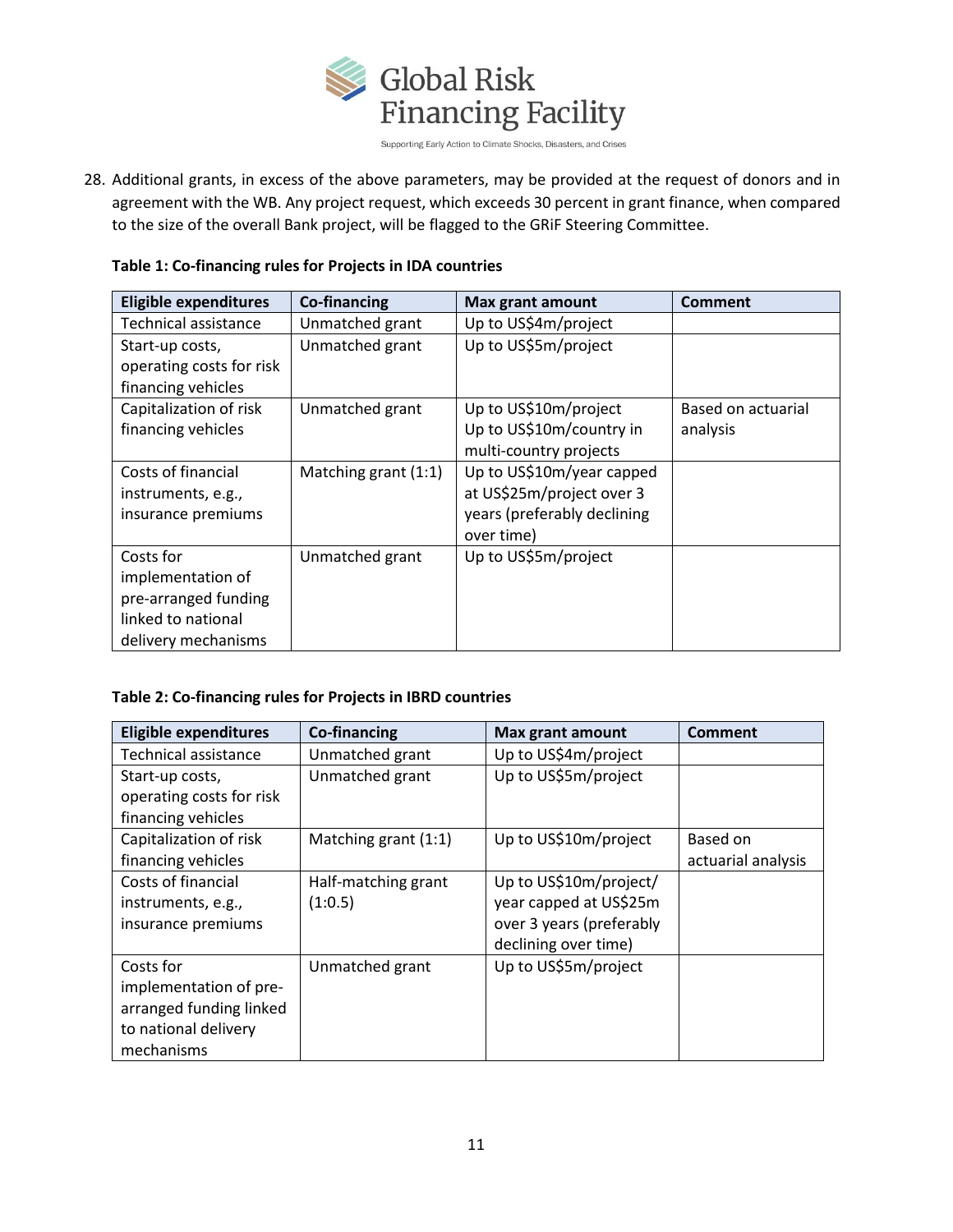

# <span id="page-11-0"></span>3. Governance

- 29. The GRiF will be governed by a Steering Committee, which will provide overall guidance and strategic advice on the priorities of the GRIF-financed activities. The Steering Committee will meet annually<sup>18</sup>. The Steering Committee will comprise of Members and Observers as below:
	- The World Bank (Chair, SC Member and host of the GRiF Secretariat)
	- Donors (Members)
	- Observers (Specific Role agreed by the Members)
- 30. **Steering Committee Members:** Members will make decisions on consensual basis. They will:
	- i. Review and endorse the GRiF scoping plan and work plan, including selection criteria, methods of prioritization of resource allocations, and results framework;
	- ii. Review and endorse the annual report, including reporting of achievements based on the results frameworks and evaluations;
	- iii. Nominate technical experts, who could provide technical reviews of grant proposals to the Technical Manager (see section 4 for more details);
	- iv. Select observers who have a specific role to be invited to the GRiF SC
- 31. **Steering Committee Members**, with all WB participants omitted, will:
	- i. Approve any funding proposals for Transfers Out<sup>19</sup>
- 32. **GRiF Observers:** Observers will be invited with consensus of SC members to represent specific interest groups and/or provide specialist advice to SC members and will have no decision-making role. Observers will be invited to the SC for a (maximum) two-year term, which may be renewed by consensus of all SC members. Observers will not attend meetings that are declared closed by the SC Chair.

# <span id="page-11-1"></span>3.1Role of the World Bank

- 33. The roles and responsibilities accepted by the WB have been set out in the Administration Agreement signed with donors. This Operations Manual seeks to provide further details on this agreement to internal stakeholders (implementing teams, country management units, senior management, etc.) and external stakeholders (donors, operational partners, wider interest groups including NGOs and private sector actors).
- 34. **Chair of SC:** The role of the Chair will be to:
	- i. Convene SC meetings;

- ii. Provide strategic advice to the GRiF Program through the GRiF Secretariat;
- iii. Jointly with donor members, invite observers to the SC; and

 $18$  In the initial phase (first one year) of the GRiF, the SC will meet bi-annually.

<sup>&</sup>lt;sup>19</sup> The World Bank will not play a role in approving any proposals for Transfers Out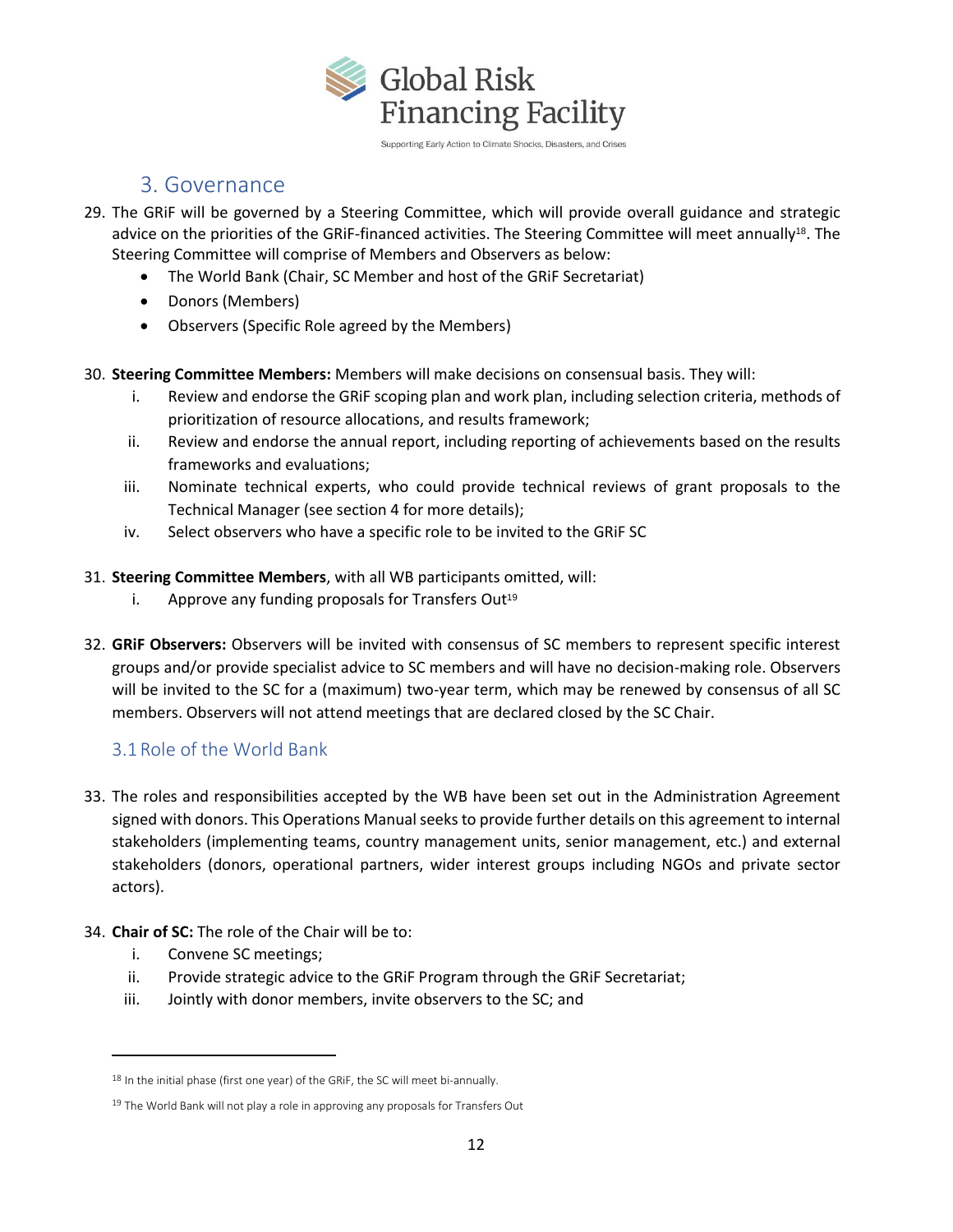

- iv. Declare in consultation with donor members all or part of the SC meeting as open to Members only.
- 35. The WB will host the **GRiF Secretariat**, responsible for providing technical management, program management and administrative support for the Trust Fund. The GRiF Secretariat will be responsible for preparing and organizing an annual SC meeting. The GRiF Secretariat will participate in the Program Alliance Meetings to facilitate the interface with the wider Partnership and other partners at a strategic level. Section 4.1 provides more detail on the GRiF Secretariat.
- 36. *Transfers Out***:** Individual transfers-out of GRiF resources would be on WB applicable policies and procedures. WB will not be responsible for monitoring the use of funds or for supervising the execution of activities by said entity: the recipient or executing entity is directly accountable to the SC members with WB participants omitted on the use of the funds. WB will have a limited fiduciary role in providing the donor SC members limited reporting on the holding, investment and *transfer* of the funds. The fiduciary framework and program governance arrangements of the third party to whom the funds are transferred must nevertheless be acceptable to WB.

# <span id="page-12-0"></span>3.2 Role of Donors

37. **Steering Committee Members:** Donors contributing at least US\$ 10 million to the GRiF will be Members of the GRiF SC for a period of five years, after which, they will be required to contribute US\$ 5 million every five years. Should donors decide not to renew their contribution, they could potentially be invited to stay on as Observers by SC members. Role of SC members has been detailed in Section 3.

# <span id="page-12-1"></span>4. Implementation Arrangements

38. This section of the Operations Manual outlines the implementation arrangements of the GRiF. It outlines how the GRiF Secretariat and a Technical Committee will manage the appraisal and approval of grant proposals to be implemented by the WB; and the role of the WB vis-à-vis projects implemented by Transferees.

# <span id="page-12-2"></span>4.1 The GRiF Secretariat

- 39. The WB will house the GRiF Secretariat. The GRiF Secretariat will be responsible for: (i) Preparation of the Scoping plan for identification of potential projects proposed by WB teams; (ii) Preparation of Grant Concept Notes, that form the GRiF Work Plan for endorsement by the SC; (iii) Technical quality enhancement of individual project proposals subject to Appraisal Framework with support from the Technical Committee; (iii) Trust fund implementation and management; and (iv) Managing relationships with external partners.
- 40. The GRiF Secretariat will be comprised of the Technical Manager, FCI/DRFIP and the Trust Fund Manager, CCG/GFDRR. In carrying out their responsibilities, the GRiF Secretariat will be supported by a multidisciplinary Technical Committee (TC). This will ensure that the GRiF has adequate thematic as well as trust-fund expertise to ensure effective program delivery. Responsibilities of the GRiF Secretariat would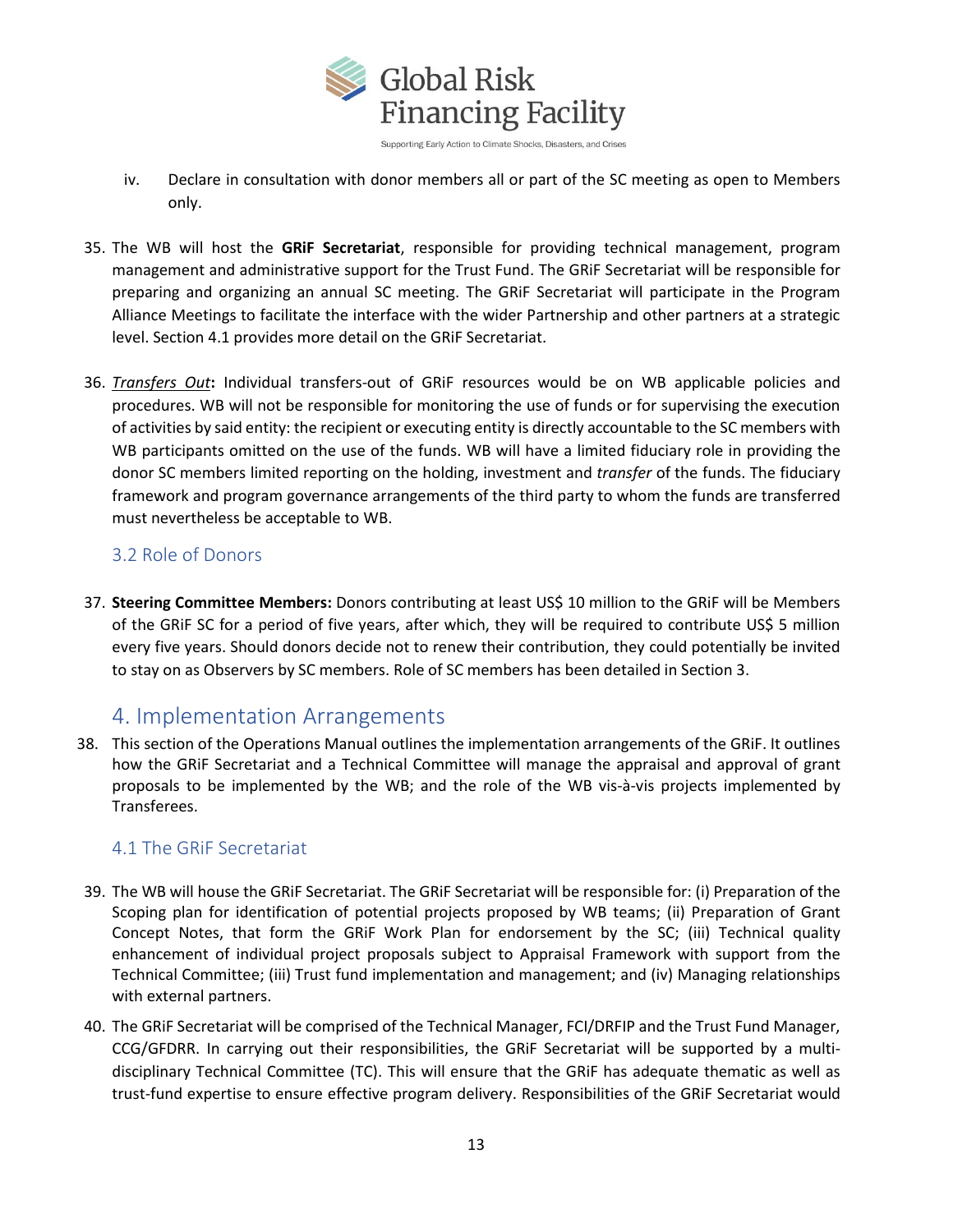

include, but not be limited to, leading on work planning, reporting, as well as coordinating donor dialogue on the GRiF.

- **The Trust Fund Manager<sup>20</sup>** will be responsible for program management and administration of the GRiF Secretariat. In this role, the Trust Fund Manager will oversee Secretariat's expenditures, process the fiduciary approval of grants, manage relations on Trust Fund processes, coordinate the relationship with Transferees, and jointly manage work program planning, grant monitoring and reporting, and donor coordination with the Technical Manager. The Trust Fund Manager will take into account interests of donors and promote compliance with this manual.
- **The Technical Manager<sup>21</sup>** will be responsible for ensuring that the principles (and the associated appraisal matrix) are applied and for technical approval of grants, ensuring technical quality of grant applications, and jointly managing work program planning, reporting, and donor communications in coordination with the Trust Fund Manager.
- **Technical Committee (TC**) will be responsible for contributing to building the pipeline of the GRiF and for technical review of individual grant proposals financed by the GRiF. The TC will include focal points from different GPs and WB Units, who will represent the collective ideas and interests of their respective groups. The TC will also invite views of external technical experts<sup>22</sup>. The TC will draw from multi-disciplinary team of experts to ensure risk financing expertise is complemented with expertise on risk reduction, social protection, fragility, vulnerability reduction, and preparedness.

# <span id="page-13-0"></span>4.1.1 Identification of Projects through Scoping

- 41. The GRiF Secretariat will lead the process for project identification from WB teams. Project identification will take place by engaging the TC, which will help build the pipeline for the GRiF. Every sector experiences adverse impacts from lack of prearranged financing to enable earlier and more reliable response and recovery to climate and disaster shocks and other crises when they strike. Therefore, the GRiF will be open for projects across the WB and projects will be identified across a range of different sectors (see Annex 2 for illustrative examples that could be included in the work plan).
- 42. The GRiF Secretariat will draft **the Scoping Plan**, which will identify a list of potential projects based on key areas of interest to donors and discussions with WB teams. Task Team Leaders of potential GRiF cofinancing and technical assistance grant. The task team leader will need to demonstrate concurrence from relevant Practice Manager and TC GP Focal Point to ensure coordination for funding request from the GRiF. The task team leader will develop one-page **scoping notes** for inclusion in the Scoping Plan. Scoping

<sup>&</sup>lt;sup>20</sup> The Trustee Account will be held at CCG/GFDRR, the Trust Fund Manager.

<sup>21</sup> The Technical Manager will be FCI/DRFIP.

<sup>22</sup> Independent external technical experts may be nominated by the GRiF SC. Review by external technical experts will be limited to GRiF-funded activities only. External technical experts will not participate in technical review of appraisal of World Bank projects within which the GRiF grants will be imbedded. External reviewers' comments will be shared with the donors after submission to the Technical Committee.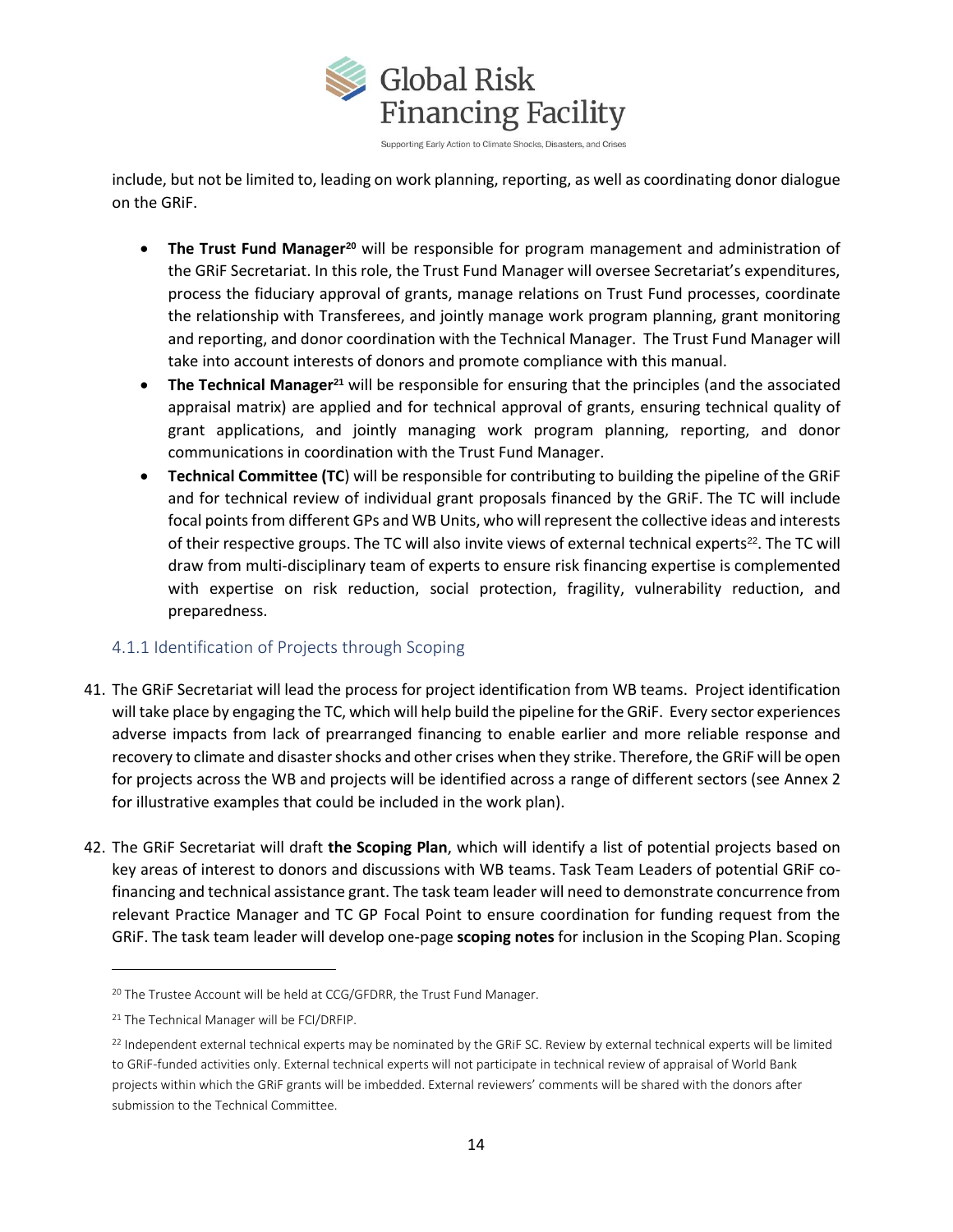**Global Risk Financing Facility** 

Supporting Early Action to Climate Shocks, Disasters, and Crises

notes will include description of (i) Project objective; (ii) Level of economic development and vulnerability; (iii) Sustainability and exit strategy; (iv) Country ownership and readiness. The Scoping Plan will be reviewed and endorsed by the SC.

- 43. The GRiF Secretariat will award scoping awards of up to US\$200,000 to task teams for projects endorsed by the SC in the Scoping Plan. If a strategic opportunity arises for funding a proposal that was not included in the Scoping Plan endorsed by the SC, the GRiF Secretariat will prepare an 'amendment' to the Work Plan and virtually share and request SC review and endorsement within 15 business days.
	- ❖ *A Scoping Grant from the GRiF will be awarded to task teams before the project is in concept review phase.*

# <span id="page-14-0"></span>4.1.2 Preparation of Work Plan

- 44. Following endorsement by the SC, the GRiF Secretariat will work with the task teams who demonstrate positive scoping results to prepare a series of short-listed Grant Concept Note**s** (see template in Annex 3 to be endorsed by the SC), which will form **the GRiF Work Plan**. These Grant Concept Notes will contain the necessary information for strategic discussion-making by the SC on portfolio allocation (See template in Annex 3 to be endorsed by the SC).
- 45. The Work Plan will be presented during the Spring SC meeting for endorsement of projects per strategic and geographic priorities, and in line with the Principles outlined in Box 2 and Annex 1. In between SC meetings when there is a need to endorse Grant Concept Notes to meet World Bank project deadlines, the GRiF Secretariat will share Grant Concept Notes virtually with the SC for review and endorsement within 15 business days.

# <span id="page-14-1"></span>4.1.3 Technical Quality Enhancement and Approval of Co-financing and TA proposals

- 36. For Grant Concept Notes endorsed by the SC, the GRiF Secretariat will convene the relevant **Technical Committee** focal points (depending on the lead GP for the proposed grant) and invite views of external experts, for technical review of Grant Concept Notes, as well as of the Appraisal Framework filled out by the task teams. The TC will support the task teams through the GRiF Secretariat to: (i) enhance overall technical quality of the concept note as well as the Appraisal Framework; (ii) provide expert advice on necessary actions the task teams should take to adhere to the GRiF principles; (iii) ensure that the proposal is designed to integrate the minimum GRiF monitoring, reporting, and learning standards; and (iv) review WB project documents to ensure accurate reflection and visibility of GRiF funded activities. Upon completion of the technical review, the GRiF Secretariat will issue the grant award.
	- ❖ *In case of co-finance and grants for technical assistance from the GRiF that complement WB lending operations, the grant must be awarded before the operation's Quality Enhancement Review meeting in order to be integrated in the processing steps that lead up to presentation of the operation to the WB Board.*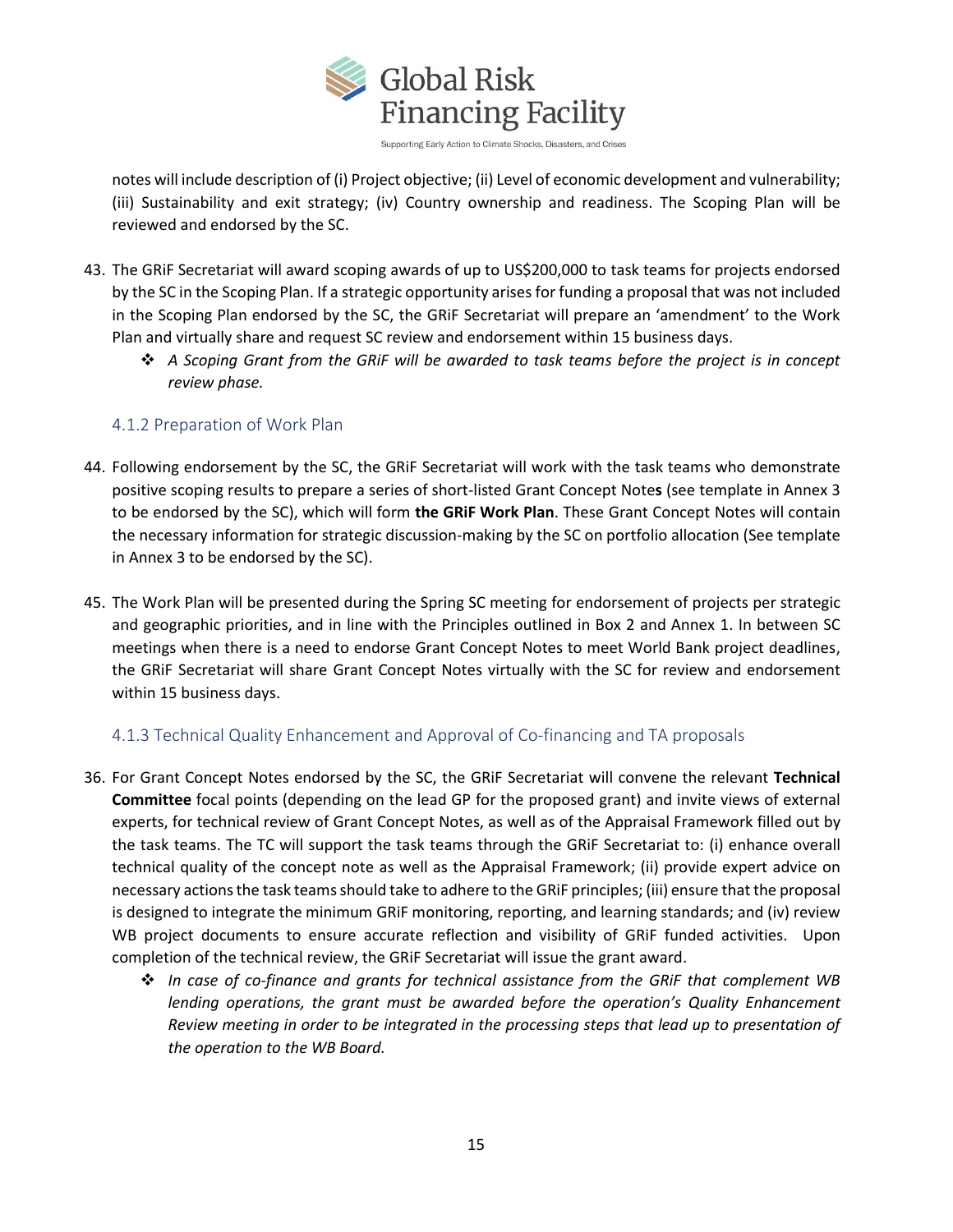

- 37. **Global public goods and analytical work**: Potential proposals for global public goods will be prepared by task teams or the GRiF Secretariat and included as part of the Work Plan shared with the Steering Committee and endorsed by donors.
	- ❖ *A Global public goods grant can be awarded independent of a project, or at any stage of the project cycle.*

# <span id="page-15-0"></span>4.1.3 Implementation and Reporting

- 38. **Technical Support to implementation:** The GRiF Secretariat will support operationalization of the GRiF by providing technical support, led by the GRiF Technical Manager, when necessary and requested by task teams forimplementation of projects being funded by the GRiF. This would include leading and supporting the dialogue with clients; quality enhancements of GRiF-funded projects implemented by different GPs and WB units; and coordination of activities with various other trust funds managed by FCI on risk financing initiatives.
- 39. **Annual Reporting:** Donors will receive reporting as agreed in the Administration Agreement between the WB and donors.
- 40. The GRiF Secretariat will prepare an Annual Report for the SC meeting, which will present results in line with the endorsed annual work plan and against the agreed results framework. Reporting will be guided by the program logic model (forthcoming) developed by a Monitoring, Evaluation, and Learning consultancy/firm with input from donors. It will include a summary of each appraisal matrix for projects approved by the GRIF secretariat that year. The GRiF results framework will integrate results areas for the InsuResilience Global Partnership Results identified in the Collaboration Agreement. The Annual Report will be shared with the InsuResilience Secretariat for aggregations for reporting on the Partnership's goals.
- 41. The GRiF Secretariat will submit work plans and annual reports to the Steering Committee for review at least two weeks before scheduled Steering Committee meetings. Activities financed under the MDTF will be reported in a summary version to GFDRR's Consultative Group as part of GFDRR's annual report.
- 42. **Evaluation and Learning:** The GRiF Secretariat will develop an evaluation strategy for accountability and learning purposes to inform all relevant phases of the grant cycle. The evaluation strategy will be updated periodically, and amendments will be endorsed at the SC meeting. All reporting and monitoring and evaluation products should in principle be made open unless specifically agreed by the SC.
- 43. To ensure a strong Monitoring, Evaluation, and Learning (MEL) foundation for the program the GRiF Secretariat will recruit a Monitoring, Evaluation and Learning<sup>23</sup> consultancy/firm.

<sup>23</sup> Potential partners for evaluations could include: The Development Impact Evaluation (DIME) at the WBG, J-PAL, Innovation for Poverty Action (IPA). Further support could be provided through the expertise of the WB-DFID London Hub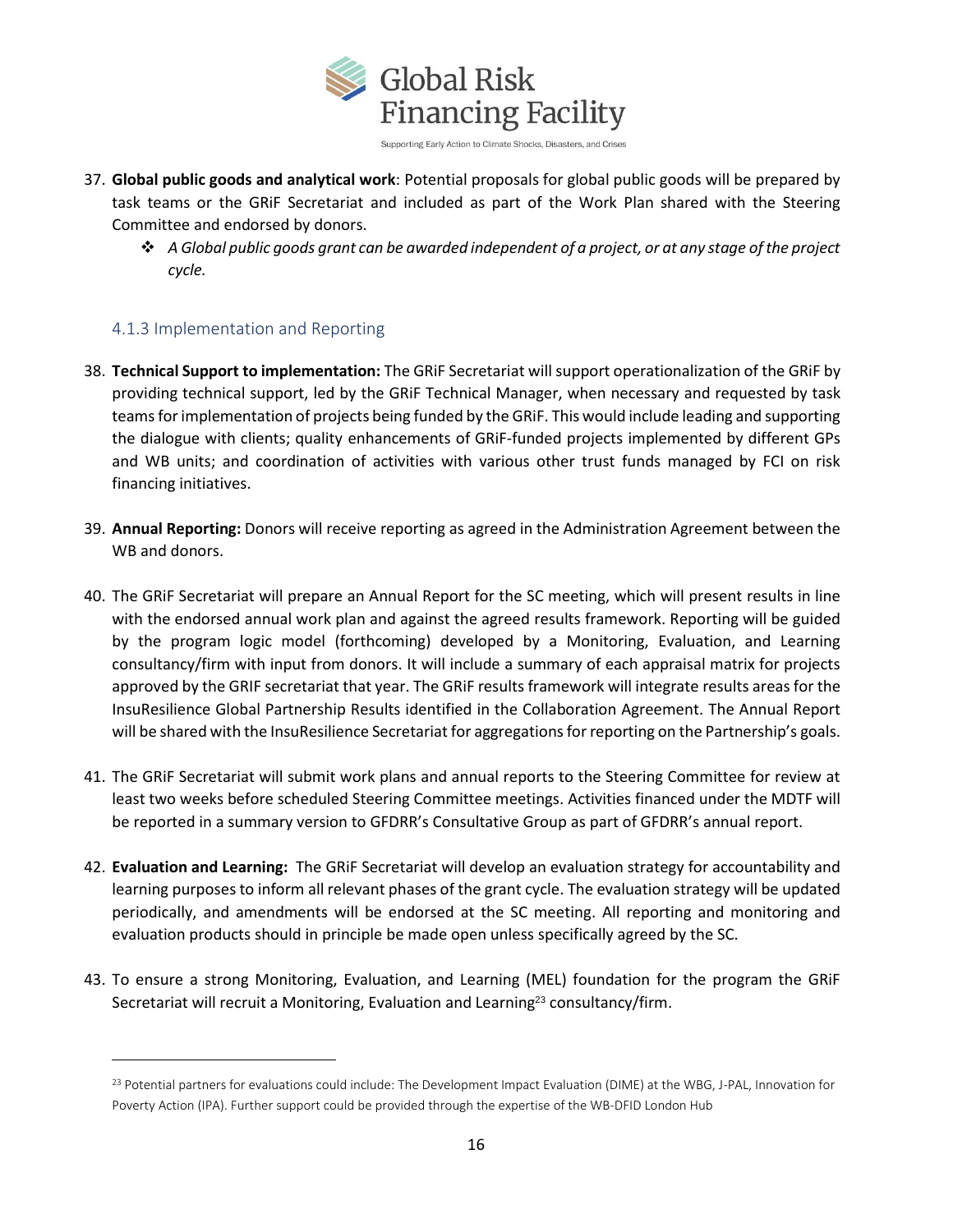

- 44. **Visibility:** The GRiF Secretariat will ensure appropriate visibility of the Program for grants financed through the GRiF. To the extent possible, the GRiF Secretariat will try and promote GRiF funded work through various partner platforms to offer greater visibility, in particular also through the InsuResilience Global Partnership.
- 45. All communications content, including feature stories, blogs, reports or other documentation including at a conference, seminar, training, study tour; and press releases, interviews, etc. – related to a GRiFfunded project /activity will acknowledge GRiF and donor support in line with the Branding Guidelines (forthcoming). Appropriate use of the GRiF logo and the GRiF logo alongside the banner with partner logos (see Figure 1) will be detailed in the branding guidelines. This banner can be revisited in future as other partners join the GRiF.



# <span id="page-16-0"></span>4.1.4 Engaging External Partners

#### *InsuResilience Global Partnership*

- 46. The GRiF Secretariat will play a convening and coordinating role for external partners in relation to any MDTF activities. This will take place in coordination with the overall convening and coordinating role of the Partnership and the InsuResilience Secretariat
- 47. WB is fully committed to supporting the InsuResilience Global partnership. WB will also contribute to the InsuResilience Secretariat's efforts on generating political support for the partnership. The WB will participate in and provide technical inputs to Working Groups on themes led by the Partnership.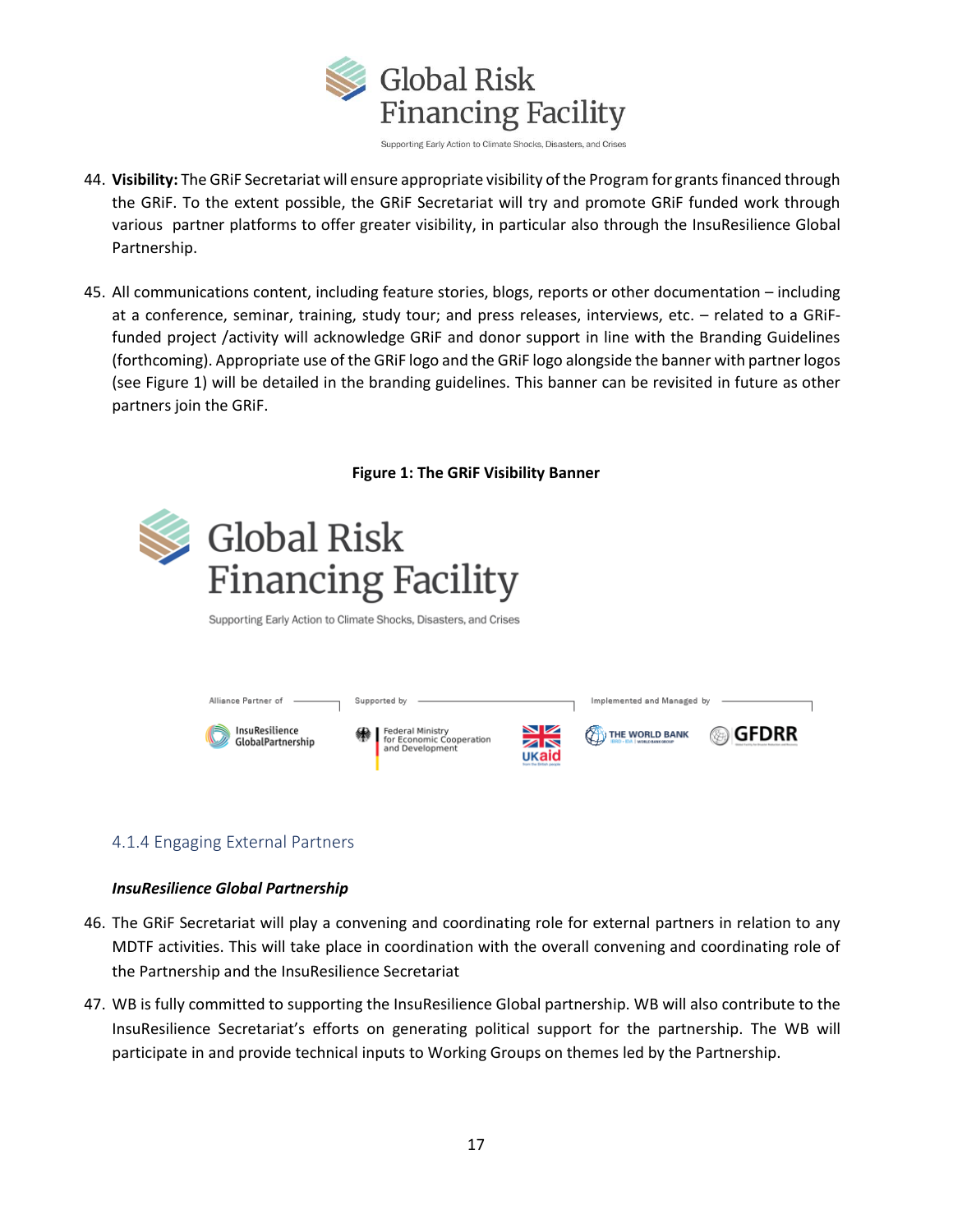**Global Risk Financing Facility** 

- 48. WB will participate in the **High Level Consultative Group** (HLCG), which is the governing body of the InsuResilience Global Partnership, a political partnership created by G20 and V20 countries with more than 50 members from the V20 and G20 and other governments, international organizations, private sector, CSOs and academia. The HLCG will promote collaboration and knowledge sharing between the InsuResilience Global Partnership Forum and implementing partners in this space, including the Program Alliance, and provide strategic guidance to the InsuResilience Global Partnership.
- 49. **The Alliance** is a set of independent programs that agree to collaborate in helping to achieve the vision of the Partnership. The vision of the Partnership is to promote the use of climate and disaster risk financing and insurance solutions ("CDRFI") to strengthen the resilience of developing countries and protect the lives and livelihoods of poor and vulnerable people. To date, the Alliance consists of (i) the GRiF, (ii) the Centre for Global Disaster Protection (CGDP); (iii) the InsuResilience Solutions Fund (BMZ/KfW), (iv) donors, and (v) the InsuResilience Secretariat
- 50. Through a collaboration agreement, the Alliance partners agree to collaborate where possible to deliver a full package of services related to climate and disaster risk finance and insurance**.** The Alliance will be the primary platform for collaboration and information sharing across the different programs outlined here. More details on modes of cooperation amongst the Program Alliance can be found in the **Collaboration Agreement**, endorsed by the Alliance Partners.
- 51. The **Center for Global Disaster Protection (CGDP)** is implemented by WB and DFID. It draws together leading experts from the humanitarian, development and financial sectors in a joint effort. It provides advice, innovation and cutting-edge science to help build cheaper, faster and reliable finance in emergencies. To achieve this, it will invest in data, science and research; provide training, risk analyses and financial analytics to help developing countries better understand and make informed decisions about how to manage risks; and bring together experts from finance, science and humanitarian communities. The CGDP and DFID support the Disaster Protection Program and its DRFI hub in London through a single donor trust fund (TF072994), implemented by the FCI/DRFIP. The Disaster Protection Program was set up to provide technical assistance on risk data and analytics, strategy development, solutions design and transaction support. The strategy development is conducted by the WB supporting developing countries to form strategies and planning around their disaster risk financing options. The CGDP and the Disaster Protection Program could provide funds and expertise to explore and integrate new approaches and technology solutions, as well as specialized risk financing expertise to task teams through the WB DRFIP and its hub in London. It may also enable leveraging of emerging technologies and approaches for crisis risk finance. This will provide funds directly linked to piloting new approaches in activities funded by the GRiF. It will also invest in developing and deploying early stage technology and innovation for crisis risk financing through a well-structured innovation program.
- 52. The **InsuResilience Solutions Fund** (ISF) implemented by BMZ/KfW supports the development of financially sustainable climate risk products in developing countries and emerging markets adapted to their respective needs. It will provide partial grant funding and advice for the development of direct and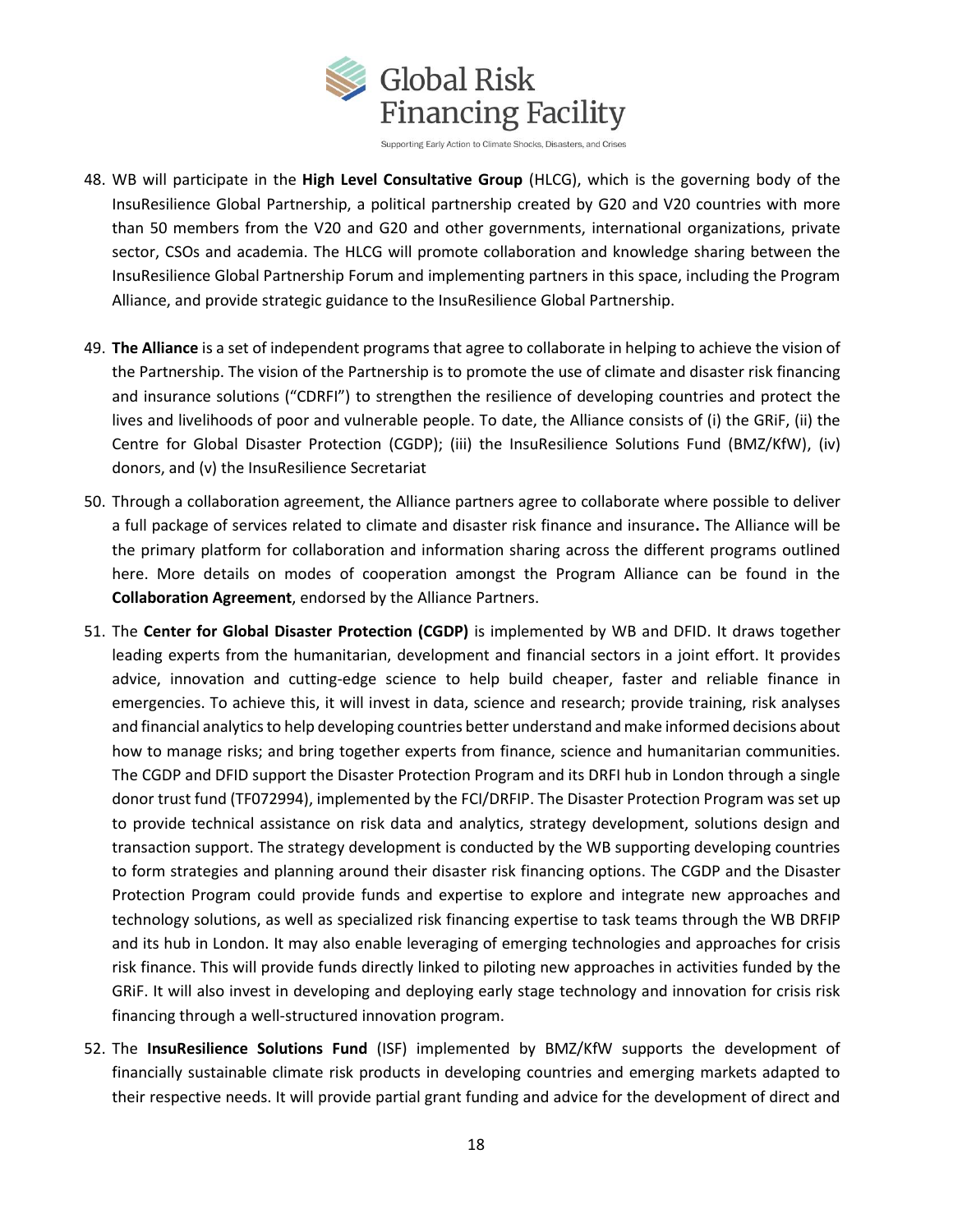

indirect climate risk insurance products and intends to catalyze joint initiatives of national (public) entities (e.g. national or regional government bodies, humanitarian organizations, development banks) and insurance companies. The fund provides financing for market preparatory activities and specific solution design in order to move climate risk insurance solutions from concept to implementation stage, ready for market placement and to scale-up already piloted activities. The ISF will provide advice and (partial) grant funding up to 2.5m EUR for the development of climate risk insurance products. By this, the private sector can be crowded in, the industry´s expertise can be leveraged, and demand and sustainability of innovative climate risk insurance products can be ensured. The GRiF will interact with the ISF as an Alliance partner as outlined in the Collaboration Agreement.

53. The **InsuResilience Secretariat** will serve an administrative and coordinating function within the Program Alliance. It will prepare and convene meetings of the Group. The Secretariat can act as channel for requests from countries, civil society organizations or the private sector. The InsuResilience Secretariat will be responsible for developing the communication strategy and branding of the InsuResilience Global Partnership to increase the visibility of the Partnership and develop guidance and frameworks as outlined in its Terms of Reference. The GRiF will interact with the InsuResilience Secretariat as an Alliance partner as outlined in the Collaboration Agreement.

### *Crowding-in the Private Sector*

- 54. The GRiF aims to apply "*Maximizing Finance for Development"* principles to harness sustainable private sector solutions for risk financing. This includes building on the ongoing technical collaboration with the Insurance Development Forum (IDF), engaging insurance and reinsurance partners more proactively for solutions on the ground. This could include involving the insurance industry upstream for more capacity building efforts, and also downstream for delivering technical modeling for WB supported projects. The GRiF could support the start-up costs of new risk financing mechanisms that include risk transfer components. Financing can also be channeled toward overcoming barriers for risk transfer solutions and increasing sustainability of such instruments by temporarily co-financing premiums.
- 55. The GRiF seeks to crowd in sustainable private sector solutions that limit public debt and contingent liabilities of the governments. As some aspects of risk financing are inherently a public good, not all interventions are equally suited for sustainable and cost-efficient private sector interventions. For example, the cost of frequent but small-scale disasters is likely best managed through a budgetary mechanism. Funds, however, could be disbursed to beneficiaries utilizing innovative digital payment systems provided by private firms. On the other hand, when a government would need to hold a large amount of capital aside to be able to respond to severe disasters, financial markets can likely bring risk capital on better terms, as well as technical expertise and innovative financial solutions.

# *Engaging Civil Society*

56. Civil Society organizations are key stakeholders in the design and implementation of GRiF activities. The GRiF aims to build on participatory approaches in the preparation of all grants and appropriately incorporate dimensions of gender, disability, age, and other social vulnerabilities while designing financial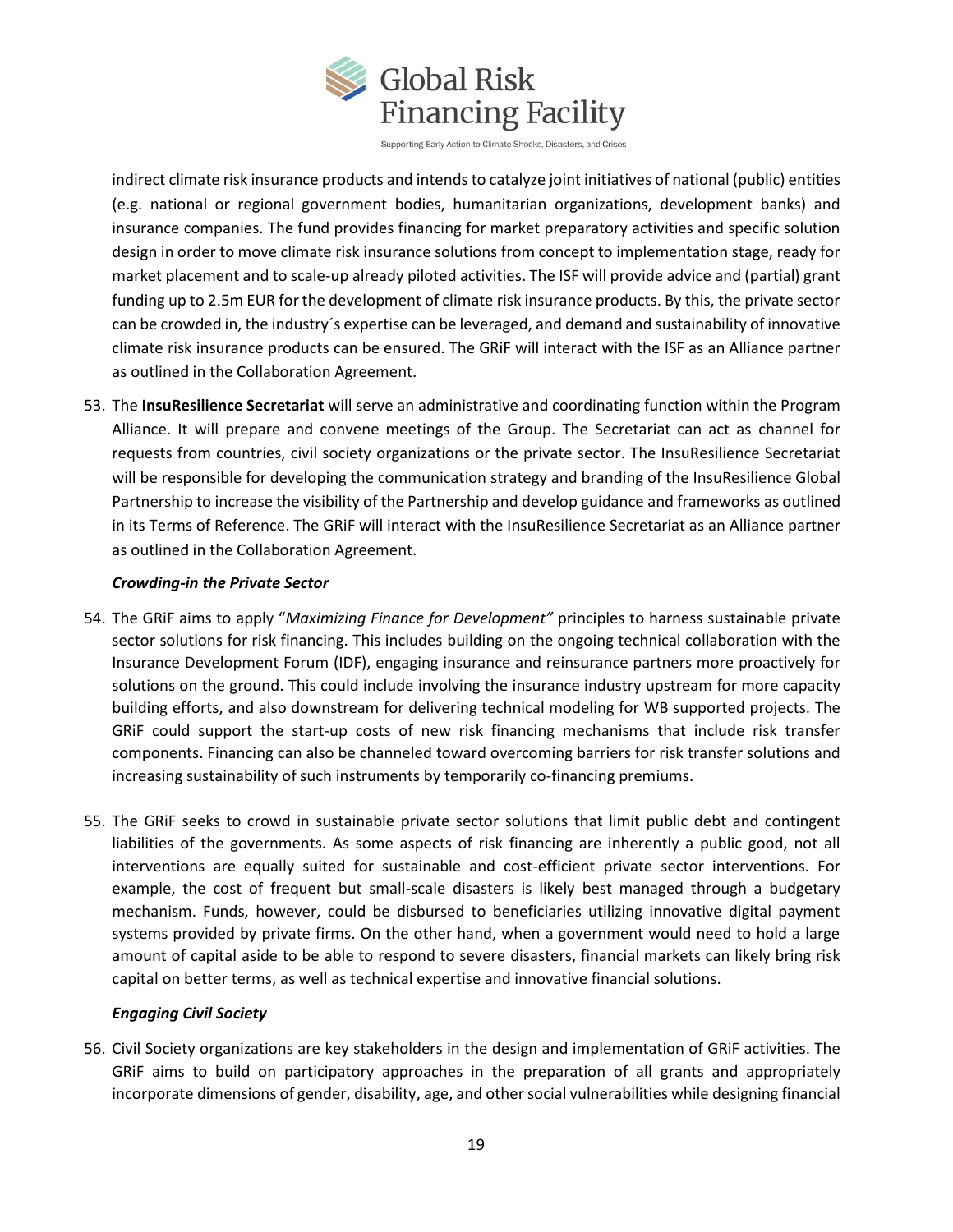

instrument. The GRiF will seek to work with and support operational civil society organizations (CSO). This work is already ongoing through collaboration with the Start Network. More CSOs involvement in risk finance and insurance could follow suit.

57. Civil Society will be represented as a key contributing partner in the HLCG, which will be the primary venue for policy and political dialogue on advancing the role of climate and disaster risk finance and insurance and in strengthening global resilience between V20 and G20 countries and with the private sector, civil society and academia.

### <span id="page-19-0"></span>4.2 Managing Relationships with Transferees

- 58. The WB may transfer funds out to a Transferee, if (i) the Transferee's fiduciary framework, including procurement, financial management, environment and social, anti-corruption, and program governance arrangements are acceptable to the WB at a corporate level; and (ii) it is so agreed between the World Bank and the donors in the administration agreements (AA). The World Bank would obtain reports from other entities and submit them to the Steering Committee. The World Bank would not be responsible for the use of funds.
- 59. For all funds implemented through transfer out arrangements the recipient partner will apply their own fiduciary controls and other safeguards<sup>24</sup>. Implementation of funds transferred out would not be supervised by the WB. Separate terms and arrangements would have to be discussed and agreed for activities financed through transfer out arrangements.

#### <span id="page-19-1"></span>4.2.1 For projects implemented by Transferees

 $\overline{\phantom{a}}$ 

- 60. Once there is agreement among the SC on the proposed Transferee, the GRiF Secretariat will invite inputs from the Transferee to be included as an annex to the WB implemented GRiF Scoping Plan, prepared by the GRiF Secretariat<sup>25</sup>. For Transferees not pre-approved by DFI, there is currently discussion ongoing on the process of accreditation. One option (under discussion) is that an independent Third-Party Assessment may need to be undertaken to ensure that the Transferee is eligible for Transfers Out<sup>26</sup>.
- 61. Following endorsement of the Scoping Plan, the Transferee will be invited to prepare a detailed funding proposal, which will include similar details required by WB Grant Concept Notes, which will be submitted to the GRiF Secretariat. The GRiF Secretariat will not provide any Technical Review of the Transferee grant proposal, which will be shared with the SC.

<sup>&</sup>lt;sup>24</sup> The Transferee's fiduciary framework, including procurement, financial management, environment and social, anti-corruption, and program governance arrangements will have to be acceptable to the World Bank. The Bank's recipient-executed cost-recovery fees apply to transfer outs

<sup>&</sup>lt;sup>25</sup> Endorsement of the Annex for the Work Plan on Transfers Out will omit all WB participants.

<sup>26</sup> WBG is undergoing a process of developing options and recommendations to clarify and standardize the Trust Fund (TF) Policy and Procedure (P&P) Framework on Transfers Out. More details on this will likely become available to other partners in December 2018.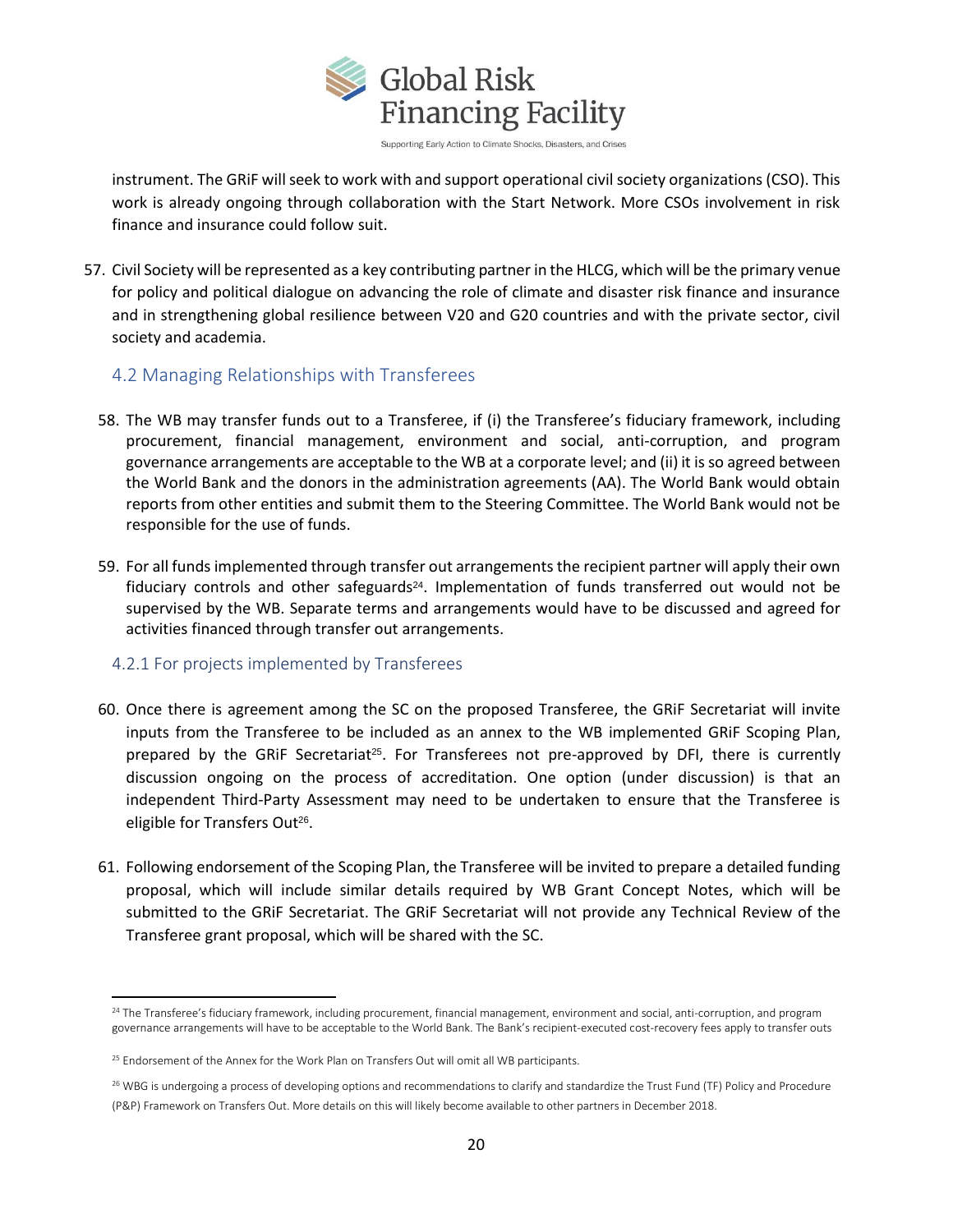

- 62. The SC, omitting WB members, will review funding proposals from the potential Transferee per the principles outlined in Box 2 and may provide feedback on the proposal to the GRiF Secretariat. The GRiF Secretariat will relay the feedback to the Development partners with a request for revised proposal, which will then be resubmitted to the SC for approval. The WB will not be involved in the Steering Committee with regard to any decision-making for grants awarded to Transferees.
- 63. Once the funding is approved, the GRiF Secretariat will work with Legal and DFI to draft the Transferee Agreement outlining details of the Transfer Out arrangement.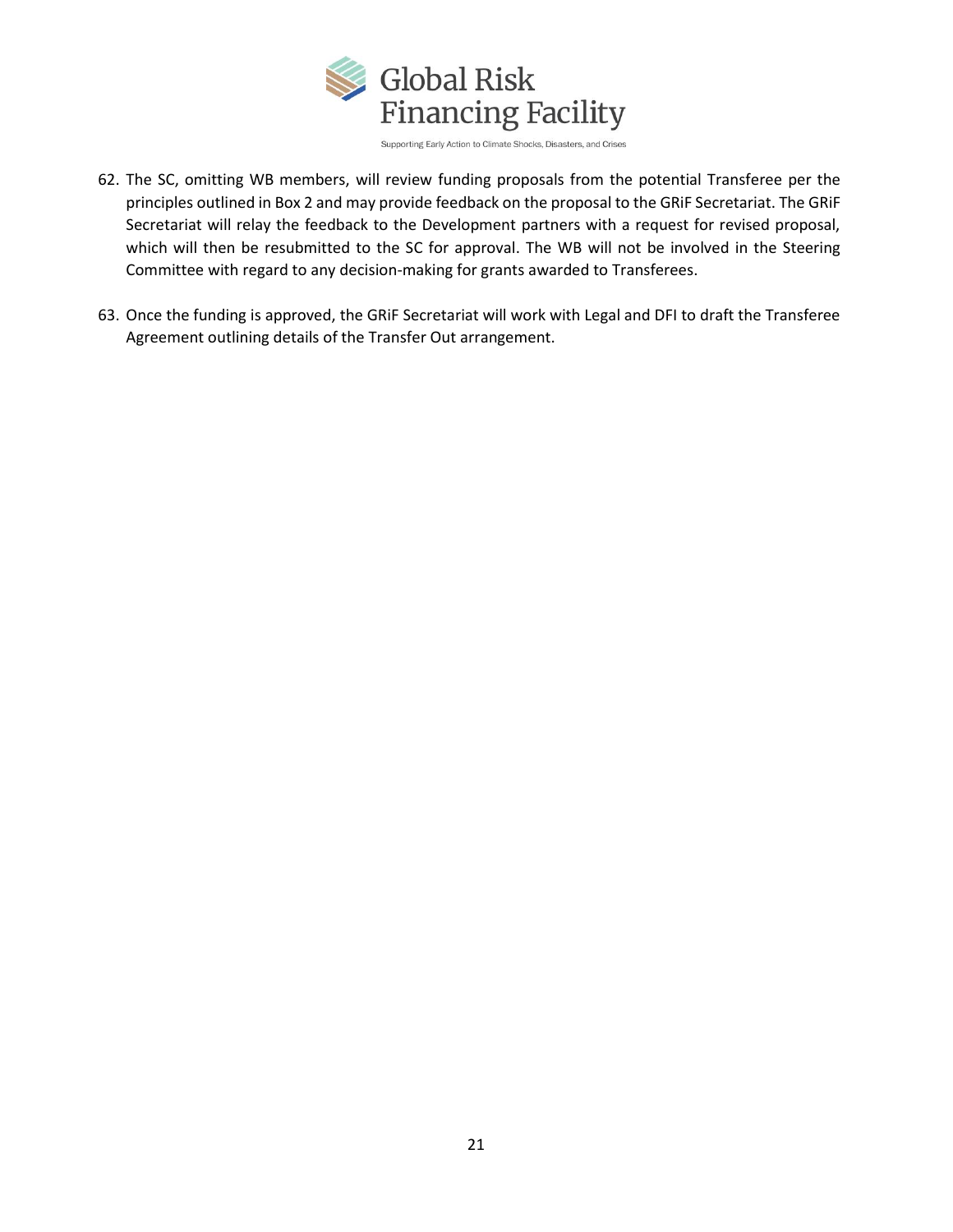

# <span id="page-21-0"></span>5. Risks and Mitigation Measures

| <b>Risk</b>                                                                                                                  | <b>Rating</b> | <b>Mitigation Measures</b>                                                                                                                                                                                                                                                                                                                                                                                                                                                                        |  |  |  |
|------------------------------------------------------------------------------------------------------------------------------|---------------|---------------------------------------------------------------------------------------------------------------------------------------------------------------------------------------------------------------------------------------------------------------------------------------------------------------------------------------------------------------------------------------------------------------------------------------------------------------------------------------------------|--|--|--|
| <b>STAKEHOLDER RISK</b>                                                                                                      |               |                                                                                                                                                                                                                                                                                                                                                                                                                                                                                                   |  |  |  |
| Low institutional support from the<br>WB to pilot the new approach<br>outlined through the Program                           | Low           | Given the increasing political and operational<br>mandate to innovate and invest in crisis risk<br>management (GCRP), engage with the private<br>sector (MFD) there is a significant corporate<br>mandate for the piloting proposed under the<br>program. The availability of grant resources to<br>support these agendas is critical. The GRiF<br>Secretariat will actively follow these<br>conversations to remain abreast of the<br>political and operational priorities of the<br>World Bank. |  |  |  |
| Lack of donor engagement and<br>interest in participating in the scale<br>up of the program                                  | Low           | The GRiF Secretariat will continue to engage<br>existing and new donors to ensure support<br>and interest in the program. The team will<br>continue to regularly engage with BMZ and<br>DFID who are currently MTDF donors. Further,<br>the team will leverage G7, G20 and other<br>donors with similar priorities, and incorporate<br>GRIF into GFDRR's overall fundraising strategy                                                                                                             |  |  |  |
| Low demand from TTLs for accessing<br>funds from the GRIF because of<br>additional application and reporting<br>requirements | Moderate      | As much as possible, efforts will be made to<br>streamline the template for grant proposals to<br>mirror information that TTLs produce as part<br>of the project preparation to avoid additional<br>burden on TTLs. Reporting requirements will<br>also try and align with existing requirements<br>in place through GFDRR systems.<br>Process and procedures will be assessed after<br>the first year.                                                                                           |  |  |  |
| Low demand from target countries                                                                                             | Low           | The pipeline is expected to be built in<br>coordination with GPs through the TC and<br>where there is a clear endorsement from the<br>CMUs to ensure that the GRiF targets<br>countries that demonstrate demand. This will                                                                                                                                                                                                                                                                        |  |  |  |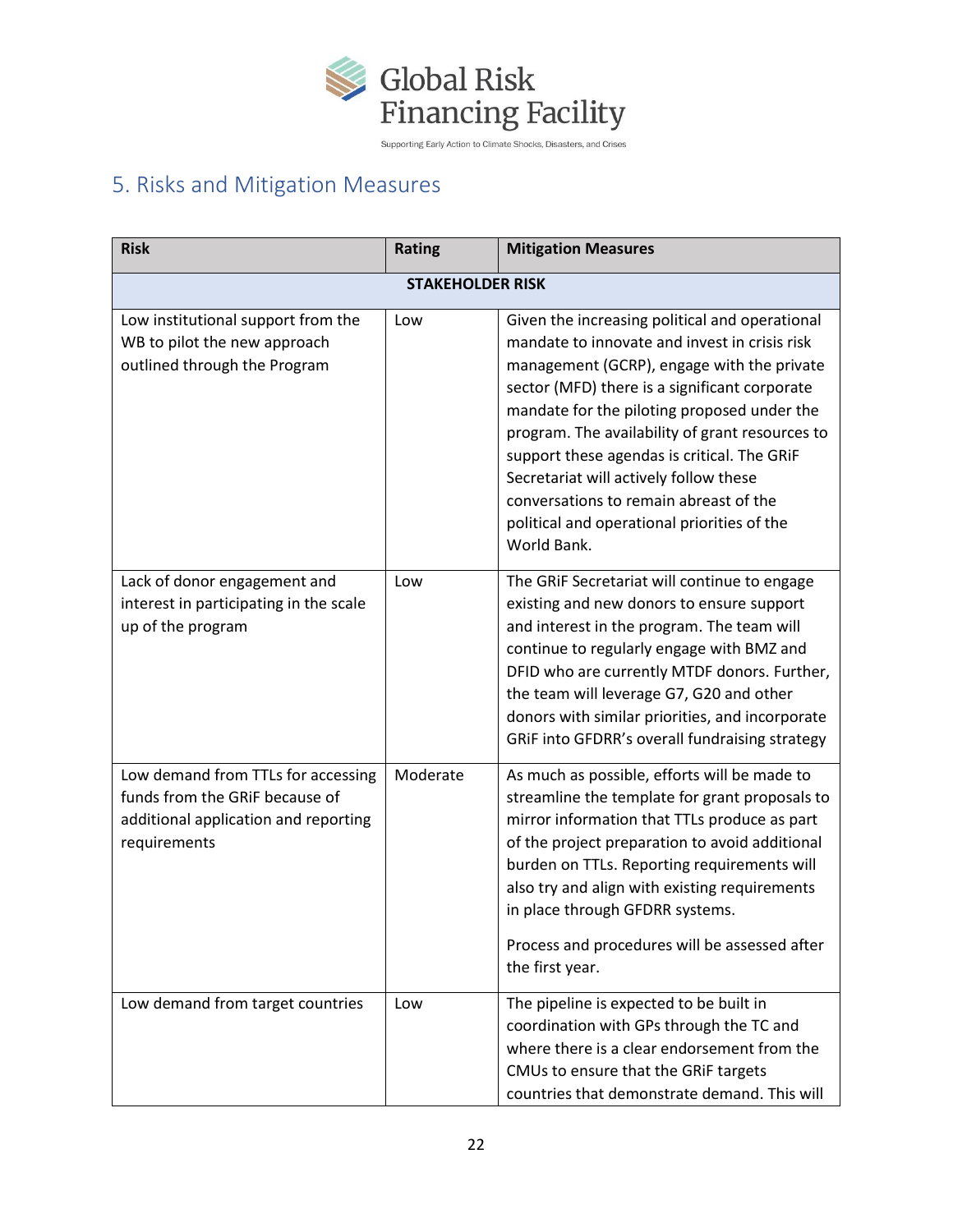| Global Risk               |
|---------------------------|
| <b>Financing Facility</b> |

|                                    |          | be regularly updated to ensure that countries    |  |  |
|------------------------------------|----------|--------------------------------------------------|--|--|
|                                    |          | being targeted through the GRIF are the ones     |  |  |
|                                    |          | with greatest demand and potential for           |  |  |
|                                    |          | implementing GRiF funds.                         |  |  |
|                                    |          |                                                  |  |  |
| Demand in countries, but countries | High     | The principles require countries to have a       |  |  |
| lack technical capacity for        |          | level of operational readiness or strong         |  |  |
| implementation                     |          | commitment from the counterpart to build         |  |  |
|                                    |          | the technical capacity and readiness required.   |  |  |
|                                    |          | Technical assistance linked to co-financing will |  |  |
|                                    |          | be made available to task teams for Bank-        |  |  |
|                                    |          | executed and/or Recipient executed activities    |  |  |
|                                    |          | to address capacity constraints. Additionally,   |  |  |
|                                    |          | embedding GRIF grants in WB projects             |  |  |
|                                    |          | provides an implementation timeline (3-5         |  |  |
|                                    |          | years), which allows time for the technical      |  |  |
|                                    |          | ground work required during project              |  |  |
|                                    |          | implementation before a transaction takes        |  |  |
|                                    |          |                                                  |  |  |
|                                    |          | place.                                           |  |  |
| Perceived risk of WB stakeholders  | Moderate | The team will work with DFI and other            |  |  |
| on GRIF resources competing with   |          | partners to correctly position funding from      |  |  |
| IDA, CRW, Cat DDOs etc.            |          | the GRIF, which is complementary to funds        |  |  |
|                                    |          | available through IDA, CRW, and the Cat DDO.     |  |  |
|                                    |          | TTLs applying for funding from the GRiF will     |  |  |
|                                    |          | demonstrate in their proposal how they plan      |  |  |
|                                    |          | to coordinate with other WB technical            |  |  |
|                                    |          | dialogue and operations to ensure                |  |  |
|                                    |          | complementarity with other instruments           |  |  |
|                                    |          | being prepared or requested by the               |  |  |
|                                    |          | Government.                                      |  |  |
|                                    |          |                                                  |  |  |
| <b>IMPLEMENTING RISKS</b>          |          |                                                  |  |  |
| New and established sectoral       | Low      | From the GRIF concept review process, there      |  |  |
| partners demand for the GRIF may   |          | is demand for support by the GRIF. A             |  |  |
| be lower than expected             |          | Technical Committee has been proposed to         |  |  |
|                                    |          | ensure representation from different GPs and     |  |  |
|                                    |          | other WB Units and to help facilitate dialogue   |  |  |
|                                    |          | with TTLs. Increased outreach efforts will also  |  |  |
|                                    |          | be made by the Secretariat to ensure             |  |  |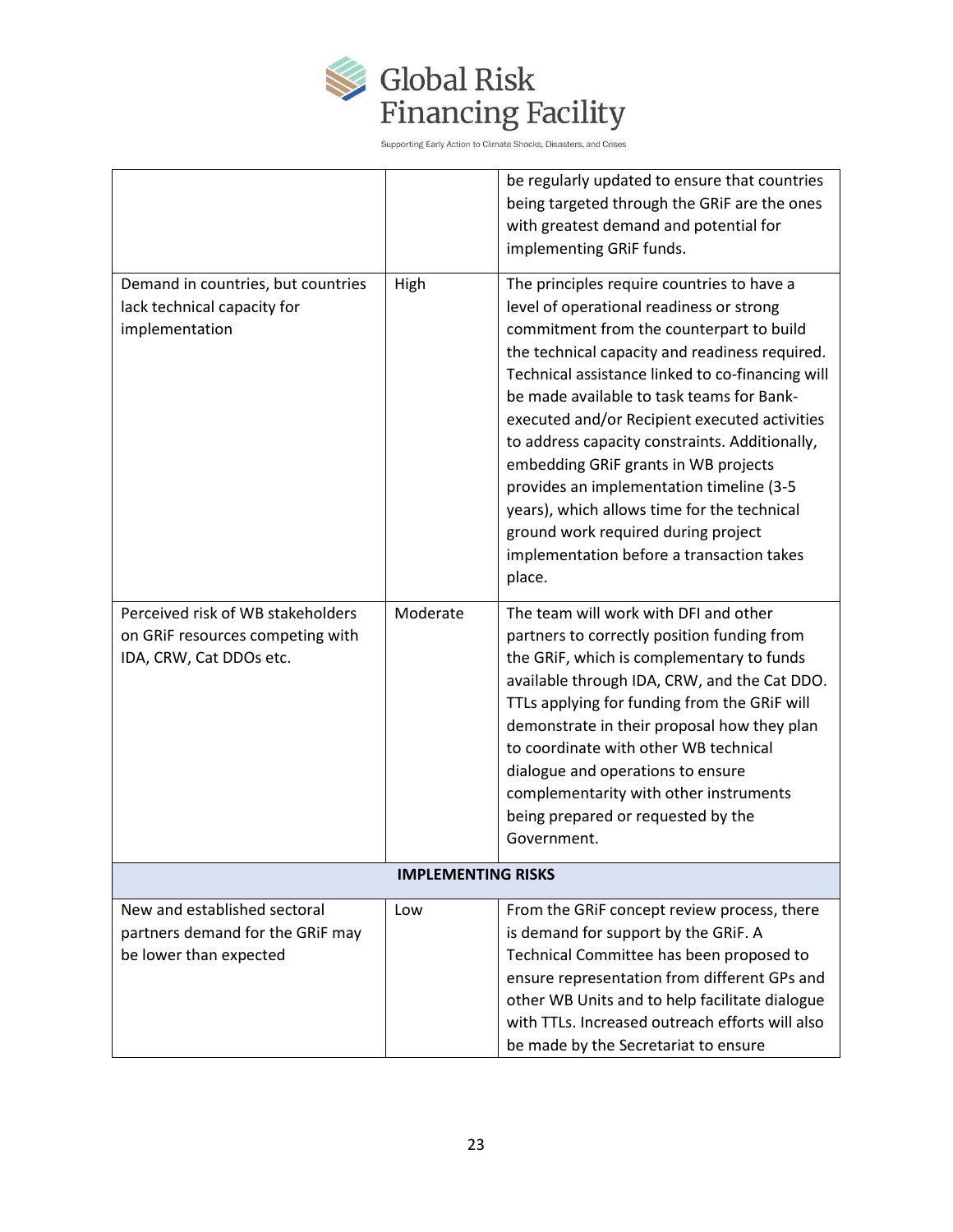| Global Risk               |
|---------------------------|
| <b>Financing Facility</b> |

|                                                                                                                                                                                                    |                     | awareness of the program objective and                                                                                                                                                                                                                                                                                                                                                                               |
|----------------------------------------------------------------------------------------------------------------------------------------------------------------------------------------------------|---------------------|----------------------------------------------------------------------------------------------------------------------------------------------------------------------------------------------------------------------------------------------------------------------------------------------------------------------------------------------------------------------------------------------------------------------|
|                                                                                                                                                                                                    |                     | process for securing funds.                                                                                                                                                                                                                                                                                                                                                                                          |
| Low capacity implementing partners<br>selected                                                                                                                                                     | Moderate            | Grants will be awarded with due diligence<br>through clear selection criteria on technical<br>capacity of implementing partners. The<br>Program will leverage and build on the<br>experience of GFDRR and other Bank teams<br>managing trust funds to ensure sound<br>selection.                                                                                                                                     |
| Trust funds with transfers out do not<br>have Bank oversight but are<br>reported as part of WBs overall<br>results framework.                                                                      | Moderate            | Due diligence will be done to ensure that<br>funds are transferred to Transferees in line<br>with WB policy. The SC, omitting WB<br>members, will approve every proposal to<br>ensure that funds that are transferred out are<br>for activities that will contribute to the<br>program's overall framework.                                                                                                          |
| There may be misalignment<br>between perspectives of donors on<br>transfer of funds with regard to<br>'who' the funds should be<br>transferred to and also 'how much<br>should be transferred out. | Moderate            | The team will closely engage with the donors<br>and also DFI and LEG on this given that this is<br>an evolving area of policy reform. Decisions<br>made by donors on consensual basis.                                                                                                                                                                                                                               |
|                                                                                                                                                                                                    | <b>PROJECT RISK</b> |                                                                                                                                                                                                                                                                                                                                                                                                                      |
| Poor project design can affect<br>implementation of grant activities<br>since grants from the GRiF will be<br>embedded in projects                                                                 | Low                 | WB process for approving project design is<br>rigorous with adequate technical reviews. In<br>cases where relevant, the Technical<br>Committee could request to review the<br>overall project design through the project<br>documents. Where relevant, in agreement<br>with the project TTL, focal points or their<br>designees could be suggested as peer<br>reviewers for the PCN or Decision Meeting<br>packages. |
| During implementation, government<br>priorities may change, and<br>government may choose not to                                                                                                    | Moderate            | The project team implementing the project<br>would work alongside technical experts on risk<br>financing to ensure ongoing communication                                                                                                                                                                                                                                                                             |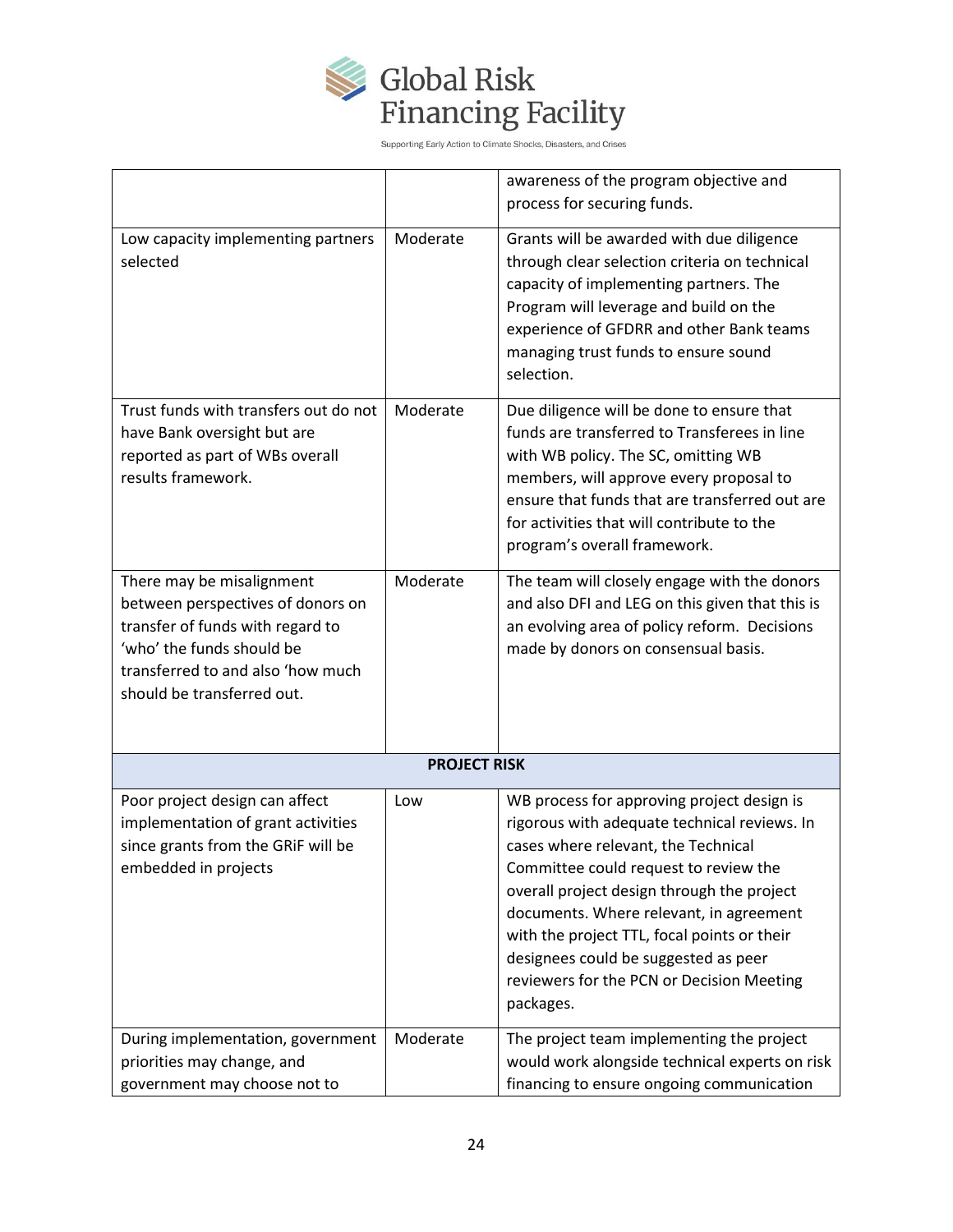

| further develop a risk financing                                                                                      |                     | with the government on the project rationale                                                                                                                                                                                                                                                                                                                                                                                    |
|-----------------------------------------------------------------------------------------------------------------------|---------------------|---------------------------------------------------------------------------------------------------------------------------------------------------------------------------------------------------------------------------------------------------------------------------------------------------------------------------------------------------------------------------------------------------------------------------------|
| instrument                                                                                                            |                     | and priorities.                                                                                                                                                                                                                                                                                                                                                                                                                 |
| Misalignment of timelines for<br>project preparation and donor<br>approvals for grant approvals                       | High                | The GRiF Secretariat (Trust Fund Manager and<br>Technical Manager) will work closely with the<br>donors and the project teams to have grants<br>approved in a timely manner, in keeping with<br>the project timelines. Clearly agreed and<br>adhered to operating principles and processes<br>between donors, WB, and implementing units<br>will be key to ensure efficient project<br>approval, implementation, and reporting. |
| Donor disagreements regarding<br>approval for grants or on priority<br>countries                                      | Moderate            | The GRIF Secretariat will work with donors to<br>align and coordinate donor priorities through<br>regular engagement and Steering Committee<br>meetings.                                                                                                                                                                                                                                                                        |
| Grants approved are not technically<br>sound because of range of expertise<br>required for multi-GP<br>implementation | Moderate            | The GRIF Secretariat will invite the relevant<br>members of the Technical Committee as well<br>as external experts as peer reviewers from<br>different GPs to review grant proposals (as<br>relevant) to ensure that sector specialist<br>review grant proposals                                                                                                                                                                |
| Project is not sustained after closing                                                                                | Moderate            | Proposed program of support should<br>demonstrate a clear path to sustainability. A<br>strategy needs to be developed for financing<br>premiums in the medium term, should the<br>country choose to continue paying premiums<br>for insurance coverage. Some projects may be<br>closed deliberately after a first pilot period.                                                                                                 |
|                                                                                                                       | <b>PRODUCT RISK</b> |                                                                                                                                                                                                                                                                                                                                                                                                                                 |
| Products developed may be<br>inappropriate for the need of the<br>country                                             | Moderate            | A disaster risk financing strategy should help<br>the country to prioritize its financial needs and<br>design a mix of financial instruments to meet<br>those needs. Analytical work on the design of<br>the product and its performance (probabilistic<br>and scenario analysis) will be carried out to<br>demonstrate the value for money of the<br>proposed product.                                                         |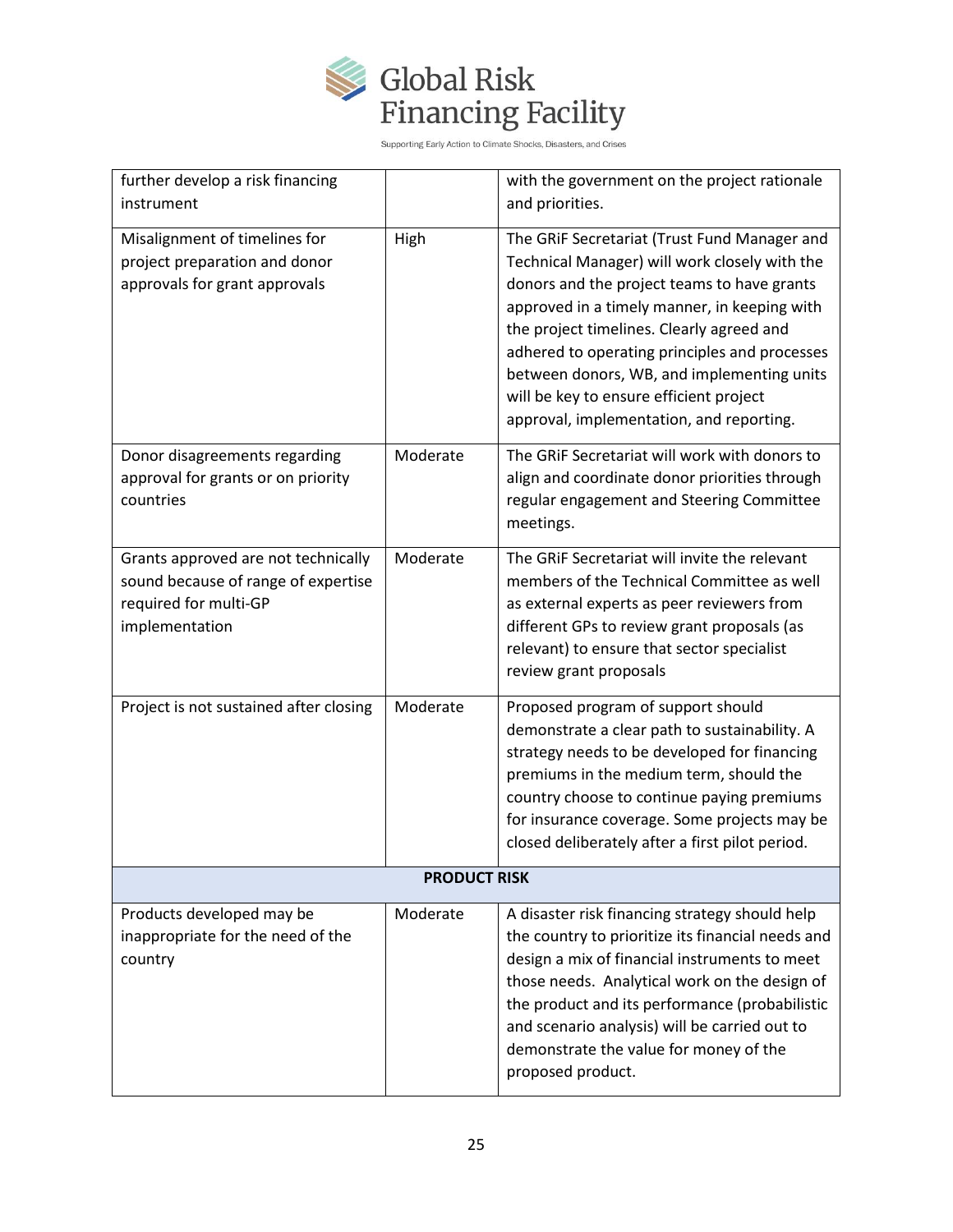

| Technical assistance or financing is<br>linked to a product that is later<br>shown to provide poor value for<br>money for the country and leads to<br>negative outcomes. Potentially with<br>external scrutiny and reputational<br>risks. | High     | Each grant would be designed in a way to<br>enable and leverage scale for risk financing in<br>countries to ensure value for money. Scoping<br>activities in advance will also make sure that<br>activities are country-owned with strong<br>demand indicated through public and<br>government consultations.                                                                                                                                    |
|-------------------------------------------------------------------------------------------------------------------------------------------------------------------------------------------------------------------------------------------|----------|--------------------------------------------------------------------------------------------------------------------------------------------------------------------------------------------------------------------------------------------------------------------------------------------------------------------------------------------------------------------------------------------------------------------------------------------------|
|                                                                                                                                                                                                                                           |          | Financial arrangements will be explained using<br>plain language and verifying client<br>understanding; financial advice will be<br>delivered with the highest standards of<br>integrity, impartiality, and competence; the<br>product's risks and limitations must be<br>explained in full so that the client can attest to<br>the fact that they understand the financial<br>solution and its associated rules, limitations<br>and exclusions. |
|                                                                                                                                                                                                                                           |          | Further, through the lifecycle, there will be<br>periodic assessments and restructuring as<br>required to ensure that technical assistance<br>and finance are generating desired results.                                                                                                                                                                                                                                                        |
| Lack of coordination with private<br>sector                                                                                                                                                                                               | Moderate | The team plans to engage closely with private<br>sector partners, such as the Insurance<br>Development Forum (IDF), to leverage the<br>technical expertise and financial capacity of<br>the private sector. For its own operational<br>activities, WB will act as a neutral adviser to<br>the Government and promote open and fair<br>competition when selecting risk carriers.                                                                  |
| Payouts from crisis risk finance<br>instruments supported by the<br>Program may not meet<br>development objectives (for<br>example if misused)                                                                                            | High     | Crisis risk finance instruments, including<br>insurance, should be complemented with<br>appropriate contingency plans, auditing and<br>institutional reform to ensure payouts are<br>accompanied by informed action to recover<br>effectively and reduce future risk.<br>During project approval the grant proposal<br>must show clear alignment with the principles,<br>including development of contingency plans.                             |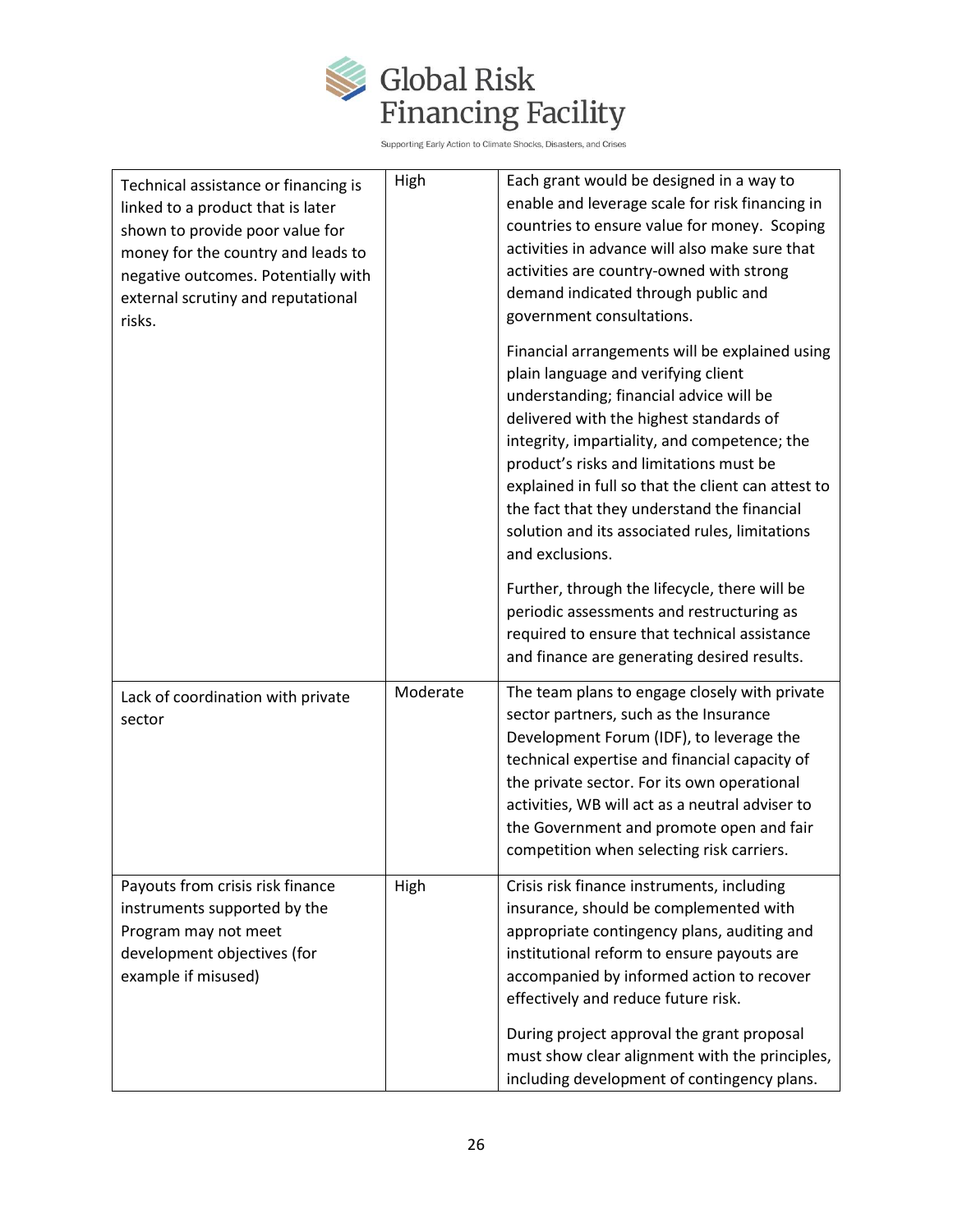

|                                                                                                                                                                   |      | The WB Task team will work with the country<br>to develop the project in line with the design<br>agreed to upfront.<br>When appropriate for a potential project for<br>GRIF financing, and as requested by client<br>countries, technical assistance could be<br>channeled to work on supporting the<br>improvement of PFM systems in countries.<br>However, it should be noted that such PFM<br>reforms are part of a much broader and<br>longer-term agenda.                                                                                                                                                                                                                                                                                                                                   |
|-------------------------------------------------------------------------------------------------------------------------------------------------------------------|------|--------------------------------------------------------------------------------------------------------------------------------------------------------------------------------------------------------------------------------------------------------------------------------------------------------------------------------------------------------------------------------------------------------------------------------------------------------------------------------------------------------------------------------------------------------------------------------------------------------------------------------------------------------------------------------------------------------------------------------------------------------------------------------------------------|
| Lack of data can affect technical<br>quality of product and models,<br>leading to basis risk and not<br>triggering payout as expected for<br>parametric insurance | High | The GRiF expects to invest in data and<br>analytics through global grants as well as<br>country-specific grants linked to operations.<br>The GRiF will also leverage the expertise of<br>partners such as the Center for Global Disaster<br>Protection and other expertise to fill in data<br>gaps.                                                                                                                                                                                                                                                                                                                                                                                                                                                                                              |
| Insurance deductible is high and<br>disaster losses are not large enough<br>to trigger any insurance payouts                                                      | High | The Secretariat will be requested to work with<br>client to create a strong understanding for<br>when insurance payouts will be triggered to<br>manage expectations.<br>Financial arrangements will be explained using<br>plain language and verifying client<br>understanding; financial advice will be<br>delivered with the highest standards of<br>integrity, impartiality, and competence; the<br>product's risks and limitations must be<br>explained in full so that the client can attest to<br>the fact that they understand the financial<br>solution and its associated rules, limitations<br>and exclusions.<br>Insurance should be integrated in a<br>comprehensive risk financing strategy,<br>including other financial instruments to<br>provide funding for less severe events. |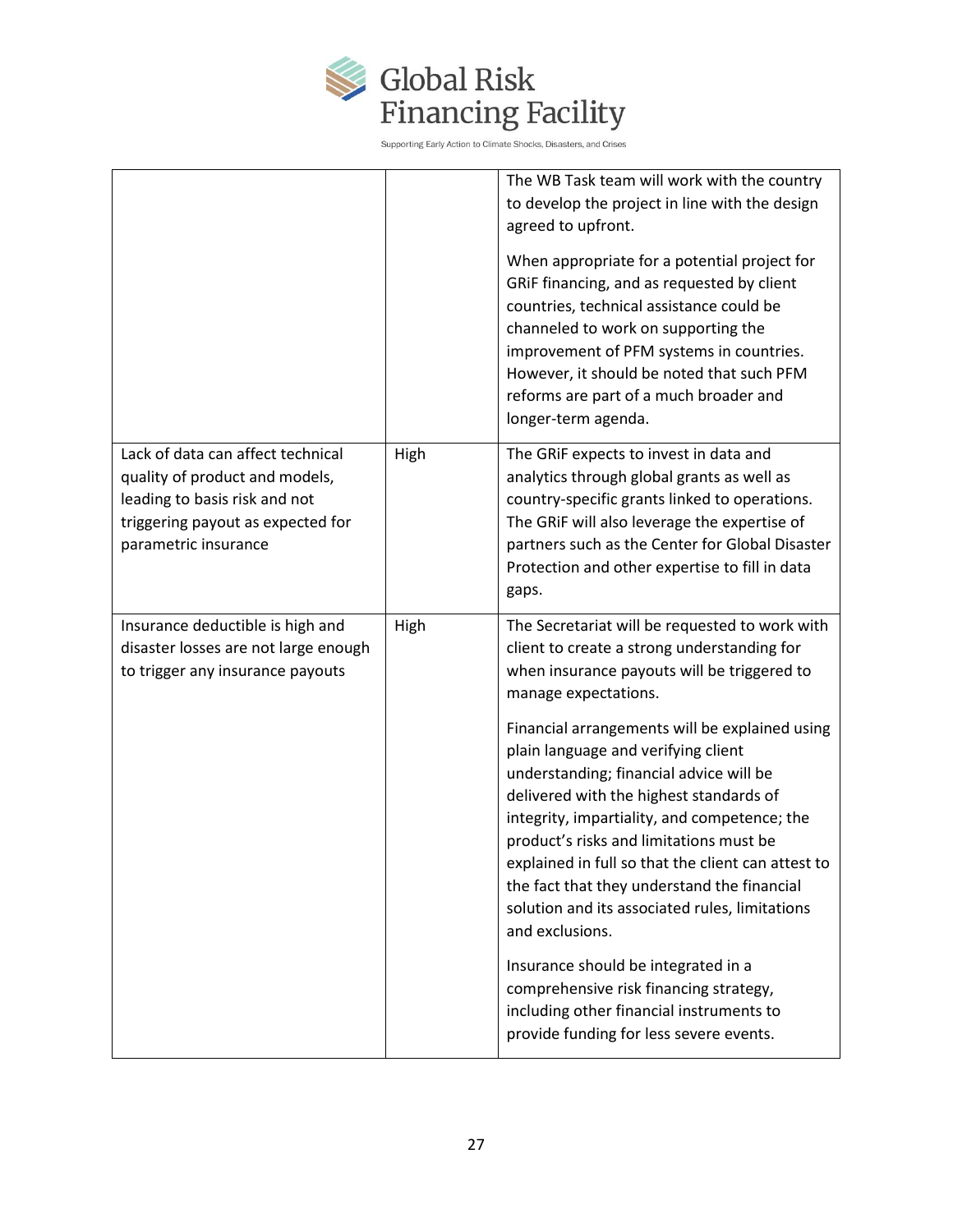

| Lack of understanding within the<br>government about the product and<br>what perils are covered | High     | Due diligence will be done ahead of the time<br>so that the product is designed for the perils<br>the country expects to receive payouts for -<br>based on analytics and evidence.<br>Grant approval requires the proposal to<br>demonstrate the ownership and<br>understanding of the country of the proposed<br>risk financing intervention and the fit of the<br>project.                                                                                                                                                                 |
|-------------------------------------------------------------------------------------------------|----------|----------------------------------------------------------------------------------------------------------------------------------------------------------------------------------------------------------------------------------------------------------------------------------------------------------------------------------------------------------------------------------------------------------------------------------------------------------------------------------------------------------------------------------------------|
|                                                                                                 |          | Financial arrangements will be explained using<br>plain language and verifying client<br>understanding; financial advice will be<br>delivered with the highest standards of<br>integrity, impartiality, and competence; the<br>product's risks and limitations must be<br>explained in full so that the client can attest to<br>the fact that they understand the financial<br>solution and its associated rules, limitations<br>and exclusions.                                                                                             |
| Preferential treatment of specific<br>risk carriers/products from<br>clients/donor investors.   | Moderate | Providers of subsidized financial instruments<br>should be selected following a competitive,<br>robust and transparent process with the aim<br>of leveraging private sector in a way that<br>provides most value for money (recognising<br>that this might go beyond price) to the client<br>and encourages a broad range of carriers into<br>the market to ensure for future scalability,<br>stability, and sustainability. An example is<br>using a professional broker. The criteria for<br>assessing bids should be open and transparent |
|                                                                                                 |          | and meet best practice in the market.<br>At the request of the country, regional risk<br>pools or other (semi) public institutions could<br>be considered on a preferential basis as long<br>as they meet other criteria for value for<br>money, transparency, and technical quality of<br>the product.                                                                                                                                                                                                                                      |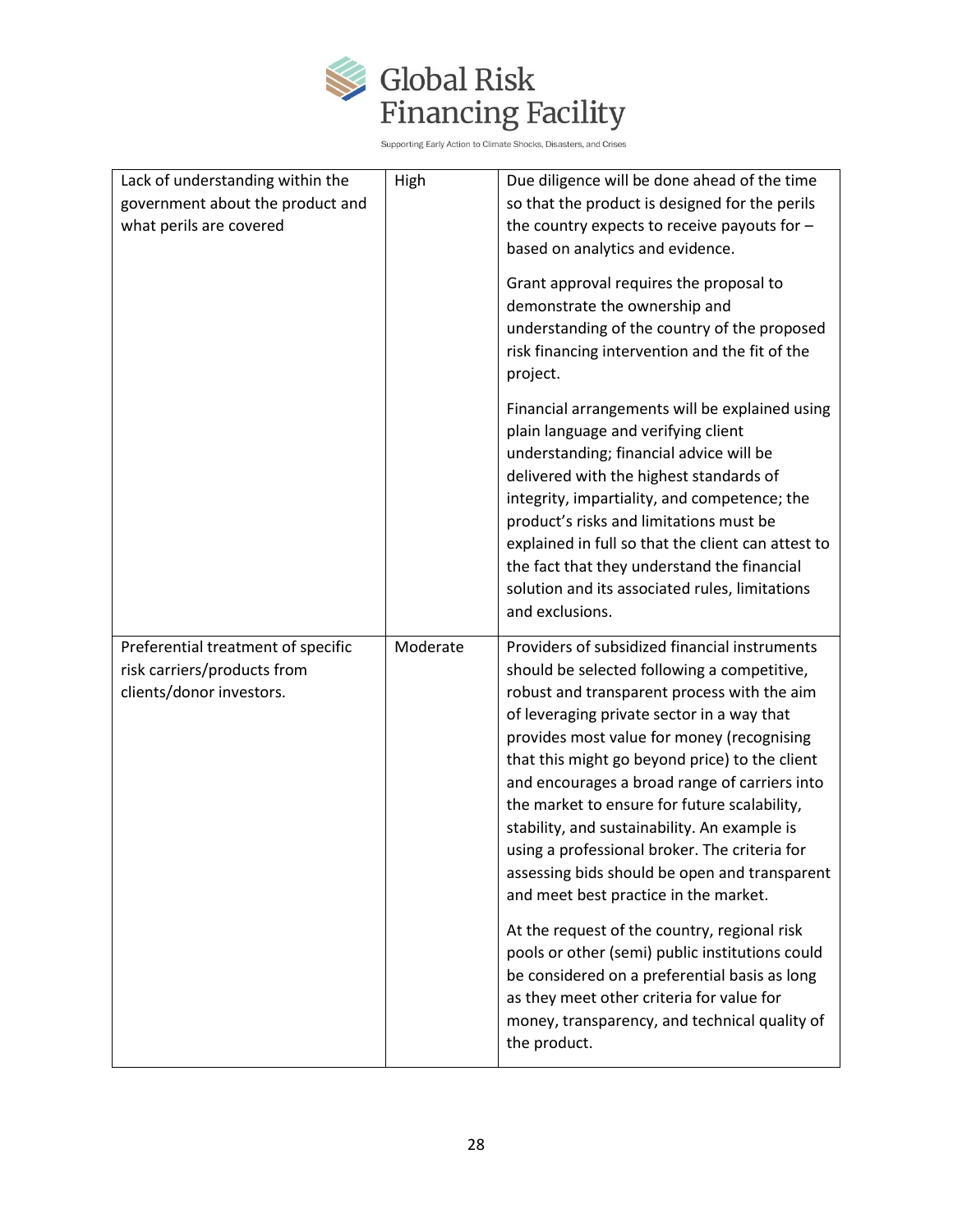

# <span id="page-28-0"></span>Annex 1: Guiding Principles and Appraisal Framework for GRiF Grant Support

- 1. This note sets out the principles and appraisal framework for the use of grant financing under the Global Risk Financing Facility (GRiF) MDTF. It has been prepared as part of the ongoing discussions among development partners, including DFID and BMZ, on how to use grants, especially under the GRiF, to maximize the impact of disaster risk financing and insurance solutions on the financial resilience of developing countries against climate and disaster shocks and crises, and the benefits to vulnerable people from earlier action and faster recovery.
- 2. The note presents a set of guiding principles and appraisal criteria to guide resource allocation decisions for the GRiF at the portfolio level and appraise funding proposals for grant support to disaster risk finance and insurance instruments at the project/product level.
- 3. The use of grant financing to support disaster risk finance and insurance solutions is a complex, sensitive and evolving area of work, with a limited track record. Development partners should therefore adopt a flexible, evidence-based approach to implementation that enables adjustments over time to refine operational modalities and manage risks.
- 4. The types of investments covered under this note, and to be co-financed by GRiF grants, include, but are not limited to: (i) Start-up costs and operating costs for risk financing vehicles; (ii) Capitalization of risk financing vehicles; (iii) Cost of financial instruments, e.g., insurance premiums; (iv) Costs for implementation of pre-arranged funding linked to national delivery mechanisms.
- 5. The technical appraisal process will be led by the GRIF Secretariat, and specifically the Technical Manager and the Technical Committee, which will include external experts. The appraisal will be aligned with the Quality Enhancement Review process within the WB, in the case instruments are developed under WB lending operations. A project or product would not necessarily need to meet all criteria fully, but the appraisal process would need to provide justifications in the context of all the criteria.
- 6. The principles and criteria are important to both development partners providing funding to the GRiF as well as task teams applying for grants, however they apply in different ways.
- 7. To task teams, these principles and criteria should provide a guide to the most important potential risks and considerations in the development of a risk financing operation. They build on many years of operational experience in developing and designing risk finance programs. Addressing all sections in these criteria will support task teams to design and prepare a stronger operation, maximizing impact, pre-empting and addressing potential risks up front, and answering the most common questions or challenges to risk financing projects encountered.
- 8. To development partners, the principles and appraisal criteria provide an assurance that grant funding is used in line with the development objectives and quality standards envisioned when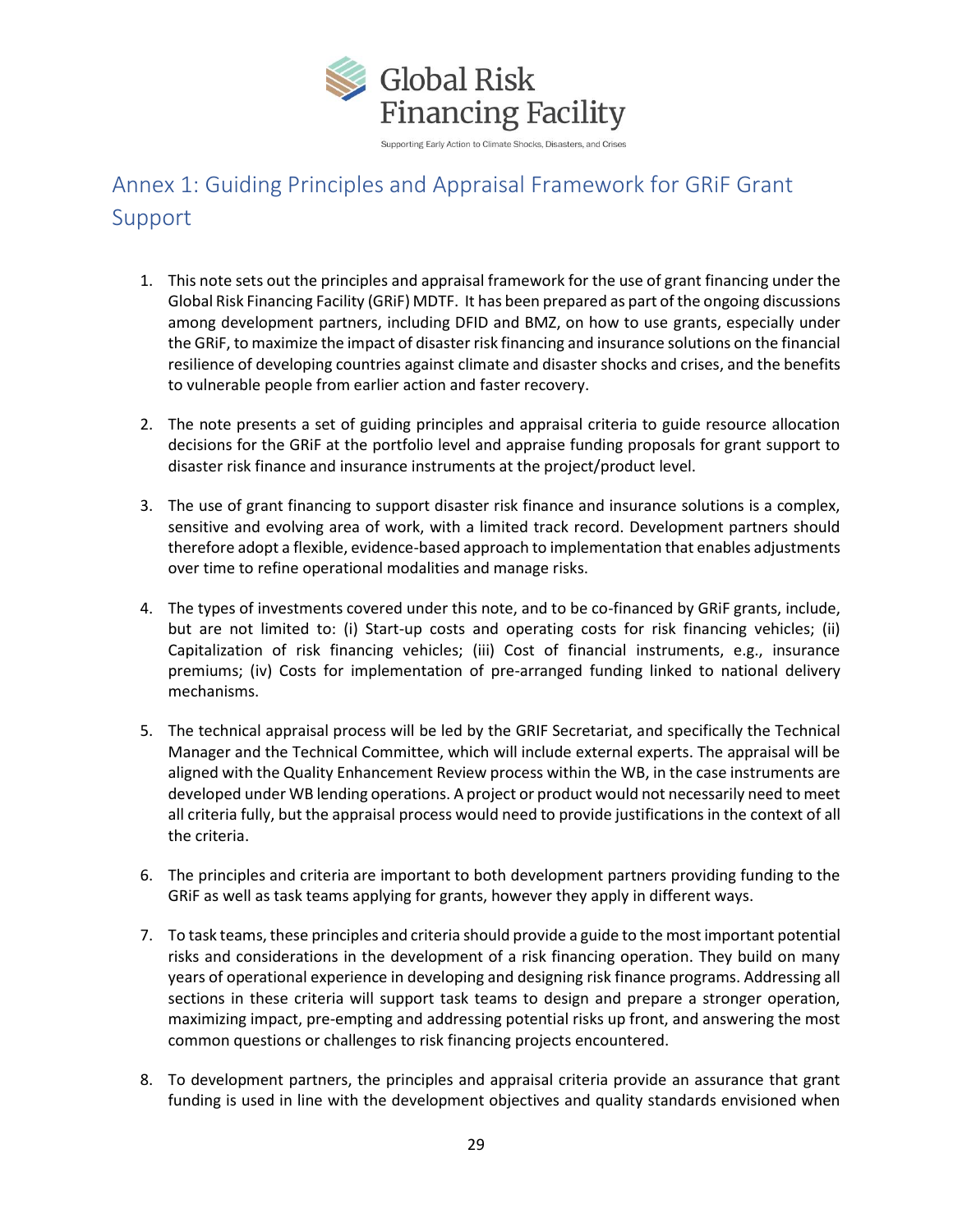

establishing the GRiF. Following these criteria is a procedure to mitigate the most significant risks to the Bank and to Donor Partners which could arise from the co-funding of financial instruments. The additional effort by the Bank to ensure full alignment with these principles not only helps elevate the project quality, but also replaces the need for development partners to individually review and approve grants as part of their internal risk management processes.

- 9. Part A is a principle for consideration by development partners when agreeing to a workplan for the GRiF to determine which countries and regions should be prioritized. This is a decision taken before task teams begin scoping or apply for grant funding. Selection of a country under Part A can be viewed as the in-principle approval that a project which fulfils all other criteria is eligible for GRiF funding.
- 10. Part B is completed by the task team in consultation with the GRIF Secretariat<sup>27</sup>. Development partners do not input into the completion of this section. The criteria under this section look at the wider country context, the project design, and the project preparation. This will be completed by the task team while preparing the grant application and should be ready at the Project Concept Note stage of the project. This will support the design of a sustainable and successful disaster risk finance project overall.
- 11. Part C is completed by the task team in consultation with the GRiF Secretariat. Development partners do not input into the completion of this section. This will be completed by the task team during the preparation phase of the project and should be ready at the Quality Enhancement Review stage of the project. This will support the design and preparation of technically sound financial products and processes to implement these products.

#### **Part A: Portfolio Resource Allocation**

 $\overline{\phantom{a}}$ 

The resource allocation on a portfolio basis (preparation of Work Plan) should follow established indicators based on the following principles, and expected minimum criteria:

- A1. **Level of economic development and vulnerability.** Overall resource allocation and degree of grant financing should differentiate according to countries' ability to pay. Priority should be given to the poorest and most vulnerable countries.
	- ❖ *IDA countries will be prioritized against IBRD countries, all other things being equal. Higher risk countries will be prioritized.*

# **Part B. Project Appraisal: The process and system that the instrument is embedded in**

B1. **Sustainability and exit strategy.** Proposed program of support should demonstrate a clear path to sustainability. Sustainability does not necessarily mean the country itself would be expected pay the

<sup>&</sup>lt;sup>27</sup> The GRiF Secretariat is comprised of the Technical Manager, FCI/DRFIP and the Trust Fund Manager, CCG/GFDRR. The Technical Manager is responsible to ensure that the GRiF principles (and the associated appraisal matrix) are applied and for technical approval of grants, ensuring technical quality of grant applications, and jointly managing work program planning and business development with the Trust Fund Manager.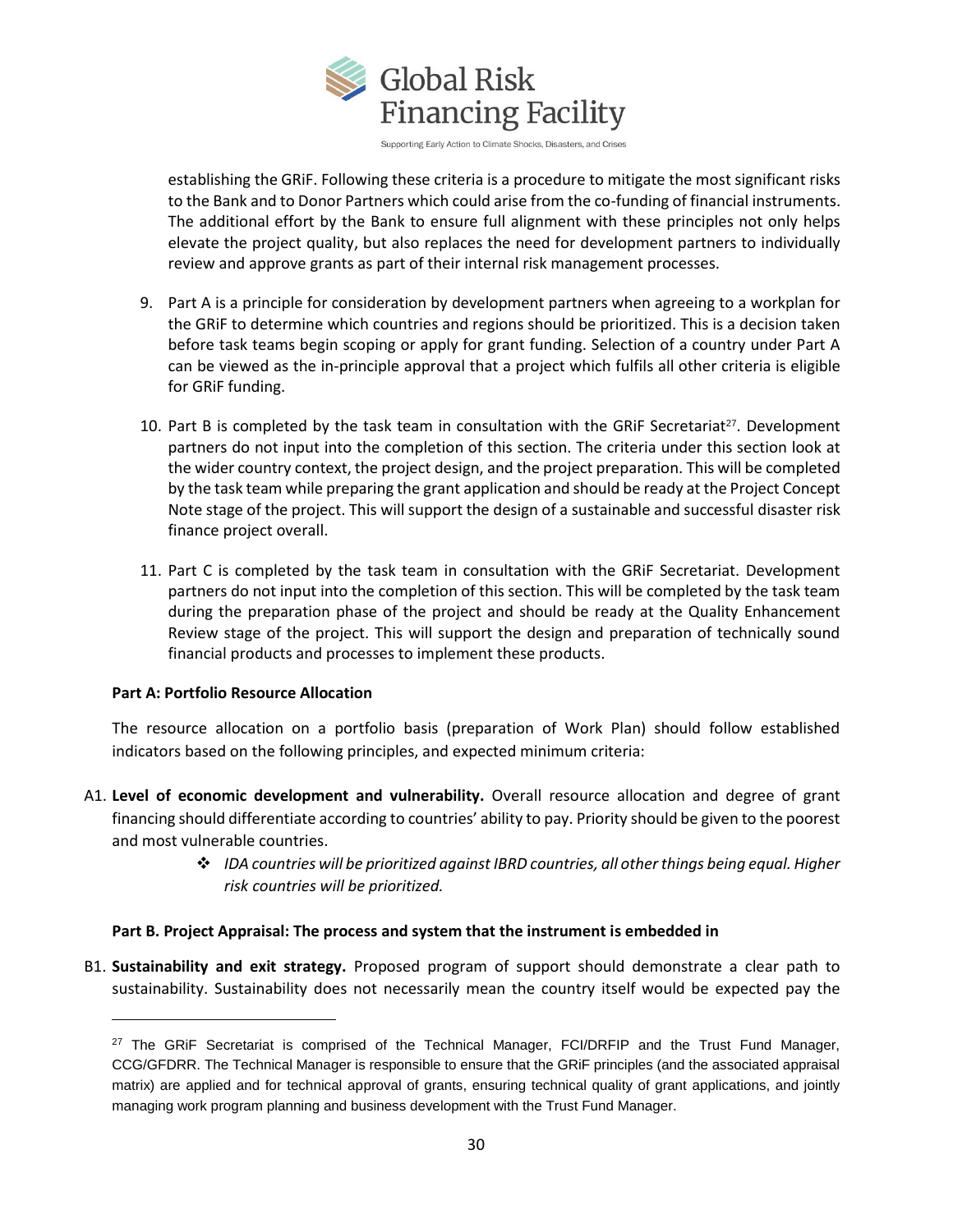

premium in full, but a clear strategy needs to be demonstrated for somebody (e.g., donors, IDA) to pay for the product in the medium term. Subsidies would be set at the minimum level to make a project viable and, where appropriate, declining over time towards ultimately self-funding. Proposed financing support under one project should not extend beyond 3 years. This could potentially be extended through a new project, evaluated against these criteria.

❖ *The country is willing and able to allocate sufficient resources toward financial protection.*

- B2. **Country ownership and readiness.** Strong country ownership of the instrument and process to ensure instruments are demand-driven and respond to the needs of local stakeholders. The country should demonstrate readiness to work on disaster risk financing and insurance solutions. Readiness to work on risk financing could include, but is not limited to, for example a DRF strategy, an adequate legal and regulatory framework and/or political commitment<sup>28</sup>. Where the instrument relates to more fragile or conflict-affected states, in line with humanitarian principles, ownership should be as local as possible but as international as needed.
	- ❖ *The country has a disaster risk financing strategy or other explicit policy document in place demonstrating readiness and political support to work on DRF.*
- B3. **Comprehensive financial protection**. Financial solutions should be part of an integrated and comprehensive approach to reducing risks and building resilience for the long-term, including adopting risk layering strategies to comprehensively manage risks. Instruments should be anchored in a strategy that supports long-term fiscal stability and should be considered as part of an overall strategy for paying for disasters. Consideration should be given to potential perverse incentives<sup>29</sup> that may be created through the structuring of subsidies.
	- ❖ *The project demonstrates how it is part of a comprehensive disaster risk financing and insurance strategy.*
- B4. **Participatory process**. The process to design the instrument and systems should aim for the inclusive, meaningful participation of all relevant stakeholders in the design, implementation and evaluation of instruments, especially communities, civil society and private sector, who can inform and champion these solutions.
	- ❖ *The project demonstrates how it will consult with civil society organization and private sector for its design and implementation.*
- B5. **Improvements in preparedness and resilience.** Grants from the GRiF should create incentives for disaster prevention, preparedness, and resilient reconstruction. Even in countries with a strong disaster preparedness system in place, the use of grants as subsidies should lead to clear improvements to the existing system. All projects supported by the GRiF should demonstrate clear additionality.

<sup>&</sup>lt;sup>28</sup> Readiness on all this aspects should be seen as a goal for all countries, but the political commitment, strategy, as well as regulatory and legal framework may be ad-hoc provisions, while longer reforms are undertaken.

<sup>&</sup>lt;sup>29</sup> For example, subsidies should not promote an unsustainable or inappropriate risk financing instrument.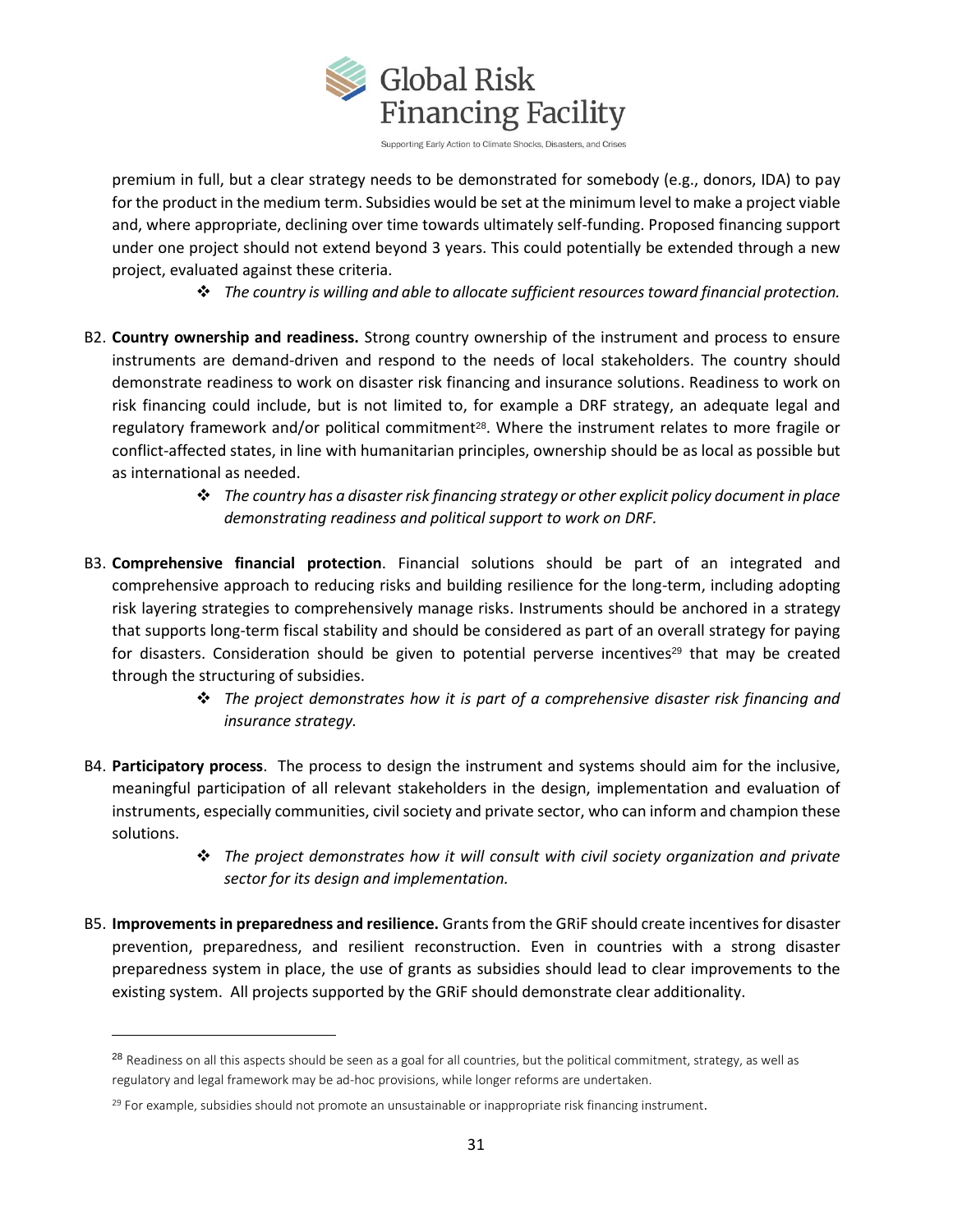

- ❖ *The project demonstrates how the GRiF grants will enable improved preparedness and resilience, either directly (in the project) or indirectly (through incentives).*
- B6. **Capability, plans and systems.** Financial arrangements should be linked explicitly to pre-agreed plans and pre-arranged disbursement channels to help post-disaster assistance reach affected populations and reestablish critical services and infrastructure rapidly and effectively, with the end goal of reducing the social and economic impacts of disasters.
	- ❖ *The project demonstrates that pre-agreed plans and/or distribution systems are in place or being developed to channel the funding to the targeted beneficiaries.*
- B7. **Accountability and clear decision-making processes.** Safeguards should be in place to ensure that any payouts from the financial instruments supported by the GRiF actually finance the response plan. This includes institutional and regulatory frameworks that clarify roles and responsibilities of stakeholders, manage risks of fraud and corruption, monitor and track the uses and impact of finance, and promote good governance and transparency to citizens. Finance should flow based on objective, evidence-based triggers, and the governance processes around this should be well documented and capacitated, clear, transparent and timely.
	- ❖ *The project demonstrates clear accountability rules and decision-making processes either in place or under development as part of the project.*
- B8. **Target beneficiaries.** The project should explicitly meet the needs of the most vulnerable people<sup>30</sup>, with a focus on ensuring inclusive and equitable outcomes and a special consideration of gender issues. The design process should consider the appropriate delivery channel to maximise benefits for vulnerable people, including potential impacts of the choice of channel on inclusiveness, gender, conflict and violence and other social vulnerability dimensions where necessary.
	- ❖ *The project describes the target beneficiaries and steps taken to support targeting of funds.*

# **Part C. Product Appraisal: The instrument itself and the data and models that underpin it**

- C1. **High quality, open data and models.** The data and model underpinning an instrument should be open to external review and meet agreed minimum standards to ensure reliability and remove information asymmetries between parties (e.g., the risk carrier, the client, the donor). Preferably, data and risk modelling would be done in an open and transparent way that crowds in the best science and drives innovation, raises the standard of understanding, and leaves a legacy of open data and information.
	- ❖ *The project demonstrates how data and risk modelling will be subject to external review and made publicly available.*

<sup>&</sup>lt;sup>30</sup> Up to USD 3.10 PPP per day for poor people and up to USD 15 PPP per day for vulnerable people. (See definition of poor and vulnerable people in the InsuResilience Global Partnership).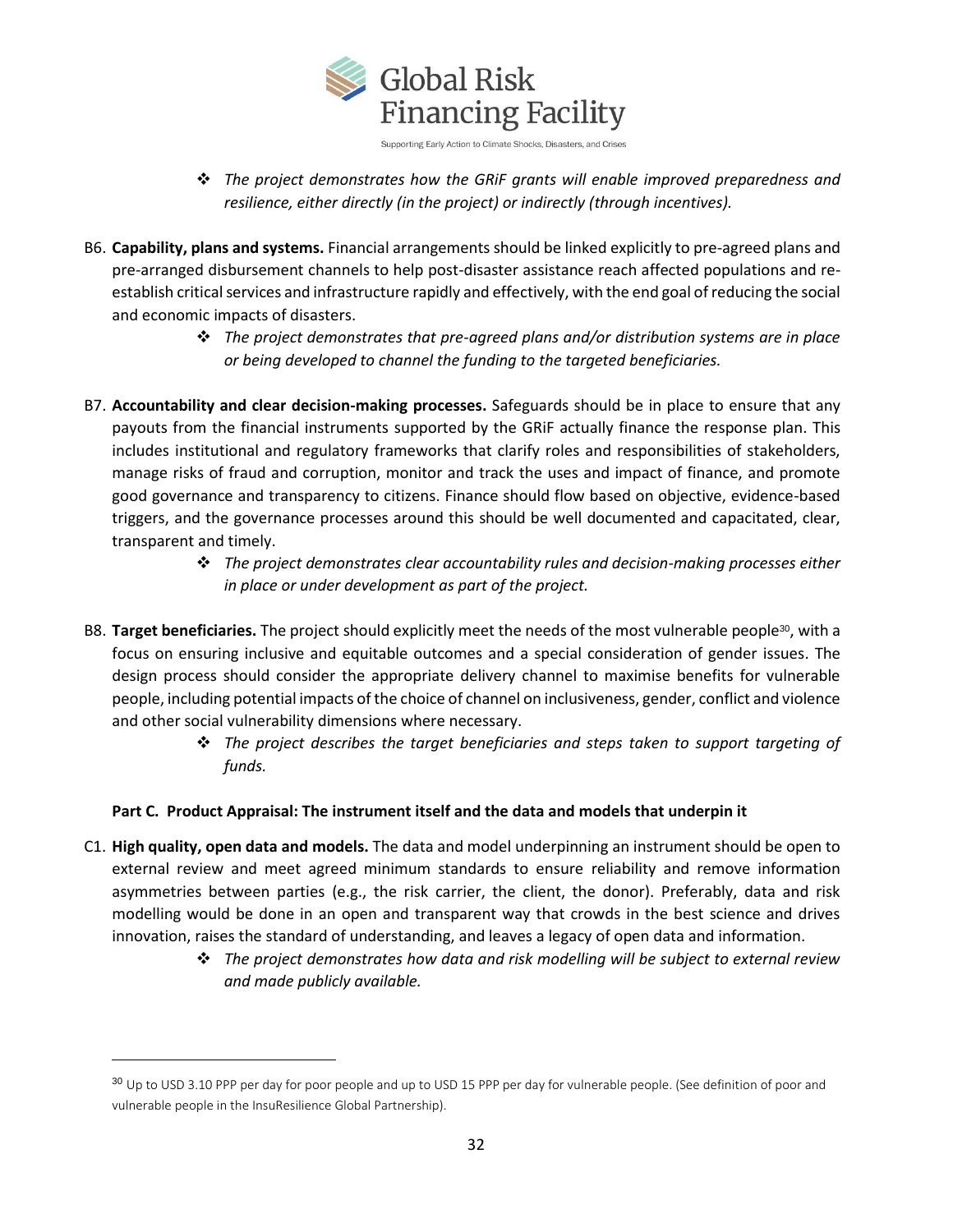**Global Risk Financing Facility** 

Supporting Early Action to Climate Shocks, Disasters, and Crises

- C2. **Value for money and suitability of the product.** All parties paying for pre-arranged financing should have access to adequate information and appropriate financial advice to assess value for money, impact and any risks of the product relative to expectations and needs of the client and relative to other potential feasible options that could be taken to achieve the stated objectives. This will be assessed in the context of the broader disaster risk financing and insurance strategy. Products should be priced based on sound actuarial principles that adequately account for the underlying risks and operating expenses. Any financial advice is delivered with the highest standards of integrity, impartiality, competence, and care.
	- ❖ *The project demonstrates the added value of the proposed product in the country's disaster risk financing and insurance strategy (qualitatively and quantitatively).*
- C3. **Communication of the product.** Financial arrangements must be explained using plain language and verifying client understanding; financial advice is delivered with the highest standards of integrity, impartiality, and competence; the product's risks and limitations must be explained in full.
	- ❖ *The project demonstrates clear understanding of the product by the client or actions taken to ensure the client understands the product and it is fully transparent to the client.*
- C4. **Quality and reliability of the product.** Instruments should perform as the providers have led the beneficiaries to expect and as set out in the key policy wording. Providers of financial instruments have the responsibility to consistently deliver transparent outcomes to the clients as providers have led the clients to expect, and to have a process in place to respond quickly if clients are not satisfied with the product (e.g. reviewing any cases of basis risk events quickly and openly). The provider should have a system in place to regularly review the reliability of the product and make any improvements where necessary.
	- ❖ *The project demonstrates how the quality and reliability of the product will be monitored.*
- C5. **Competitive procurement process and non-preferential treatment.** Providers of financial instruments should be selected following a competitive, robust and transparent process that leverages private sector in a way that provides most value for money (recognizing that this might go beyond price) to the client and encourages a broad range of carriers to participate in the market to ensure for future scalability, stability, and sustainability. The criteria for assessing bids should be open and transparent and meet best practice in the market.
	- ❖ *The project demonstrates how the placement of the financial product will follow a competitive and transparent process.*

As a minimum, appraisal of an instrument against these criteria under part C. could take the form of a statement of assurance provided by an impartial technical entity using a methodology approved by the donor. A summary of the statement of assurance should be openly shared with all stakeholders.

#### **Operationalization of the Principles**

The above-mentioned principles inform a color-coded appraisal framework that will be used to review, enhance, and endorse co-financing proposals. The table below presents this appraisal framework. The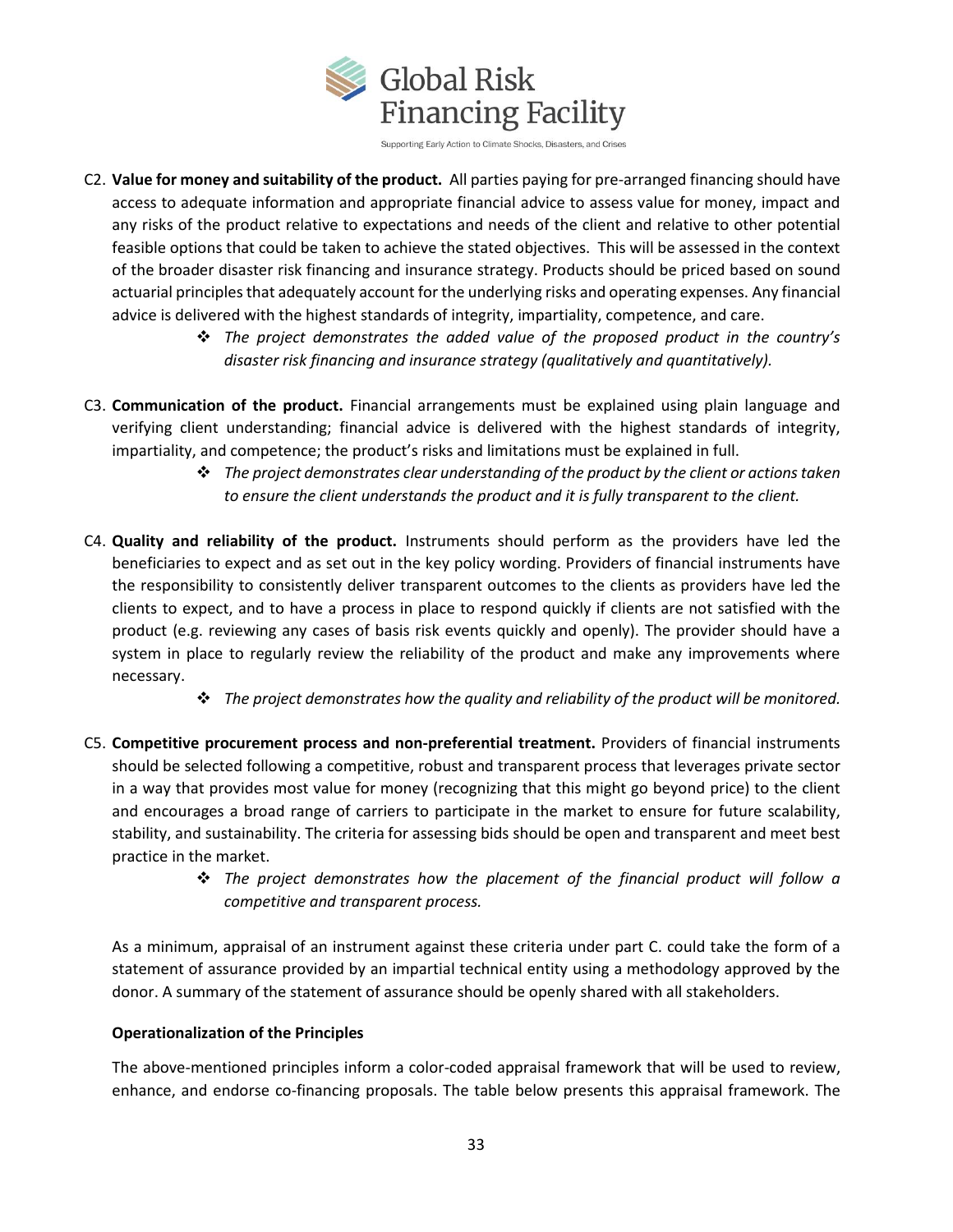

objective in all cases should be to strive for achieving a GREEN rating for all indicators through the lifetime of projects, through the grant finance and supporting technical assistance provided through the GRiF. If any indicators remain a RED and the GRIF Secretariat continues with grant approval and implementation, the GRiF Secretariat and the project team will inform the SC with a justification of that continued implementation. Donor nominated technical reviewers will contribute to this appraisal process. The assessment against the principles will be shared with donors as part of the program's annual report, and a summary including the final ratings against each criterion will be made publicly available. The SC will monitor progress accordingly in its regular meeting.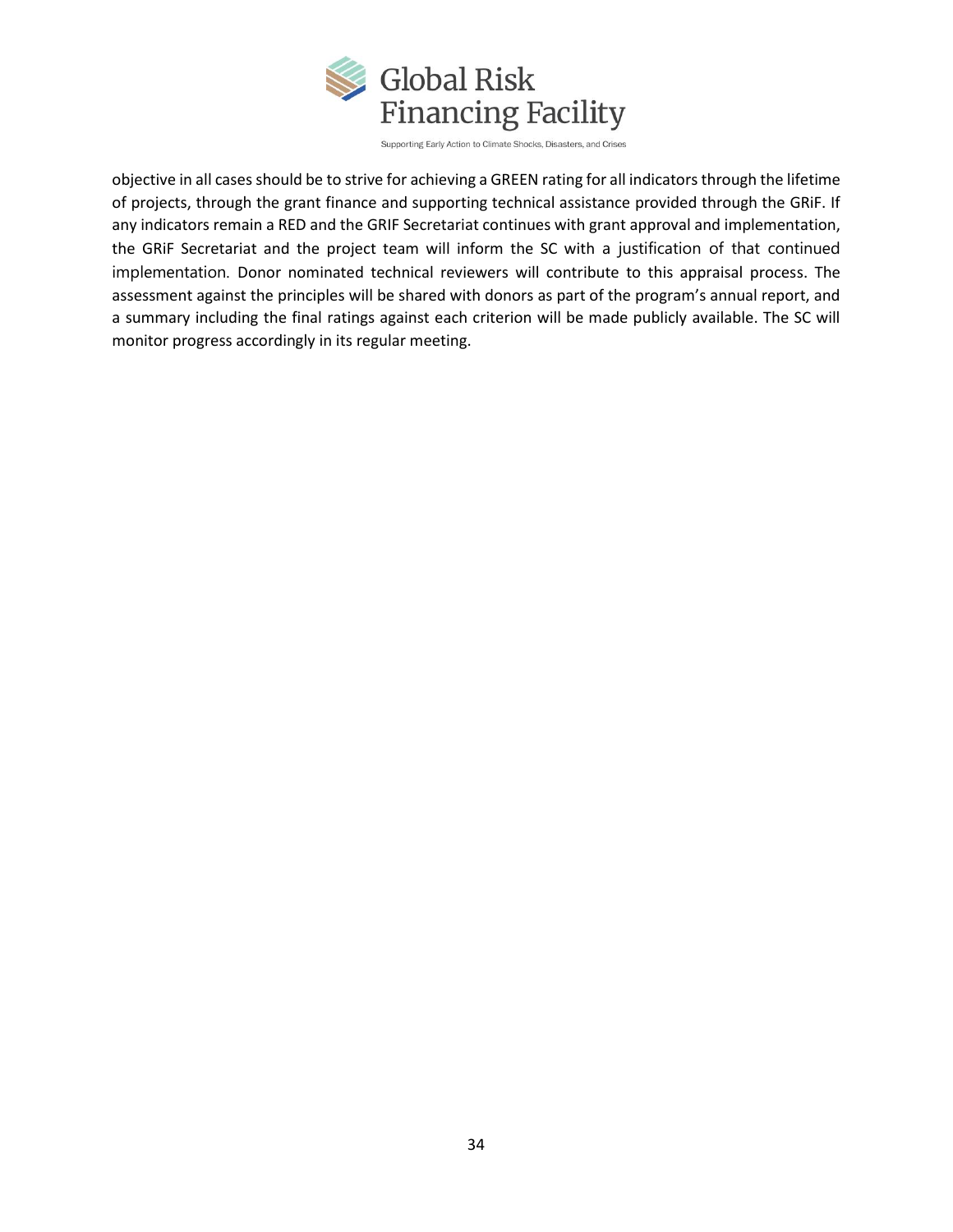# **The GRiF Appraisal Framework**

|                  | <b>Indicators</b>                                 | <b>Criteria</b>                                                                                                                                                                          | <b>Description</b>                                                                                                                                                                                                                                                                                                                                                           | <b>Scoring</b> | <b>Comments</b> |
|------------------|---------------------------------------------------|------------------------------------------------------------------------------------------------------------------------------------------------------------------------------------------|------------------------------------------------------------------------------------------------------------------------------------------------------------------------------------------------------------------------------------------------------------------------------------------------------------------------------------------------------------------------------|----------------|-----------------|
| $\, {\bf B} \,$  | <b>Project Appraisal</b>                          |                                                                                                                                                                                          |                                                                                                                                                                                                                                                                                                                                                                              |                |                 |
| B1.              | Sustainability and exit<br>strategy               | The country is willing and able to<br>allocate sufficient resources toward<br>financial protection.                                                                                      | GREEN: Clear exit strategy for donor support in place<br>with high likelihood of sustainability within 5 years<br>AMBER: Basic plan in place for future allocation of<br>resources towards financial protection and declining<br>subsidy.<br>RED: No exit strategy and very low likelihood of<br>sustainability.                                                             |                |                 |
| B <sub>2</sub> . | Country Ownership and<br>Readiness                | The country has the required<br>documents in place demonstrating<br>readiness and political support to<br>work on DRF, e.g. DRF strategy,<br>adequate legal and regulatory<br>framework. | GREEN: Country has a DRF strategy or equivalent other<br>explicit policy document in place supporting DRF,<br>including inclusive stakeholder participation.<br>AMBER: Country is working on a DRF strategy or<br>comparable document with appropriate stakeholder<br>engagement.<br>RED: Country does not plan to work on a DRF strategy<br>or undertake other DRF reforms. |                |                 |
| B3.              | Comprehensive<br>financial protection             | Financial solutions should be part<br>of an integrated and<br>comprehensive financial protection<br>strategy.                                                                            | GREEN: The project is part of an integrated financial<br>protection strategy <sup>31</sup><br>AMBER: The project contributes toward an integrated<br>financial protection strategy<br>RED: The project is not part of an integrated financial<br>protection strategy.                                                                                                        |                |                 |
| <b>B4.</b>       | Participatory process                             | Appropriate stakeholder<br>engagement is undertaken with<br>communities, civil society<br>organizations and private sector                                                               | GREEN: Stakeholders from the country, the civil society,<br>etc. have been consulted on for e.g. design,<br>implementation and evaluation of instruments<br>AMBER: Stakeholders are being consulted<br>RED: Stakeholders have not been consulted.                                                                                                                            |                |                 |
| B5.              | Improvements in<br>preparedness and<br>resilience | The project demonstrates how the<br><b>GRIF contributions will enable</b><br>improved preparedness and                                                                                   | GREEN: Clear incentives or investments for additionality<br>agreed and under preparation.<br>AMBER: Incentives or investments for additionality<br>discussed and likely.                                                                                                                                                                                                     |                |                 |

<sup>&</sup>lt;sup>31</sup> An integrated financial protection strategy is one that promotes comprehensive financial planning, so countries can prearrange finance for hazards with different frequencies and intensities.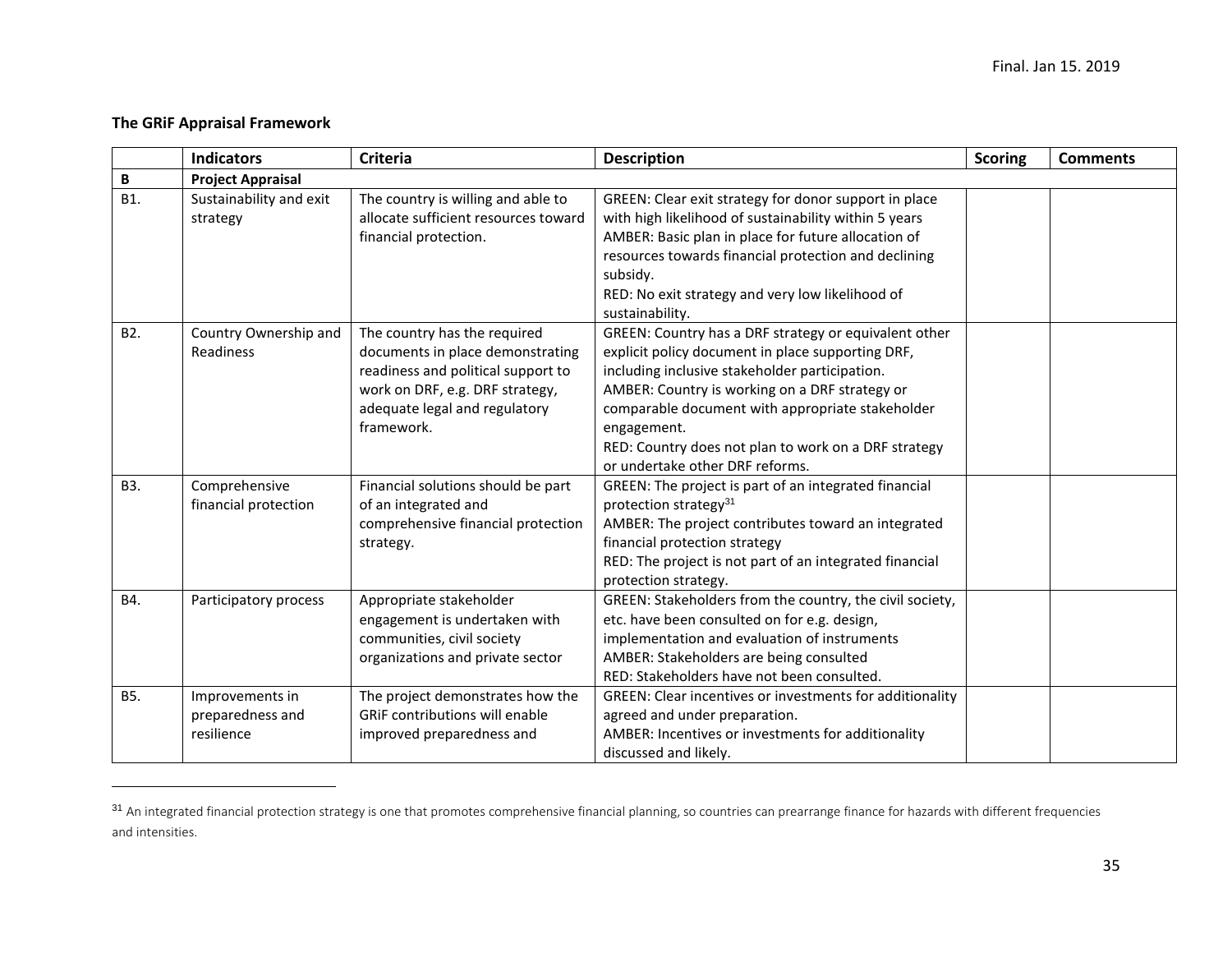|            |                             | resilience, either directly (in the   | RED: Incentives or investments for additionality not    |  |
|------------|-----------------------------|---------------------------------------|---------------------------------------------------------|--|
|            |                             | project) or indirectly (incentives).  | discussed or rejected.                                  |  |
| B6.        | Capability, plans and       | The project demonstrates that pre-    | GREEN: Contingency plans and pre-arranged               |  |
|            | systems                     | agreed plans and/or distribution      | disbursement channels are in place and ready to be      |  |
|            |                             | systems are in place or being         | scaled up in case of a disaster and linked to DRFI      |  |
|            |                             | developed to channel the funding      | instruments.                                            |  |
|            |                             | to the targeted beneficiaries.        | AMBER: Contingency plans and pre-arranged               |  |
|            |                             |                                       | disbursement channels are being developed and           |  |
|            |                             |                                       | intention to link to DRFI instruments                   |  |
|            |                             |                                       | RED: No contingency plans nor pre-arranged              |  |
|            |                             |                                       | disbursement channels are in place                      |  |
| B7.        | Accountability and          | The project demonstrates clear        | GREEN: Accountability rules are in place and            |  |
|            | clear decision-making       | accountability rules and decision-    | disbursement triggers are objective and evidence-       |  |
|            | processes                   | making processes either in place or   | based.                                                  |  |
|            |                             | under development as part of the      | AMBER: Accountability rules and objective               |  |
|            |                             | project.                              | disbursement triggers are under development.            |  |
|            |                             |                                       | RED: Clear accountability rules and objective           |  |
|            |                             |                                       | disbursement triggers neither exist nor are under       |  |
|            |                             |                                       | development.                                            |  |
| <b>B.8</b> | <b>Target beneficiaries</b> | The project explicitly targets        | GREEN: The project explicitly targets the most          |  |
|            |                             | benefits to vulnerable people and     | vulnerable people and incorporates dimension of social  |  |
|            |                             | steps taken to support targeting of   | vulnerability (e.g., gender, age, disability)           |  |
|            |                             | funds, with a special consideration   | AMBER: The project does not specifically target the     |  |
|            |                             | of gender issues.                     | most vulnerable but does target assets or services that |  |
|            |                             |                                       | will have direct benefits to the poorest and considers  |  |
|            |                             |                                       | dimensions of social vulnerability (e.g., gender, age,  |  |
|            |                             |                                       | disability).                                            |  |
|            |                             |                                       | RED: The project does not target the most vulnerable    |  |
|            |                             |                                       | and does not incorporate or consider dimensions of      |  |
|            |                             |                                       | social vulnerability (e.g., gender, age, disability).   |  |
|            | <b>C. Product Appraisal</b> |                                       |                                                         |  |
| C1.        | High-quality, open data     | The project demonstrates how data     | GREEN: Data and model used for the development of       |  |
|            | and models                  | and risk modelling will be subject to | the instrument follow good practice, are externally     |  |
|            |                             | external review and made publicly     | reviewed, and open.                                     |  |
|            |                             | available.                            | AMBER: Data and model used for the development of       |  |
|            |                             |                                       | the instrument partly follow good practice, are         |  |
|            |                             |                                       | externally reviewed, and open                           |  |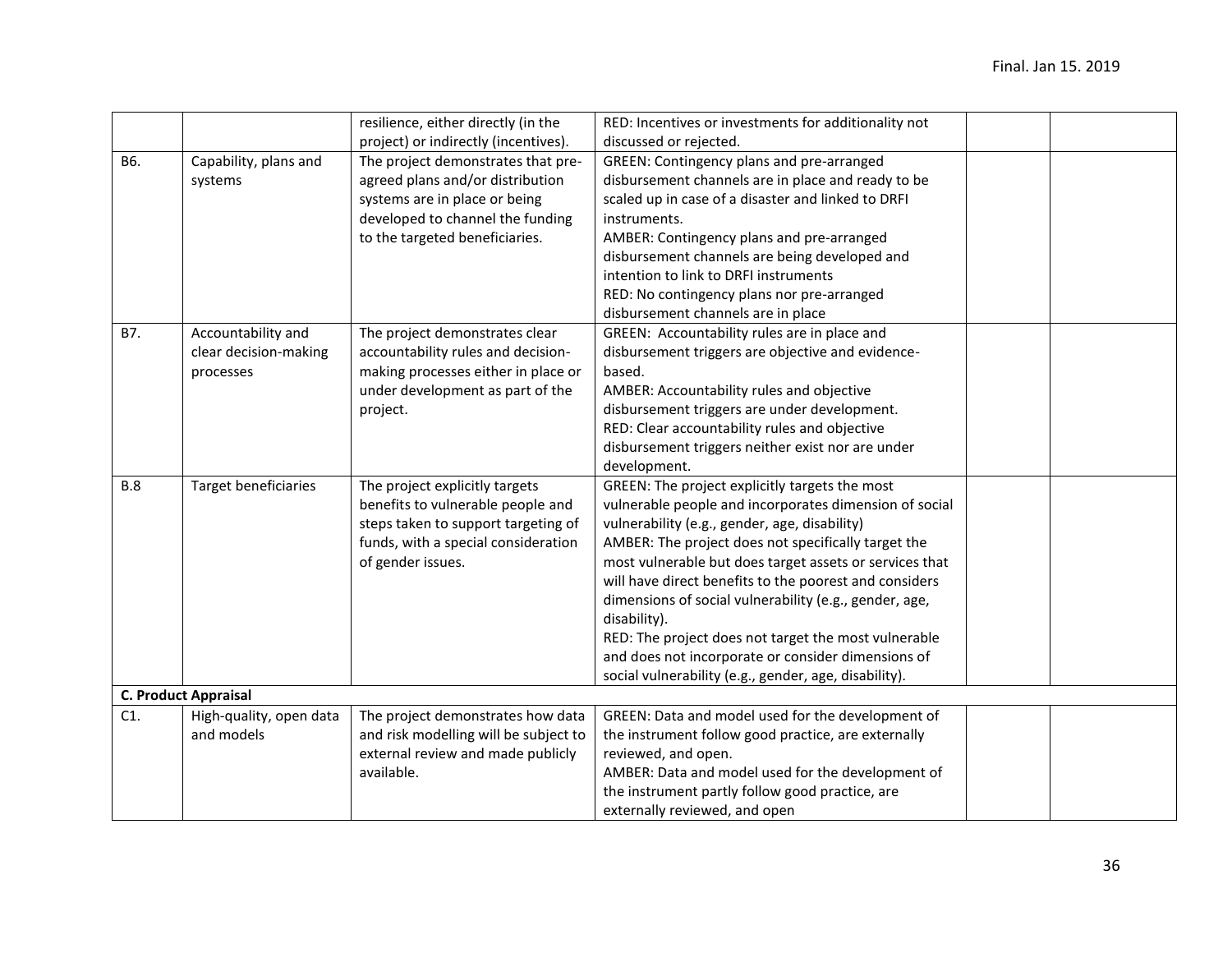|     |                         |                                       | RED: Data and model used for the development of the              |  |
|-----|-------------------------|---------------------------------------|------------------------------------------------------------------|--|
|     |                         |                                       | instrument are confidential and proprietary.                     |  |
| C2. | Value for money (VFM)   | The project demonstrates the          | GREEN: VFM <sup>32</sup> analysis demonstrates high benefit/cost |  |
|     | and suitability of the  | added value of the proposed           | ratio of the product for the beneficiaries and relative to       |  |
|     | product                 | product/strategy in the country's     | alternatives                                                     |  |
|     |                         | disaster risk financing strategy      | AMBER: VFM analysis shows limited benefit/cost ratio             |  |
|     |                         | against their objectives and relative | of the product for the beneficiaries and relative to the         |  |
|     |                         | to the alternatives (qualitatively    | alternatives                                                     |  |
|     |                         | and quantitatively).                  | RED: VFM analysis demonstrates poor benefit/cost                 |  |
|     |                         |                                       | ratio of the product for the beneficiaries and relative to       |  |
|     |                         |                                       | alternatives                                                     |  |
| C3. | Communication of the    | The project demonstrates clear        | GREEN: The client demonstrates full understanding of             |  |
|     | product                 | understanding of the product by       | the instrument, including its benefits and limitations           |  |
|     |                         | the client or actions taken to        | AMBER: The client demonstrates partial understanding             |  |
|     |                         | ensure the client understands the     | of the instrument.                                               |  |
|     |                         | product and it is fully transparent   | RED: Client does not demonstrate understanding or                |  |
|     |                         | to the client.                        | instrument provider has not explained the benefits or            |  |
|     |                         |                                       | limitations.                                                     |  |
| C4. | Quality and reliability | The project demonstrates how the      | GREEN: Explicit process exists or is under                       |  |
|     | of the product          | quality and reliability of the        | implementation to monitor the product and address                |  |
|     |                         | product will be monitored.            | any failure to consistently deliver transparent outcomes         |  |
|     |                         |                                       | to the client as providers have led the client to expect.        |  |
|     |                         |                                       | AMBER: Explicit process to monitor the product and               |  |
|     |                         |                                       | address any failure to consistently deliver transparent          |  |
|     |                         |                                       | outcomes to the client as providers have led the client          |  |
|     |                         |                                       | to expect is proposed.                                           |  |
|     |                         |                                       | RED: No follow-on process to monitor the product and             |  |
|     |                         |                                       | address any failure to consistently deliver transparent          |  |
|     |                         |                                       | outcomes to the client as providers have led the client          |  |
|     |                         |                                       | to expect is planned.                                            |  |
| C5. | Procurement process     | The project demonstrates how far      | <b>GREEN: Selection of risk carriers and intermediaries is</b>   |  |
|     | and non-preferential    | the placement of the financial        | competitive and transparent, without any preferential            |  |
|     | treatment               | product will follow a competitive     | treatment.                                                       |  |
|     |                         | and transparent process.              |                                                                  |  |

<sup>&</sup>lt;sup>32</sup> VFM and it's levels (high, limited or poor) will be defined in due course, with inputs from the technical committee.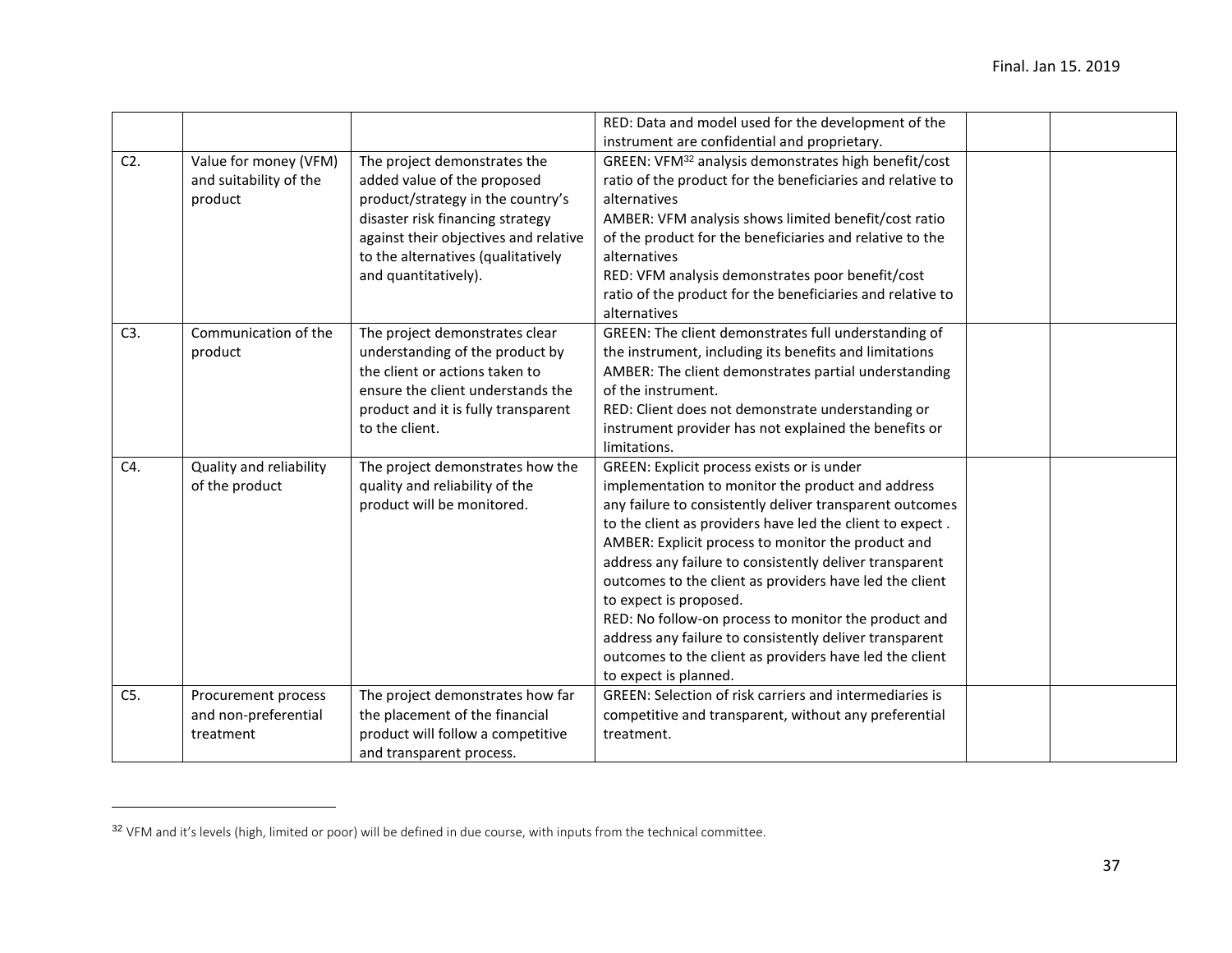|  | AMBER: The government commits to a transparent         |  |
|--|--------------------------------------------------------|--|
|  | process and adequate risk mitigation strategies are in |  |
|  | place.                                                 |  |
|  | RED: The government does not commit to a               |  |
|  | competitive or transparent process, without any        |  |
|  | preferential treatment or inadequate risk mitigation.  |  |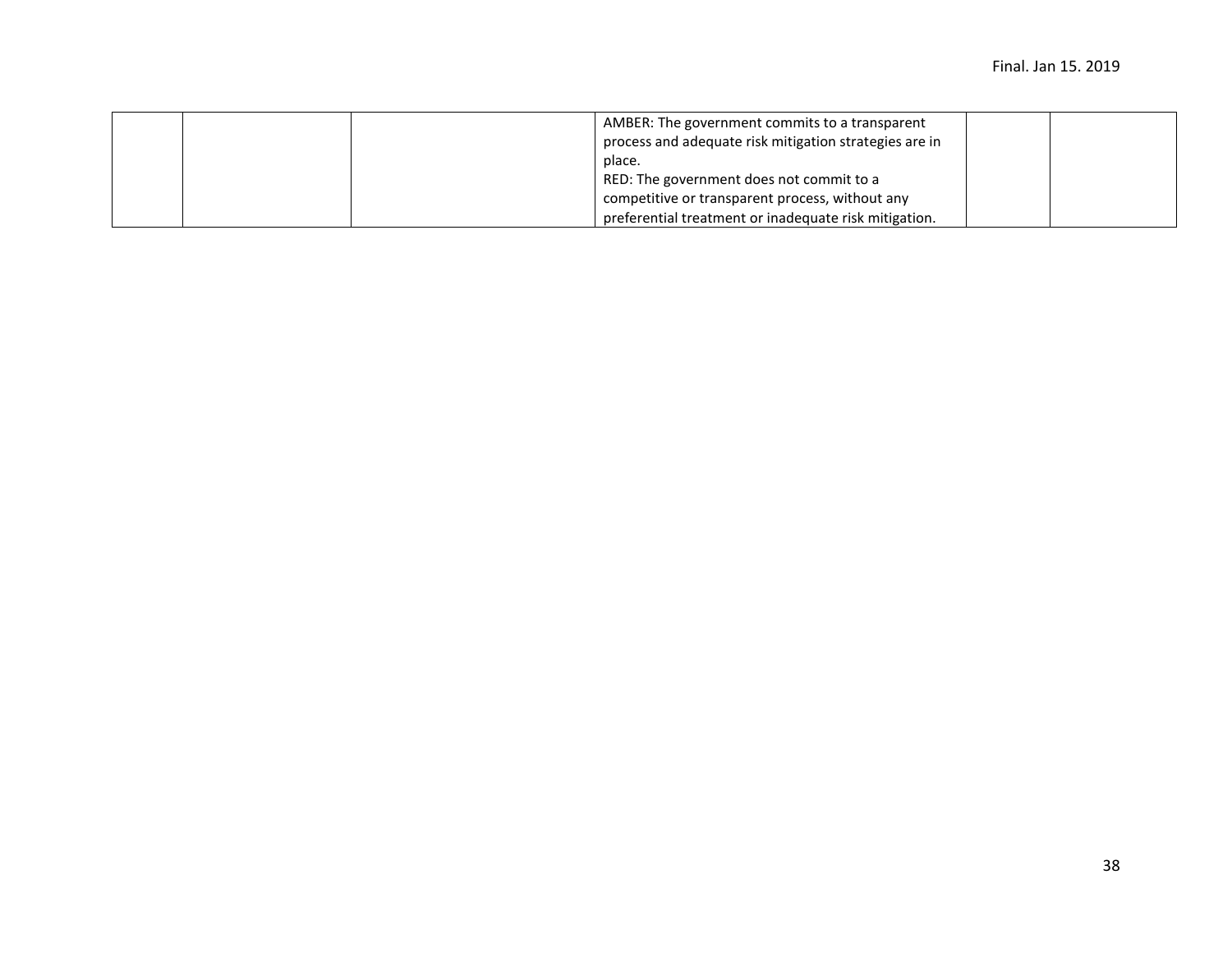# <span id="page-38-0"></span>Annex 2: Illustrative Projects funded by the GRiF

| <b>Development Challenge for sector</b>                                                                                                                                                                                                                                                                                                                                                                                   | Type of project/Intervention                                                                                                                                                                                                                                                                                                                                                                                                                      |
|---------------------------------------------------------------------------------------------------------------------------------------------------------------------------------------------------------------------------------------------------------------------------------------------------------------------------------------------------------------------------------------------------------------------------|---------------------------------------------------------------------------------------------------------------------------------------------------------------------------------------------------------------------------------------------------------------------------------------------------------------------------------------------------------------------------------------------------------------------------------------------------|
| Emergency response and recovery to sudden onset shocks                                                                                                                                                                                                                                                                                                                                                                    |                                                                                                                                                                                                                                                                                                                                                                                                                                                   |
| Following a shock, governments require<br>immediate liquidity for emergency response<br>and to maintain basic public services that<br>safeguard the livelihoods of the most<br>vulnerable. However, access to short-term<br>liquidity is often a challenge.                                                                                                                                                               | Philippines Parametric Catastrophe Risk Insurance<br>Program: Leveraging international markets to provide<br>US\$206 million in parametric insurance protection<br>against severe earthquakes and typhoons for public<br>assets and 25 provinces, premium from budget,<br>building on \$500 million WB's line of credit (Cat DDO)<br>The GRiF could: subsidize start-up costs (TA and<br>transaction costs)                                       |
| Delivering financial support to affected households during or following crises                                                                                                                                                                                                                                                                                                                                            |                                                                                                                                                                                                                                                                                                                                                                                                                                                   |
| Climate shocks and other crises tend to have<br>greatest impact<br>the<br>the<br>on<br>poorest<br>households, who have limited assets and<br>limited<br>absorb<br>shocks.<br>capacity<br>to<br>Furthermore, women and girls often bear the<br>brunt of impacts. Mechanism to deliver rapid<br>assistance during and after a crisis is essential<br>to protect the welfare of poor and vulnerable<br>households.           | Uganda Social Protection Project, Third Northern<br>Uganda Social Action Fund: Component on shock-<br>responsive cash for work program to provide rapid<br>assistance directly to most vulnerable households on<br>the early signs of a drought.<br>The GRiF could: provide co-financing in the form of a<br>grant that complements the contingent component of<br>the lending operation                                                          |
| <b>Continuity of critical public services</b>                                                                                                                                                                                                                                                                                                                                                                             |                                                                                                                                                                                                                                                                                                                                                                                                                                                   |
| Damage to public assets such as public<br>buildings, transport (roads, bridges, rail, ports,<br>airport), energy generation, and waste water<br>treatment represent a significant cost to<br>governments. Shocks also interrupt critical<br>public services such as electricity, water,<br>education, or healthcare.                                                                                                      | Public Asset Insurance in Indonesia: following a<br>national decree, a pilot for a national insurance<br>program for public assets is under development<br>The GRiF could: subsidize start-up costs (modeling<br>fees, insurance arrangements) and in the longer-term<br>support operating costs for a self-insurance scheme if<br>Indonesia seeks to retain a first layer of loss and only<br>transfer excess risks to the international market. |
| <b>Financial Sector Development</b>                                                                                                                                                                                                                                                                                                                                                                                       |                                                                                                                                                                                                                                                                                                                                                                                                                                                   |
| A strong domestic financial sector is essential<br>for rapid disaster response and recovery.<br>penetration<br>Increased<br>insurance<br>helps<br>countries minimize the negative economic<br>impact of disasters. Resilient payments<br>infrastructure enables funds to flow rapidly to<br>affected areas. Increasing access to finance<br>enables governments to channel assistance<br>directly to affected households. | Morocco Integrated Risk Management Program:<br>Supporting<br>catastrophe<br>risk<br>insurance<br>law<br>implementation through establishing a solidarity fund<br>non-insured<br>low-income<br>households<br>for<br>and<br>supporting the development of the domestic<br>insurance market.<br>The GRIF could: provide co-financing for capital,<br>support of first loss, operating costs.                                                         |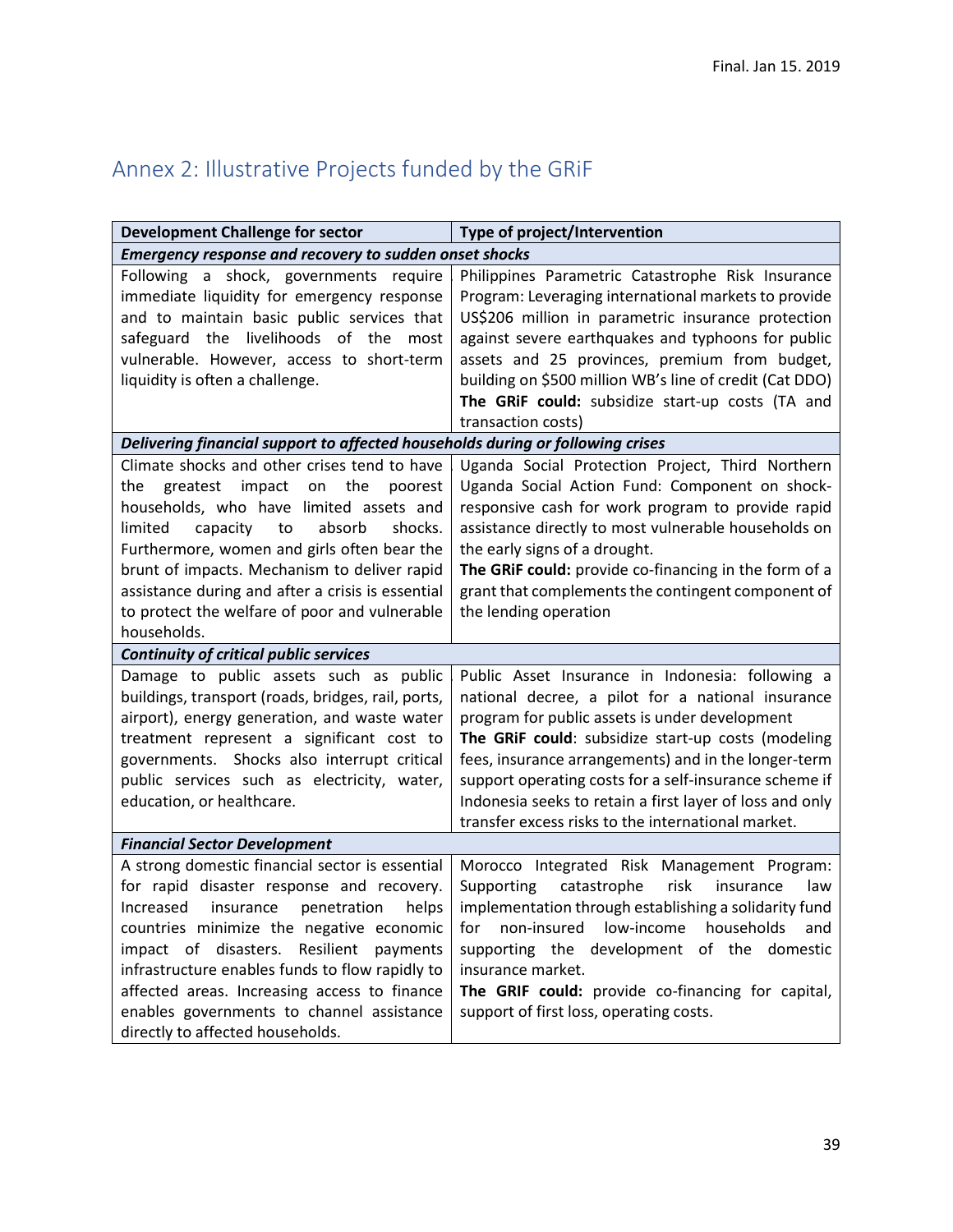# <span id="page-39-0"></span>Annex 3: Grant Concept Note – Template

# Grant Concept Note Template *PROPOSAL NAME*

| PROJECT SUMMARY (NO MORE THAN ONE PAGE)                  |                  |  |
|----------------------------------------------------------|------------------|--|
| Project Type                                             | Lorem Ipsum      |  |
| <b>Duration of Project</b>                               | Lorem Ipsum      |  |
| <b>Country Status</b>                                    | Lorem Ipsum      |  |
| <b>Decision Meeting Date</b>                             | Lorem Ipsum      |  |
| <b>Overall Risk of Project (SORT Rating)</b>             | Lorem Ipsum      |  |
| Likelihood of setting up proposed instrument<br>(H/M/L)  | Lorem Ipsum      |  |
| Type of intervention supported                           | Lorem Ipsum      |  |
| Perils covered                                           | Lorem Ipsum      |  |
| Other relevant programs (World Bank & other<br>agencies) | Lorem Ipsum      |  |
| <b>Total Project Amount (including GRIF resources)</b>   | US\$XX million   |  |
| - Total GRIF Grant Amount                                | -US\$XX million  |  |
| - Counterpart Matching to GRIF Grant                     | -US\$ XX million |  |
| <b>GRIF GRANT INFORMATION</b>                            |                  |  |
| <b>Component 1:</b>                                      | US\$XX million   |  |
| <b>Component 2:</b>                                      | US\$XX million   |  |
| <b>Component 3:</b>                                      | US\$XX million   |  |
| Potential beneficiaries reached through GRIF funds       | Xx people        |  |
| SUPPORT TO INNOVATIVE FINANCIAL SOLUTIONS                |                  |  |

**Moving beyond traditional humanitarian financing / Maximizing Finance for Development (how this could leverage private sector)** 

xx

**Engagement with Regional Risk Pools (how this could engage ARC/CCRIF/SEADRIF etc.)** xx